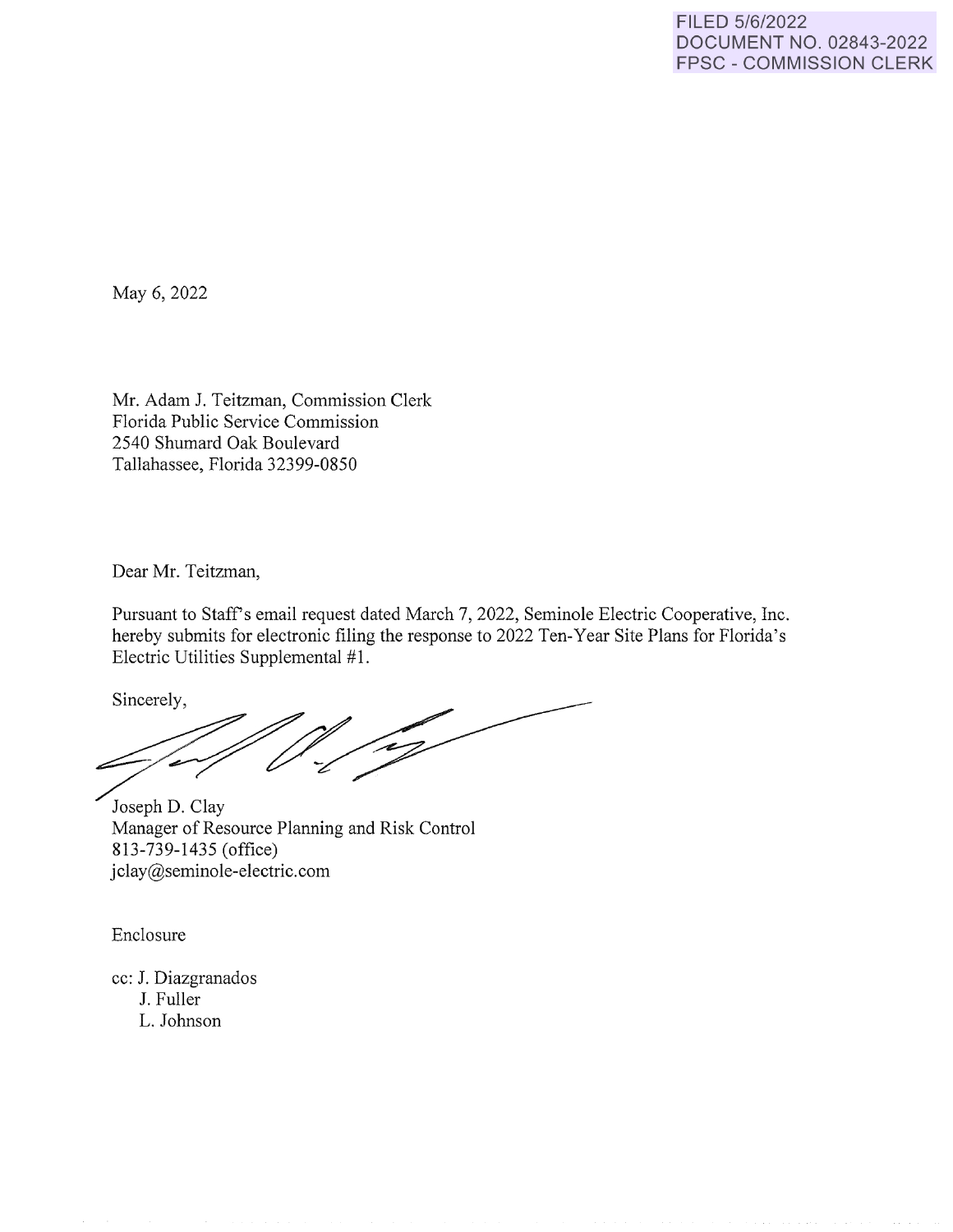**Instructions:** Accompanying this data request is a Microsoft Excel (Excel) document titled "Data Request #1.Excel Tables," (Excel Tables File). For each question below that references the Excel Tables File, please complete the table and provide, in Excel Format, all data requested for those sheet(s)/tab(s) identified in parenthesis.

# **General Items**

1. Please provide an electronic copy of the Company's Ten-Year Site Plan (TYSP) for the period 2022-2031 (current planning period) in PDF format.

*Submitted to PSC on 01 April 2022* 

2. Please provide an electronic copy of all schedules and tables in the Company's current planning period TYSP in Excel format.

*Submitted to PSC on 01 April 2022*

3. Please refer to the Excel Tables File (Financial Assumptions, Financial Escalation). Complete the tables by providing information on the financial assumptions and financial escalation assumptions used in developing the Company's TYSP. If any of the requested data is already included in the Company's current planning period TYSP, state so on the appropriate form.

*Please see Excel tables*.

# **Load & Demand Forecasting**

- 4. **[Investor-Owned Utilities Only]** Please refer to the Excel Tables File (Hourly System Load). Complete the table by providing, on a system-wide basis, the hourly system load in megawatts (MW) for the period January 1 through December 31 of the year prior to the current planning period. For leap years, please include load values for February 29. Otherwise, leave that row blank.
	- a. Please also describe how loads are calculated for those hours just prior to and following Daylight Savings Time (March 14, 2021, and November 7, 2021).

# *Not applicable.*

5. Please refer to the Excel Tables File (Historic Peak Demand). Complete the table by providing information on the monthly peak demand experienced during the three-year period prior to the current planning period, including the actual peak demand experienced, the amount of demand response activated during the peak, and the estimated total peak if demand response had not been activated. Please also provide the day, hour, and system-average temperature at the time of each monthly peak.

*Please see Excel tables*.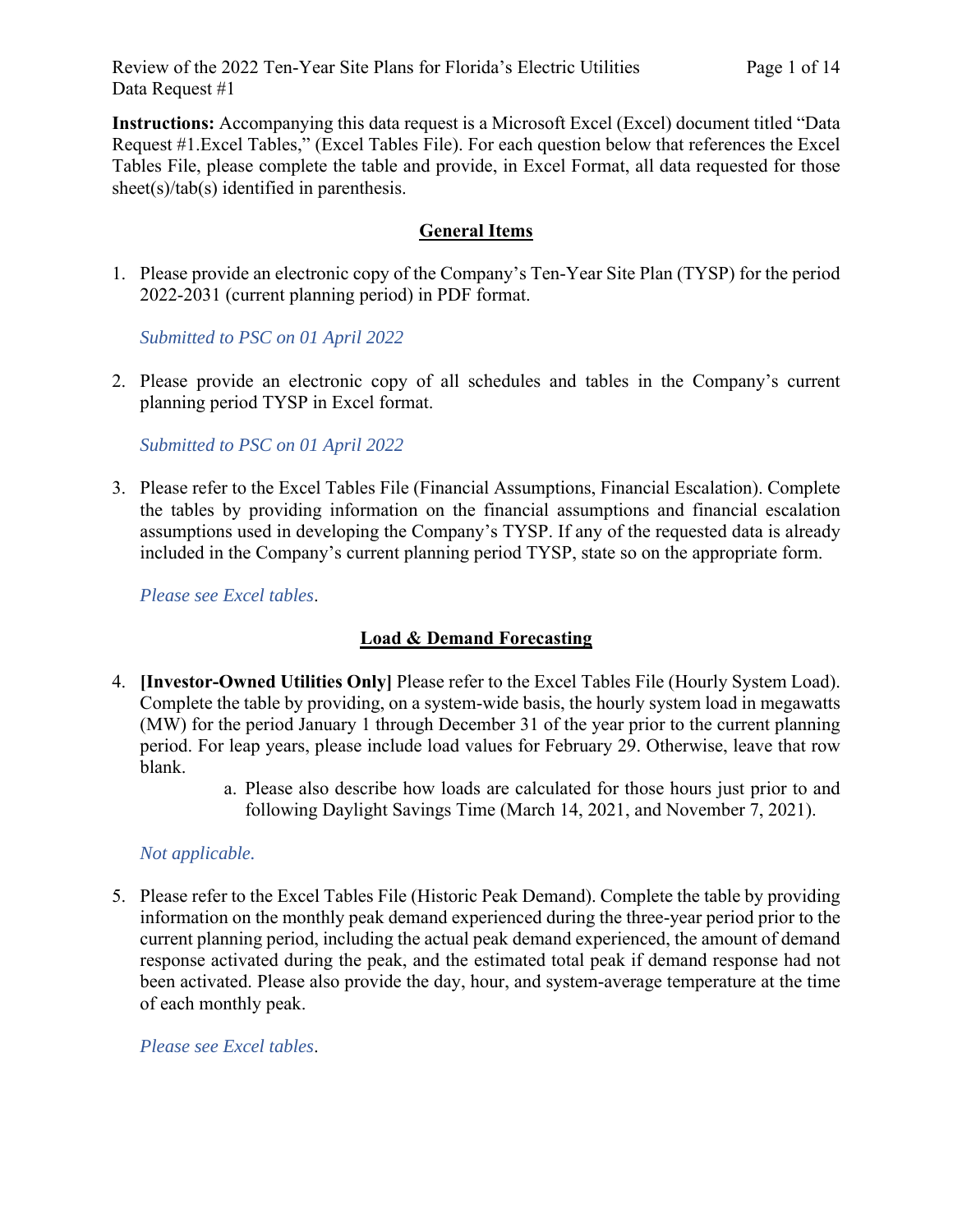Review of the 2022 Ten-Year Site Plans for Florida's Electric Utilities Page 2 of 14 Data Request #1

6. Please identify the weather station(s) used for calculation of the system-wide temperature for the Company's service territory. If more than one weather station is utilized, please describe how a system-wide average is calculated.

*The stations used to calculate Seminole's system-wide temperature are:*

- *K40J*
- *KBKV*
- *KBOW*
- *KCTY*
- *KGNV*
- *KJAX*
- *KLEE*
- *KOCF*
- *KPGD*
- *KRSW*
- *KSFB*
- *KSGJ*
- *KSRQ*
- *KTLH*
- *KVDF*
- *KVLD*
- *KVQQ*
- *KVVG*

*Please note that Seminole's system-wide temperature is used for reporting only and is not utilized in the load forecasting process, since each Member Cooperative is forecasted separately. Seminole purchases hourly weather data from AccuWeather for 25 stations in and around the Member service territory. Each Member has a unique combination of weather stations selected to create their weather statistics. The optimal set of weather stations are derived by ranking the predictive power of each station's temperature reading to estimate electricity load and then re-estimating load based on combinatory sets of stations ranked from lowest to highest mean average percentage error (MAPE). The set that achieves the lowest MAPE is chosen as the optimal combination. The analysis is conducted using generalized linear models and combinations are derived by the simple average of hourly station data. Please see 2022 Ten Year Site Plan section 3.3.2. for additional information.*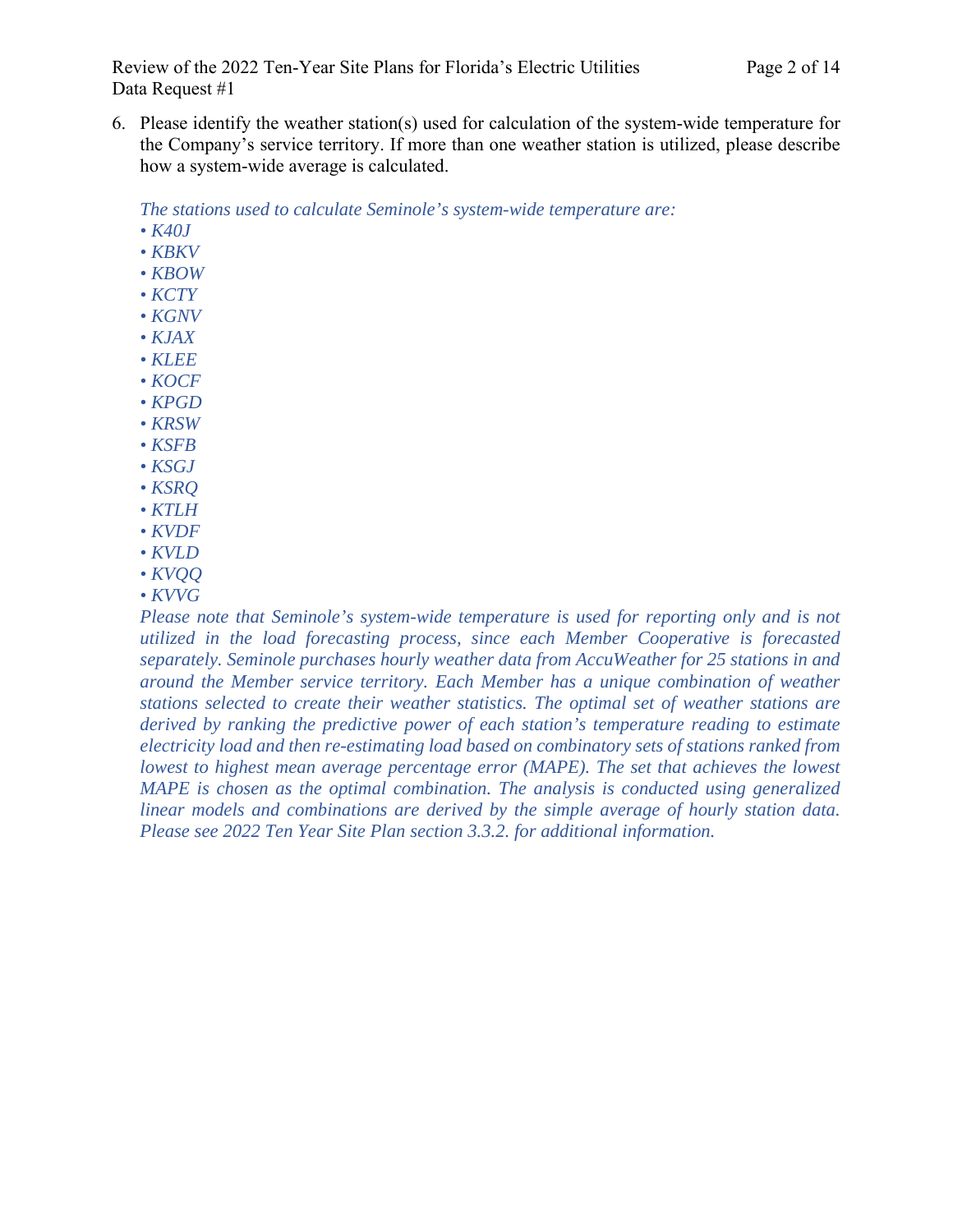- 7. Please explain, to the extent not addressed in the Company's current planning period TYSP, how the reported forecasts of the number of customers, demand, and total retail energy sales were developed. In your response, please include the following information:
	- Methodology.
	- Assumptions.
	- Data sources.
	- Third-party consultant(s) involved.
	- Anticipated forecast accuracy.
	- Any difference/improvement(s) made compared with those forecasts used in the Company's most recent prior TYSP.

*See Ten-Year Site Plan, section 3.1 for general forecasting methodology, and sections 3.1.1, 3.1.2 and 3.1.3 for consumer, energy and demand forecast methodology, respectively.* 

*See-Ten Year Site Plan, section 3.3 for forecast assumptions.* 

*See Ten-Year Site Plan section, 3.2 for forecast data sources.* 

*Seminole employed the consultant services of GDS Associates when developing the load forecasts provided in the 2022 Ten Year Site Plan to add an outside perspective of the reasonableness of the models and results of the forecasts.* 

8. Please identify all closed and open Florida Public Service Commission (FPSC) dockets and all non-docketed FPSC matters which were/are based on the same load forecast used in the Company's current planning period TYSP.

# *Not applicable.*

- 9. Please explain if your Company evaluates the accuracy of its forecasts of customer growth and annual retail energy sales presented in its past TYSPs by comparing the actual data for a given year to the data forecasted one, two, three, four, five, or six years prior.
	- a. If your response is affirmative, please explain the method used in your evaluation, and provide the corresponding results, including work papers, in Excel format for the analysis of each forecast presented in the TYSPs filed with the Commission during the 20-year period prior to the current planning period. If your Company limits its analysis to a period shorter than 20 years prior to the current planning period, please provide what analysis you have and a narrative explaining why your Company limits its analysis period.

*Not applicable.*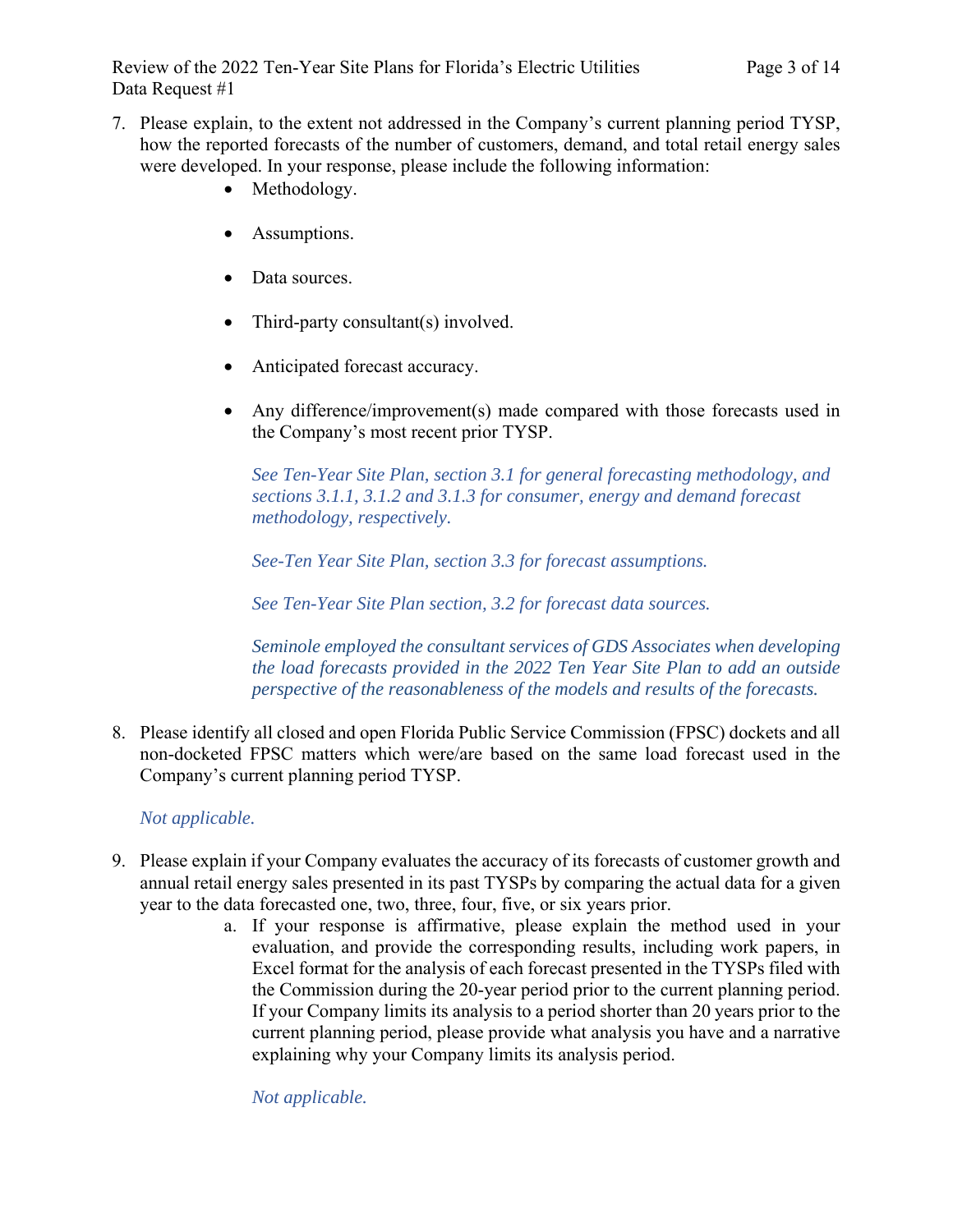b. If your response is negative, please explain why.

*Seminole updated its forecast methodology beginning in 2014 and does not compare errors results of forecasts generated before that period. Seminole has developed expost forecast error analyses on load forecast studies since 2015. Seminole's "after-the event" evaluation of model error with observed (actual) explanatory variable data removes the error associated with long-term forecasts of weather and economy, providing valuable insight into model improvements. Seminole conducts this analysis with all available information one year after the forecast origin. In other words, we reforecast the model with actual, observed data, rather than the forecast data. This provides an indication of whether load forecast error is due to Seminole's forecasting methodology or simply due to the fact that weather and economy forecasts are never perfect. Seminole conducts this analysis on a monthly resolution, which provides a higher temporal resolution than focusing on one individual observation such as the winter or summer peak, or annual energy. Since 2015, Seminole has conducted ex-post analyses. Seminole calculates the error between actual load and ex-post load forecasts for each month and the Mean Absolute Percentage Error (MAPE) across all months. MAPE is a widely-used error measure in business forecasting, including load forecasting.*

- 10. Please explain if your Company evaluates the accuracy of its forecasts of Summer/Winter Peak Energy Demand presented in its past TYSPs by comparing the actual data for a given year to the data forecasted one, two, three, four, five, or six years prior.
	- a. If your response is affirmative, please explain the method used in your evaluation, and provide the corresponding results, including work papers, in Excel format for the analysis of each forecast presented in the TYSPs filed with the Commission during the 20-year period prior to the current planning period. If your Company limits its analysis to a period shorter than 20 years prior to the current planning period, please provide what analysis you have and a narrative explaining why your Company limits its analysis period.

*Not applicable.*

b. If your response is negative, please explain why.

*Seminole updated its forecast methodology beginning in 2014 and does not compare errors results of forecasts generated before that period. Seminole has developed expost forecast error analyses on load forecast studies since 2015. Seminole's "after-the event" evaluation of model error with observed (actual) explanatory variable data removes the error associated with long-term forecasts of weather and economy, providing valuable insight into model improvements. Seminole conducts this analysis with all available information one year after the forecast origin. In other words, we reforecast the model with actual, observed data, rather than the forecast data. This provides an indication*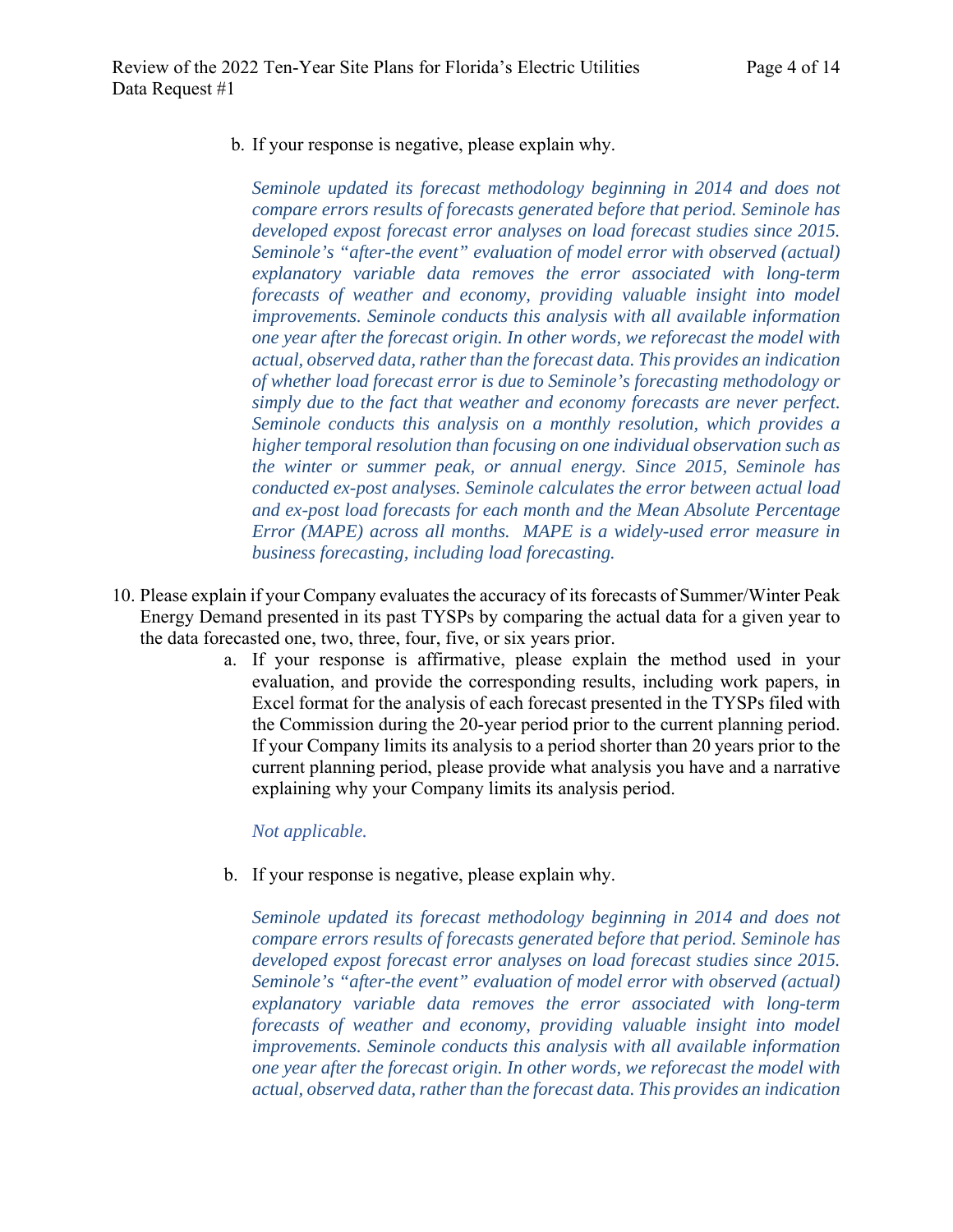*of whether load forecast error is due to Seminole's forecasting methodology or simply due to the fact that weather and economy forecasts are never perfect. Seminole conducts this analysis on a monthly resolution, which provides a higher temporal resolution than focusing on one individual observation such as the winter or summer peak, or annual energy. Since 2015, Seminole has conducted ex-post analyses. Seminole calculates the error between actual load and ex-post load forecasts for each month and the Mean Absolute Percentage Error (MAPE) across all months. MAPE is a widely-used error measure in business forecasting, including load forecasting.*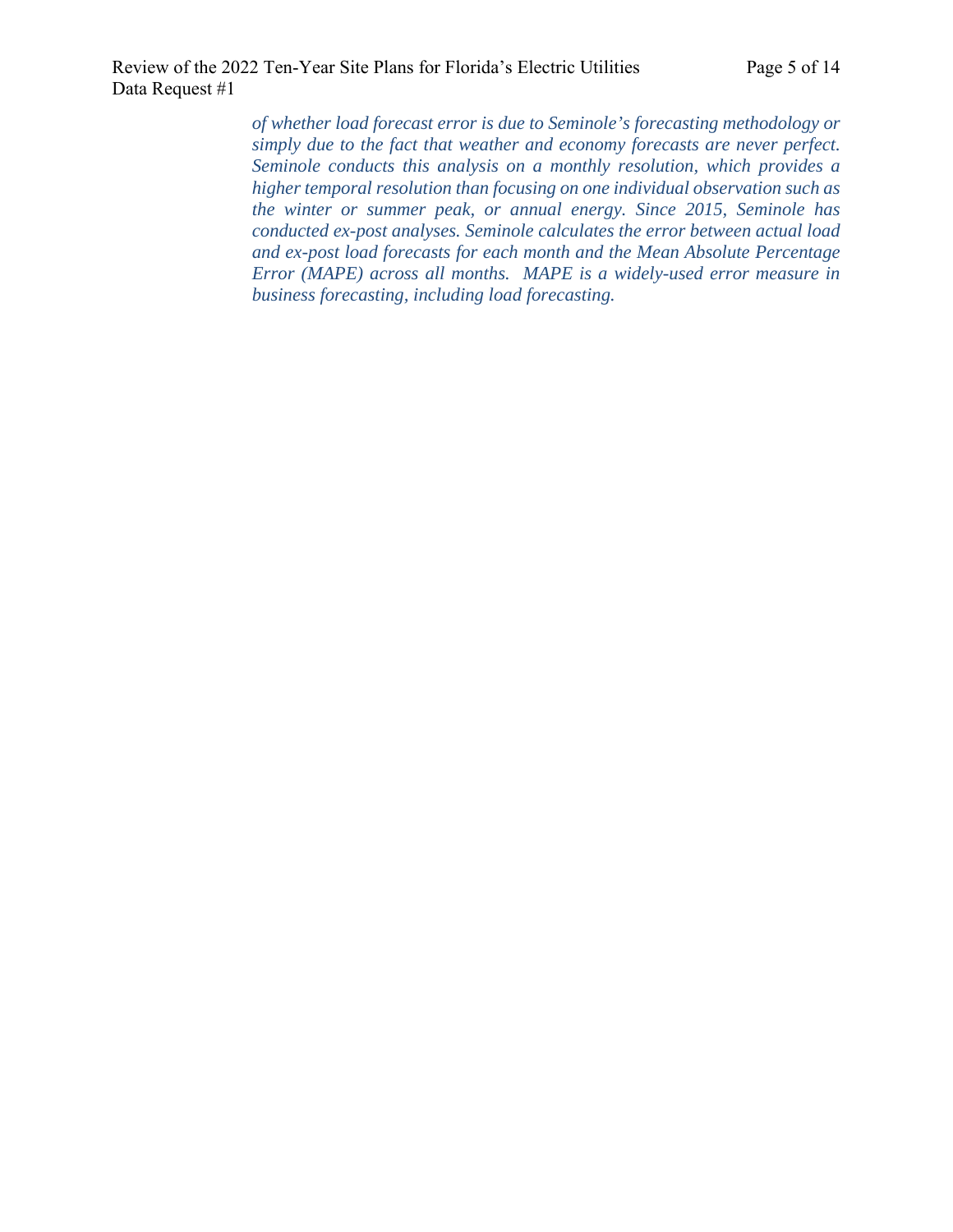Review of the 2022 Ten-Year Site Plans for Florida's Electric Utilities Page 6 of 14 Data Request #1

11. Please explain any historic and forecasted trends in each of the following:

a. Growth of customers, by customer type (residential, commercial, industrial) as well as Total Customers, and identify the major factors (historically, currently, and in the forecasted period) that contribute to the growth/decline of the trends.

*See Ten-Year Site Plan, section 3.3.1 for economic assumptions.*

b. Average KWh consumption per customer, by customer type (residential, commercial, industrial), and identify the major factors (historically, currently, and in the forecasted period) that contribute to the growth/decline of the trends.

*See Ten-Year Site Plan, section 3.3.1 for usage trends.*

c. Total Sales (GWh) to Ultimate Customers, identify the major factors (historically, currently, and in the forecasted period) that contribute to the growth/decline of the trends. Please include a detailed discussion of how the Company's demand management program(s) and conservation/energyefficiency program(s) impact the growth/decline of the trends.

*See Ten-Year Site Plan, sections 3.2, 3.3.1, and 5.9 for assumptions*.

- 12. Please explain any historic and forecasted trends in each of the following components of Summer/Winter Peak Demand:
	- a. Demand Reduction due to Conservation and Self Service, by customer type (residential, commercial, industrial) as well as Total Customers, and identify the major factors (historically, currently, and in the forecasted period) that contribute to the growth/decline in the trends.

*Seminole developed projections of behind-the-meter solar output from future installations for each of its nine Members, and reduced energy and demand forecasts by these results. Outputs from existing behind-the-meter solar installations are reflected in actual energy and demand load history. Therefore, the solar forecasts reflect only future increases in solar output. Existing generation is almost exclusively residential and forecasts are assumed to reflect residential-scale adoption.* 

*See Ten-Year Site Plan, section 3.1.5 for behind-the-meter solar details.*

b. Demand Reduction due to Demand Response, by customer type (residential, commercial, industrial), and identify the major factors (historically, currently, and in the forecasted period) that contribute to the growth/decline of the trends.

*See Ten-Year Site Plan, section 5.9 DSM Programs for an explanation of the types of programs Seminole employs with Members to reduce trends in cost of service.*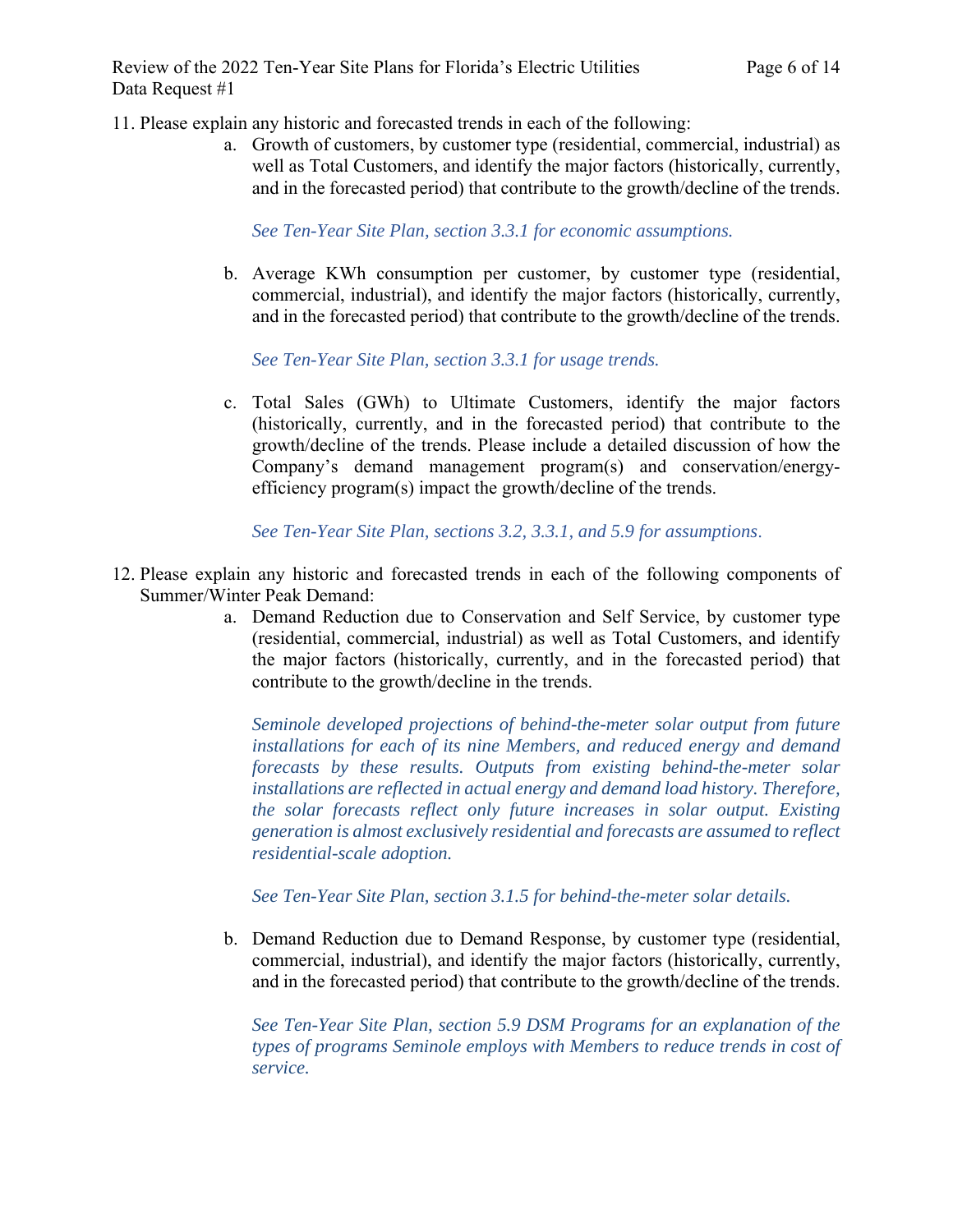c. Total Demand, and identify the major factors (historically, currently, and in the forecasted period) that contribute to the growth/decline in the trends.

*See Ten-Year Site Plan, section 3.3.1 for economic assumptions.*

d. Net Firm Demand, by the sources of peak demand appearing in Schedule 3.1 and Schedule 3.2 of the current planning period TYSP, and identify the major factors (historically, currently, and in the forecasted period) that contribute to the growth/decline in the trends.

*See Ten-Year Site Plan, section 3.3.1 for economic assumptions.*

- 13. Please explain any anomalies caused by non-weather events with regard to annual historical data points for the period 10 years prior to the current planning period that have contributed to the following, respectively:
	- a. Summer Peak Demand.
	- b. Winter Peak Demand.
	- c. Annual Retail Energy Sales.

*A former Member of Seminole, Lee County Electric Cooperative (LCEC), discontinued purchasing power from Seminole in 2014 and began purchasing from Florida Power and Light. The first phase of LCEC's withdrawal from the Seminole system began in 2010. The significant reduction in Seminole's load due to LCEC's departure must be considered when interpreting the results of the load forecast with respect to historical figures.*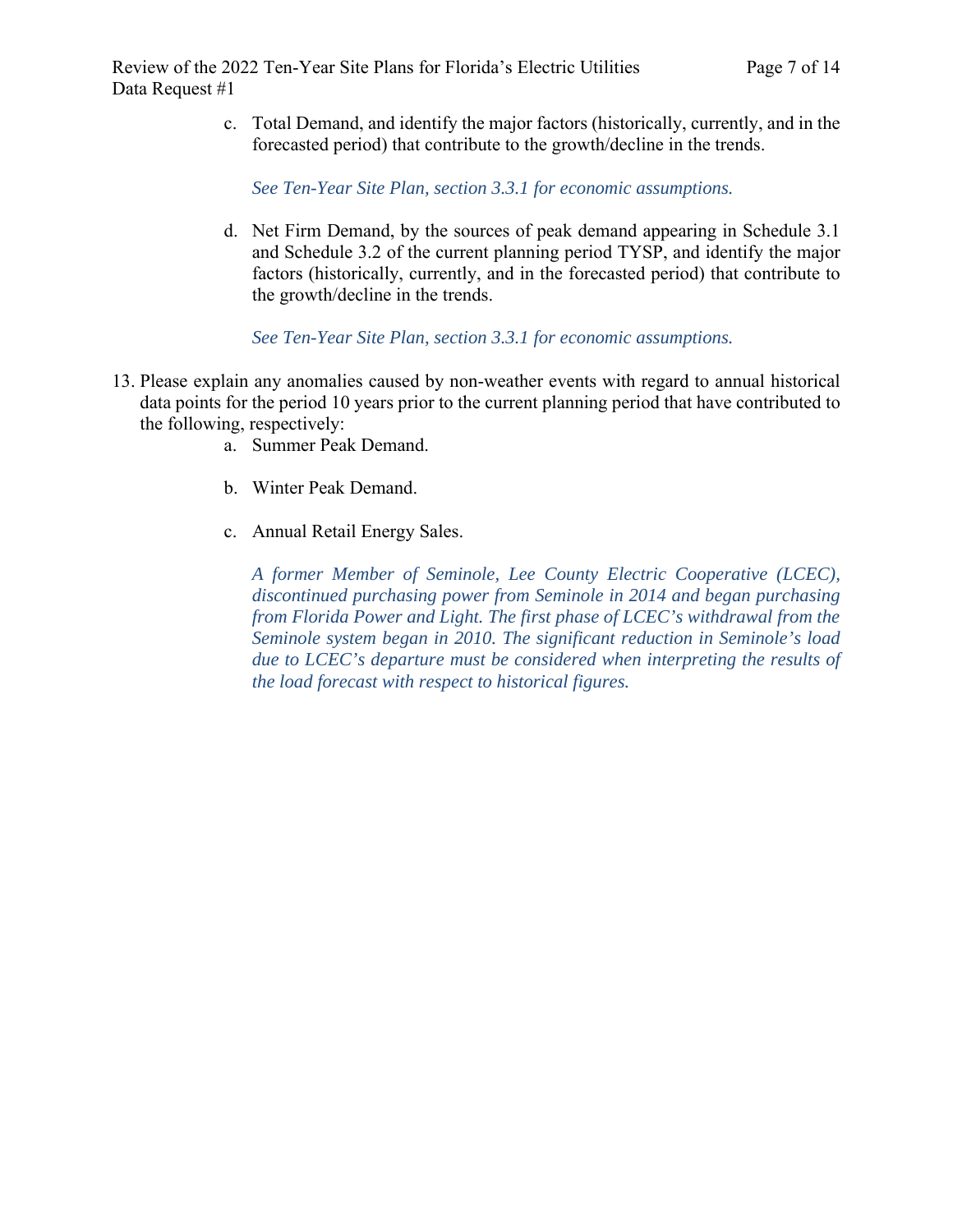- 14. Please provide responses to the following questions regarding the weather factors considered in the Company's retail energy sales and peak demand forecasts:
	- a. Please identify, with corresponding explanations, all the weather-related input variables that were used in the respective Retail Energy Sales, Winter Peak Demand, and Summer Peak Demand models.

*See Ten-Year Site Plan, section 3.3.2 for weather information.*

b. Please specify the source(s) of the weather data used in the aforementioned forecasting models.

*See Ten-Year Site Plan, section 3.3.2 for source of weather data.* 

c. Please explain in detail the process/procedure/method, if any, the Company utilized to convert the raw weather data into the values of the model input variables.

*See Ten-Year Site Plan, section 3.3.2 for weather information.* 

- d. Please specify with corresponding explanations:
- e. How many years' historical weather data was used in developing each retail energy sales and peak demand model.

*See Ten-Year Site Plan, section 3.3.2 for weather information.*

f. How many years' historical weather data was used in the process of these models' calibration and/or validation.

*See Ten-Year Site Plan, section 3.3.2 for weather information.*

g. Please explain how the projected values of the input weather variables (that were used to forecast the future sales or demand outputs for each planning years 2022 – 2031) were derived/obtained for the respective retail sales and peak demand models.

*See Ten-Year Site Plan, section 3.3.2 for weather information.*

- 15. **[Investor-Owned Utilities Only]** If not included in the Company's current planning period TYSP, please provide load forecast sensitivities (high band, low band) to account for the uncertainty inherent in the base case forecasts in the following TYSP schedules, as well as the methodology used to prepare each forecast:
	- a. Schedule 2.1 History and Forecast of Energy Consumption and Number of Customers by Customer Class.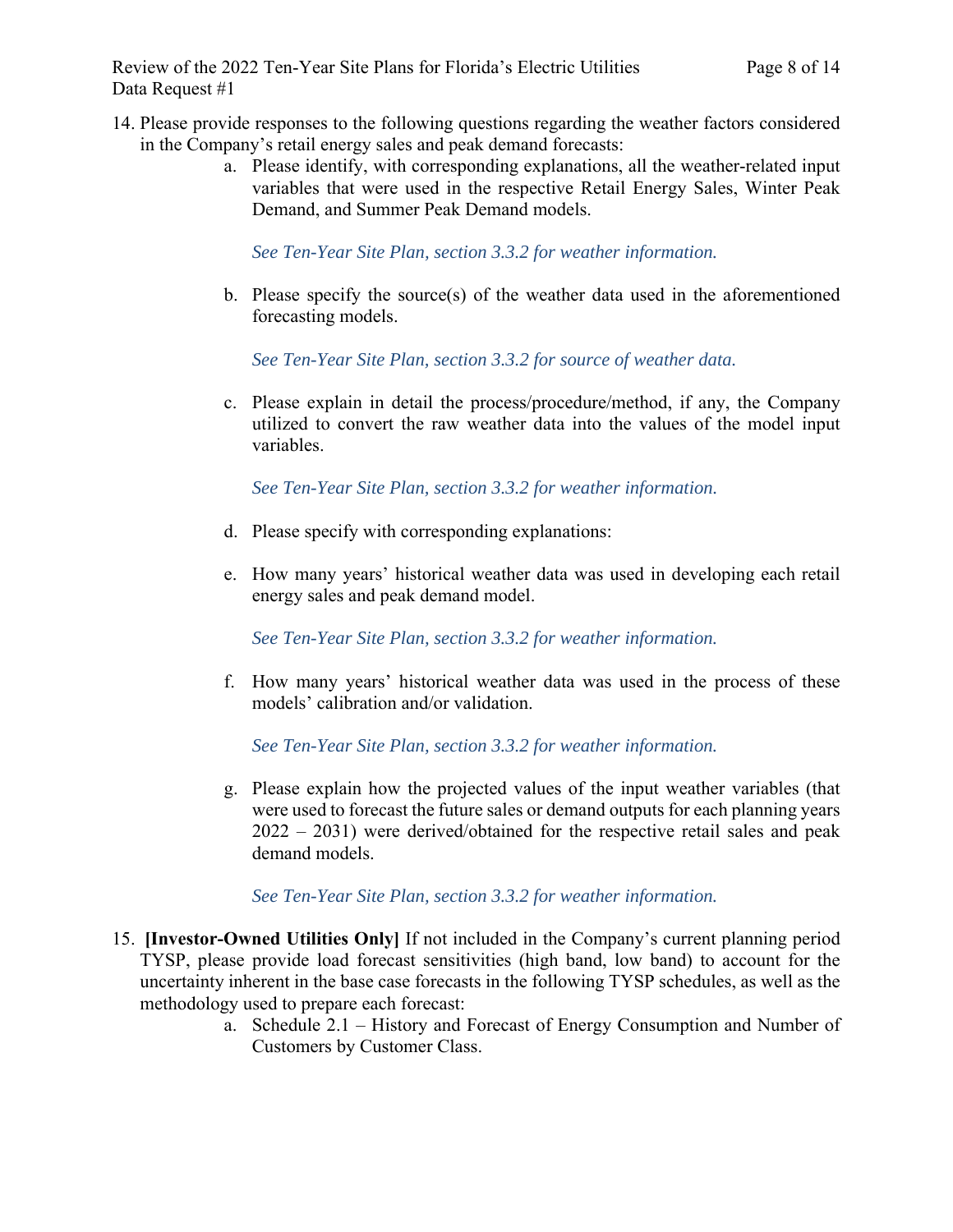- b. Schedule 2.2 History and Forecast of Energy Consumption and Number of Customers by Customer Class.
- c. Schedule 2.3 History and Forecast of Energy Consumption and Number of Customers by Customer Class.
- d. Schedule 3.1 History and Forecast of Summer Peak Demand.
- e. Schedule 3.2 History and Forecast of Winter Peak Demand.
- f. Schedule 3.3 History and Forecast of Annual Net Energy for Load.
- g. Schedule 4 Previous Year and 2-Year Forecast of Peak Demand and Net Energy for Load by Month.

*Not applicable.*

- 16. Please provide responses to the following questions regarding the possible impacts of COVID-19 Pandemic (Pandemic) on the utility load forecast:
	- a. Please briefly summarize the impacts due to the Pandemic, if any, to the accuracy of the Company's respective forecast of annual retail energy sales and peak demands for 2020 and 2021.

*Seminole's retail energy sales and peak demands were above budget and potentially impacted by the COVID-19 pandemic.* 

b. Have any of your 2022 TYSP retail energy sales and peak demand forecasts incorporated the potential impacts of the Pandemic? Please explain your response.

*See Ten-Year Site Plan, section 3.3.1 for impact of COVID.*

- 17. Please address the following questions regarding the impact of all customer-owned/leased renewable generation (solar and otherwise) on the Utility's forecasts.
	- a. Please explain in detail how the Utility's load forecast accounts for the impact of customer owned/leased renewable generation (solar and otherwise).

*See Ten-Year Site Plan, section 3.1.5 for description of how Seminole accounts for customer-owned generation.*

b. Please provide the annual impact, if any, of customer-owned/leased renewable generation (solar and otherwise) on the Utility's retail demand and energy forecasts, by class and in total, for 2022 through 2031.

*See attached projection of the incremental increase of behind-the-meter solar generation included in Seminole's load forecasts. The solar generation*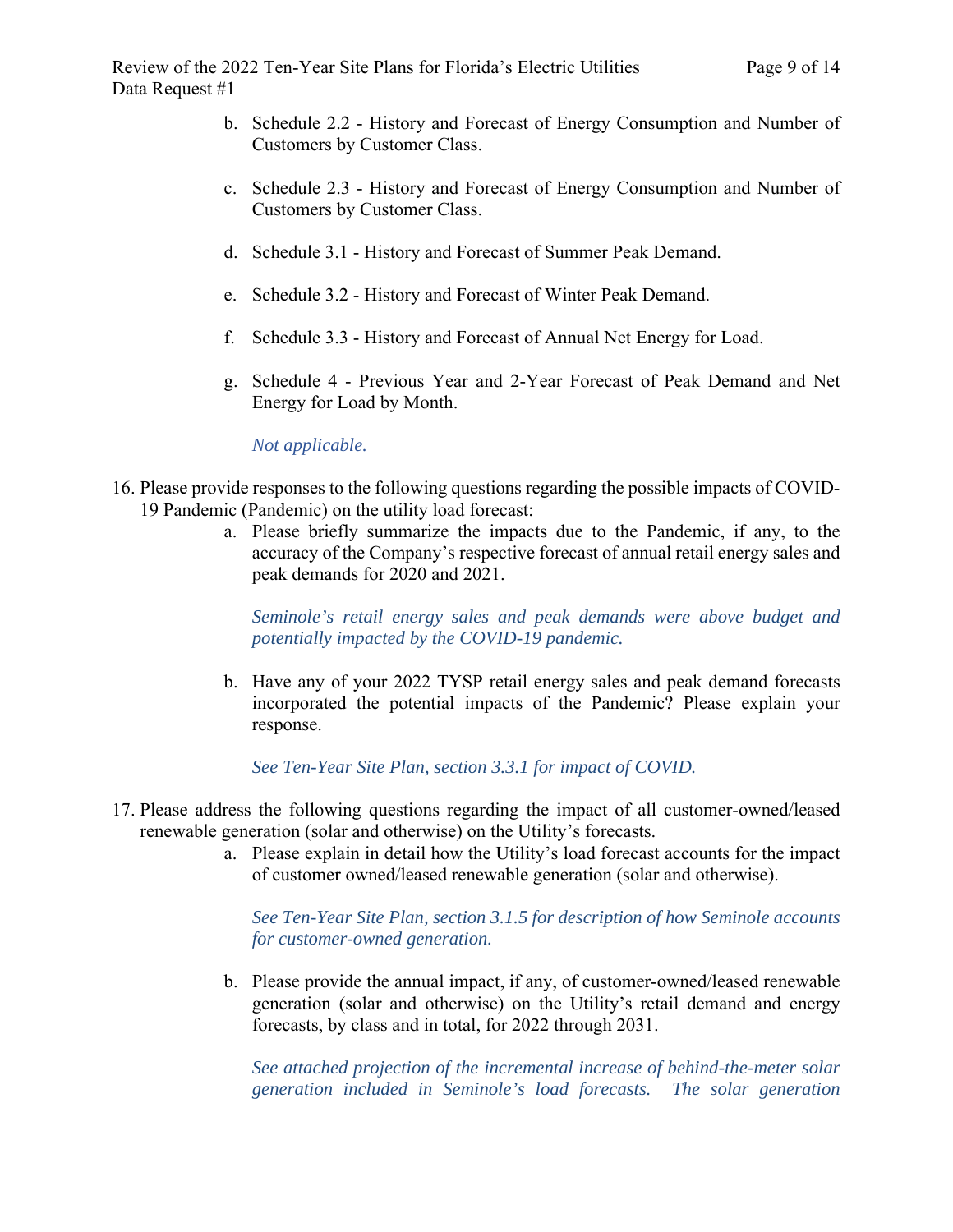*associated with existing consumer-owned facilities is not included in this forecast. All of the generation is assumed to be in the residential class.* 

c. If the Utility maintains a forecast for the planning horizon (2022-2031) of the number of customers with customer-owned/leased renewable generation (solar and otherwise), by customer class, please provide.

# *Not applicable.*

18. Please discuss whether the Company included plug-in electric vehicle (PEV) loads in its demand and energy forecasts for its current planning period TYSP. If so, how were these impacts accounted for in the modeling and forecasting process?

*Electric vehicle loads are not modeled in the demand and energy forecasts for the 2022 Ten-Year Site Plan.* 

19. Please discuss the methodology and the assumptions (or, if applicable, the source(s) of the data) used to estimate the number of PEVs operating in the Company's service territory and the methodology used to estimate the cumulative impact on system demand and energy consumption.

# *Not applicable.*

20. Please refer to the Excel Tables File (Electric Vehicle Charging). Complete the table by providing estimates of the requested information within the Company's service territory for the current planning period. Direct current fast charger (DCFC) PEV charging stations are those that require a service drop greater than 240 volts and/or use three-phase power.

# *Not applicable.*

- 21. Please describe any Company programs or tariffs currently offered to customers relating to PEVs, and describe whether any new or additional programs or tariffs relating to PEVs will be offered to customers within the current planning period.
	- a. Of these programs or tariffs, are any designed for or do they include educating customers on electricity as a transportation fuel?

*Seminole does not provide service to retail customers. Seminole continues to provide assistance to our Members in educating their consumer-members with respect to the feasibility of electricity as a light- and heavy-duty transportation fuel.* 

b. Does the Company have any programs where customers can express their interest or expectations for electric vehicle infrastructure as provided for by the Utility, and if so, please describe in detail.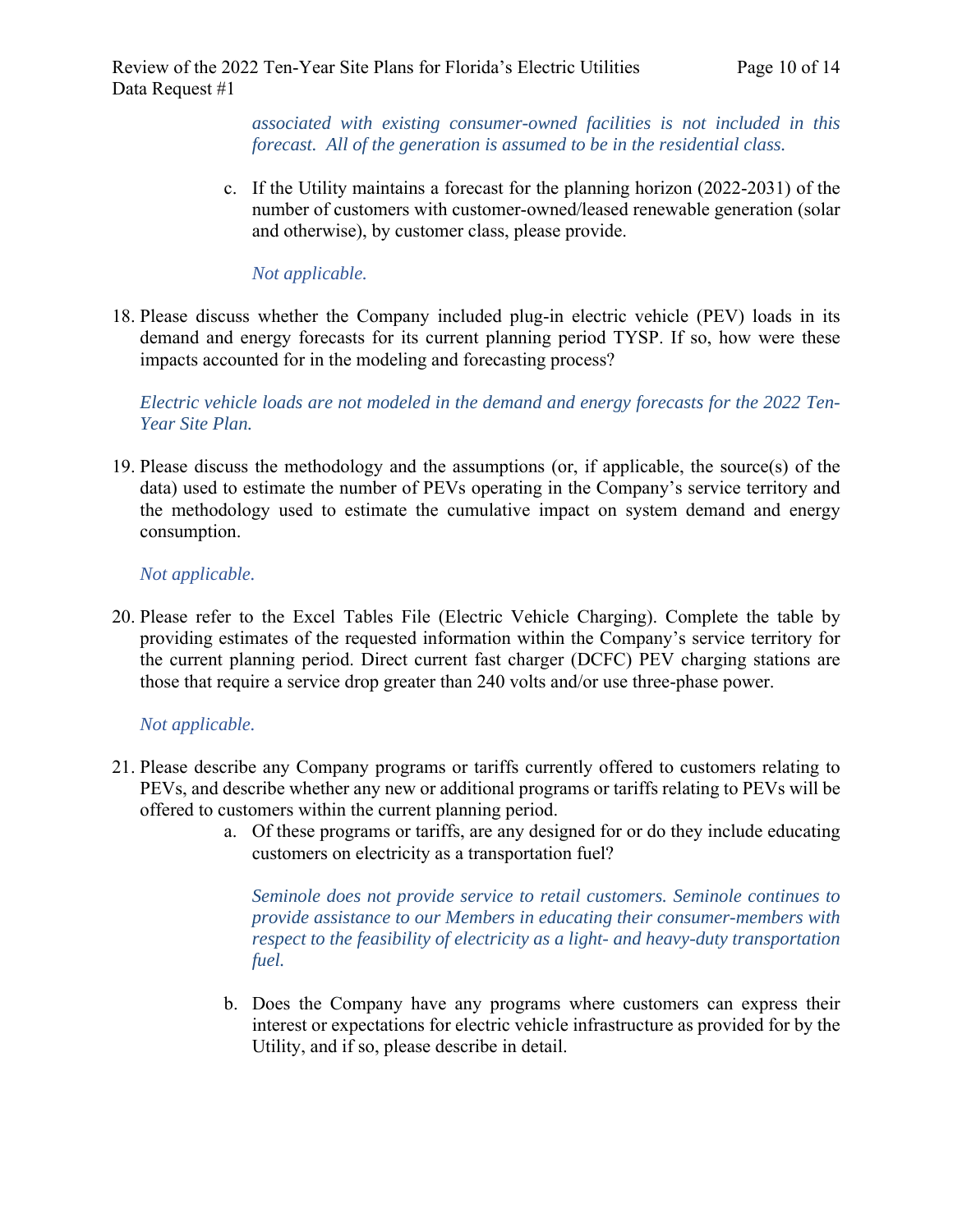*While Seminole does not offer any such program at this time, we are working with our Members to determine how they can capture and respond to such sentiments/expectations by their consumer-members.*

22. Please describe how the Company monitors the installation of PEV public charging stations in its service area.

### *Not applicable.*

23. Please describe any instances since January 1 of the year prior to the current planning period in which upgrades to the distribution system were made where PEVs were a contributing factor.

# *Not applicable.*

24. Has the Company conducted or contracted any research to determine demographic and regional factors that influence the adoption of PEVs applicable to its service territory? If so, please describe in detail the methodology and findings.

*Seminole established a strategic goal to develop and deliver an electric vehicle education program. To ensure the development of an effective program, Seminole has engaged in research activities with the Electric Power Research Institute (EPRI), participating in their Electric Transportation Advisory Council and Infrastructure Council meetings. As part of these activities, EPRI has provided Seminole insights in the area of Electric Vehicle (EV) registrations and future projection. The data is provided at a county level, (i.e., it is not specifically tailored to our Member's service territories since some of our Members serve only county fractions). Also, there is no visibility into where the EVs are exactly (non-stationary*  load). The county-level data is an estimate based on new registrations of electric vehicles and *modeling of the number of electric vehicles in operation (including the movement of used electric vehicles and electric vehicles that are retired). The projections are also performed using approximations and several assumptions to simulate low, medium, and high EV penetration scenarios. The localized registration and projections estimates help Seminole and our distribution Members to understand the local adoption of plug-in EVs as part of our education program.* 

25. What processes or technologies, if any, are in place that allow the Company to be notified when a customer has installed a PEV charging station in their home?

#### *Not applicable.*

26. What are the major drivers of the Company's PEV growth?

*Not applicable.*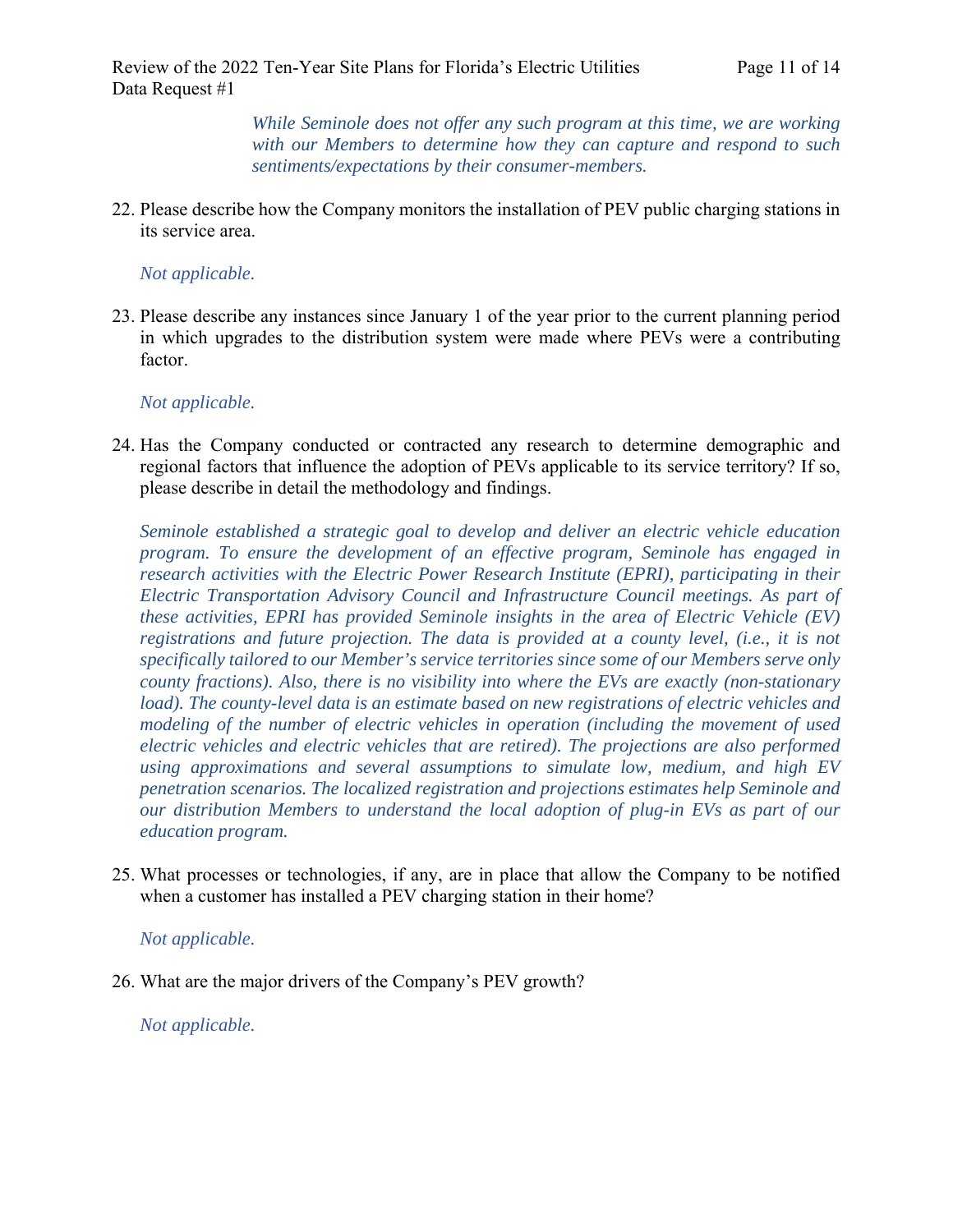Review of the 2022 Ten-Year Site Plans for Florida's Electric Utilities Page 12 of 14 Data Request #1

27. Please describe if and how Section 339.287, Florida Statutes, (Electric Vehicle Charging Stations; Infrastructure Plan Development) has impacted the Company's projection of PEV growth and related demand and energy growth.

*Not applicable.*

28. What has the Company learned about the impact of PEV ownership on the Company's actual and forecasted peak demand?

### *Not applicable.*

29. If applicable, please describe any key findings and metrics of the Company's EV pilot program(s) which reveal the PEV impact to the demand and energy requirements of the Company.

### *Not applicable.*

30. **[FEECA Utilities Only]** Please refer to the Excel Tables File (DR Participation). Complete the table by providing for each source of demand response annual customer participation information for 10 years prior to the current planning period. Please also provide a summary of all sources of demand response using the table.

### *Not applicable.*

31. **[FEECA Utilities Only]** Please refer to the Excel Tables File (DR Annual Use). Complete the table by providing for each source of demand response annual usage information for 10 years prior to the current planning period. Please also provide a summary of all demand response using the table.

# *Not applicable.*

32. **[FEECA Utilities Only]** Please refer to the Excel Tables File (DR Peak Activation). Complete the table by providing for each source of demand response annual seasonal peak activation information for 10 years prior to the current planning period. Please also provide a summary of all demand response using the table.

#### *Not applicable.*

33. Please refer to the Excel Tables File (LOLP). Complete the table by providing the loss of load probability, reserve margin, and expected unserved energy for each year of the planning period.

*Please see Excel tables*.

# **Generation & Transmission**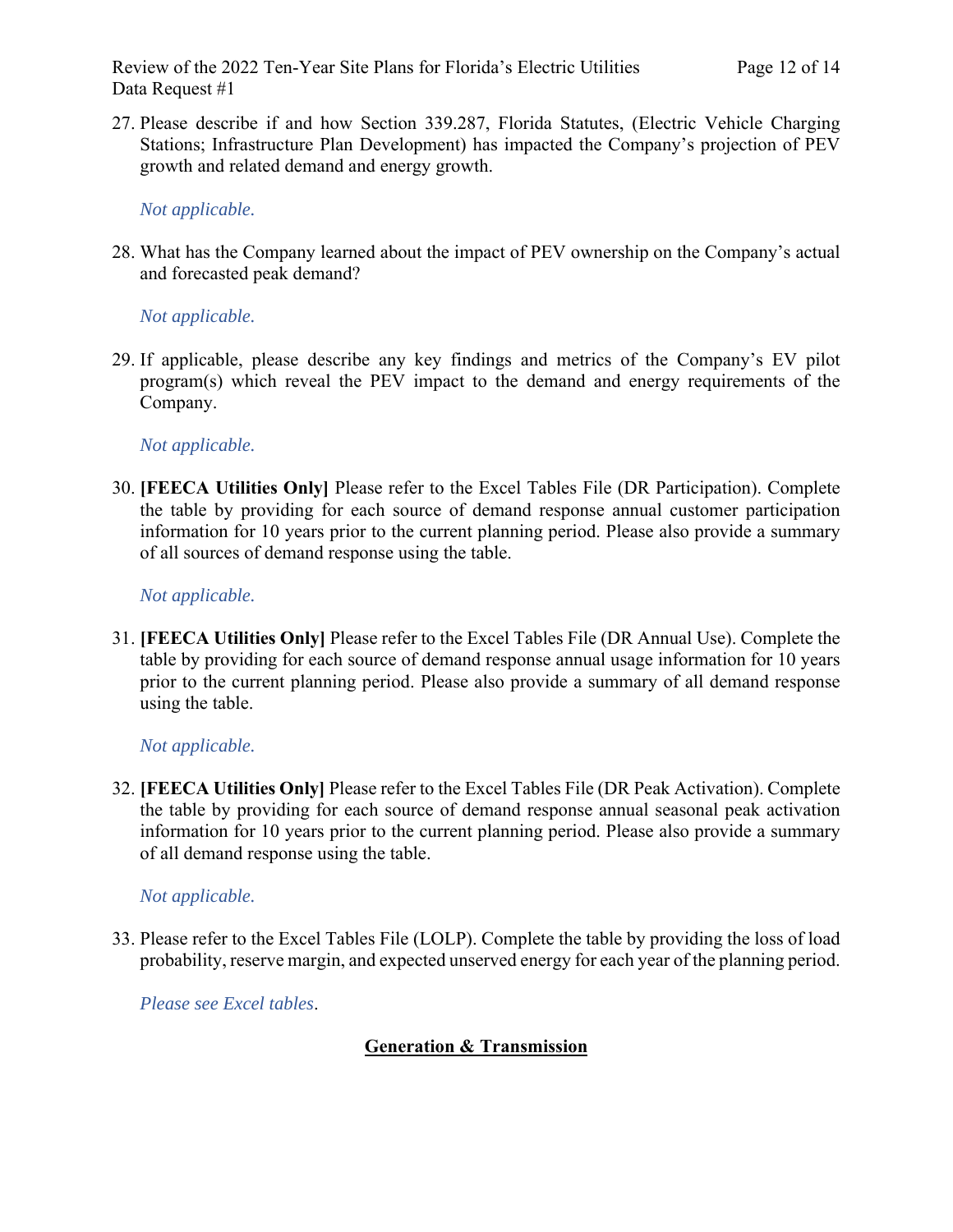Review of the 2022 Ten-Year Site Plans for Florida's Electric Utilities Page 13 of 14 Data Request #1

34. Please refer to the Excel Tables File (Unit Performance). Complete the table by providing information on each utility-owned generating resources' outage factors, availability factors, and average net operating heat rate (if applicable). For historical averages, use the past three years and for projected factors, use an average of the next ten-year period.

#### *Please see Excel tables*.

35. Please refer to the Excel Tables File (Utility Existing Traditional). Complete the table by providing information on each utility-owned traditional generation resource in service as of December 31 of the year prior to the current planning period. For multiple small (<250 kW per installation) distributed resources of the same type and fuel source, please include a single combined entry. For capacity factor, use the net capacity as a basis.

### *Please see Excel tables*.

36. Please refer to the Excel Tables File (Utility Planned Traditional). Complete the table by providing information on each utility-owned traditional generation resource planned for inservice within the current planning period. For multiple small  $(\leq 250 \text{ kW})$  per installation) distributed resources of the same type and fuel source, please include a single combined entry. For projected capacity factor, use the net capacity as a basis.

#### *Please see Excel tables*.

a. For each planned utility-owned traditional generation resource in the table, provide a narrative response discussing the current status of the project.

*The Seminole Combined Cycle Facility (SCCF) project is progressing on schedule and on budget. The project is 90% complete and all of the major equipment has been installed and the project is moving into the Startup and Commissioning phase which is currently at 56% complete. Natural gas has been introduced to the site for component level testing and checkout. (2) out of the (3) generator setup transformers have been back fed and soaked. There have been no impacts from COVID on the project to date.* 

*At this time, with respect to the Unnamed Combined Cycle Unit and the Unnamed Combustion Turbine Unit, it has not determined if the capacity need will be met via self-build, acquisition, and/or purchased power alternatives. The ultimate method, type, size and location (if necessary) will be determined subsequent to the completion of a request for-proposal.* 

37. Please refer to the Excel Tables File (Utility Existing Renewable). Complete the table by providing information on each utility-owned renewable generation resource in service as of December 31 of the year prior to the current planning period. For multiple small (<250 kW per installation) distributed resources of the same type and fuel source, please include a single combined entry. For capacity factor, use the net capacity as a basis.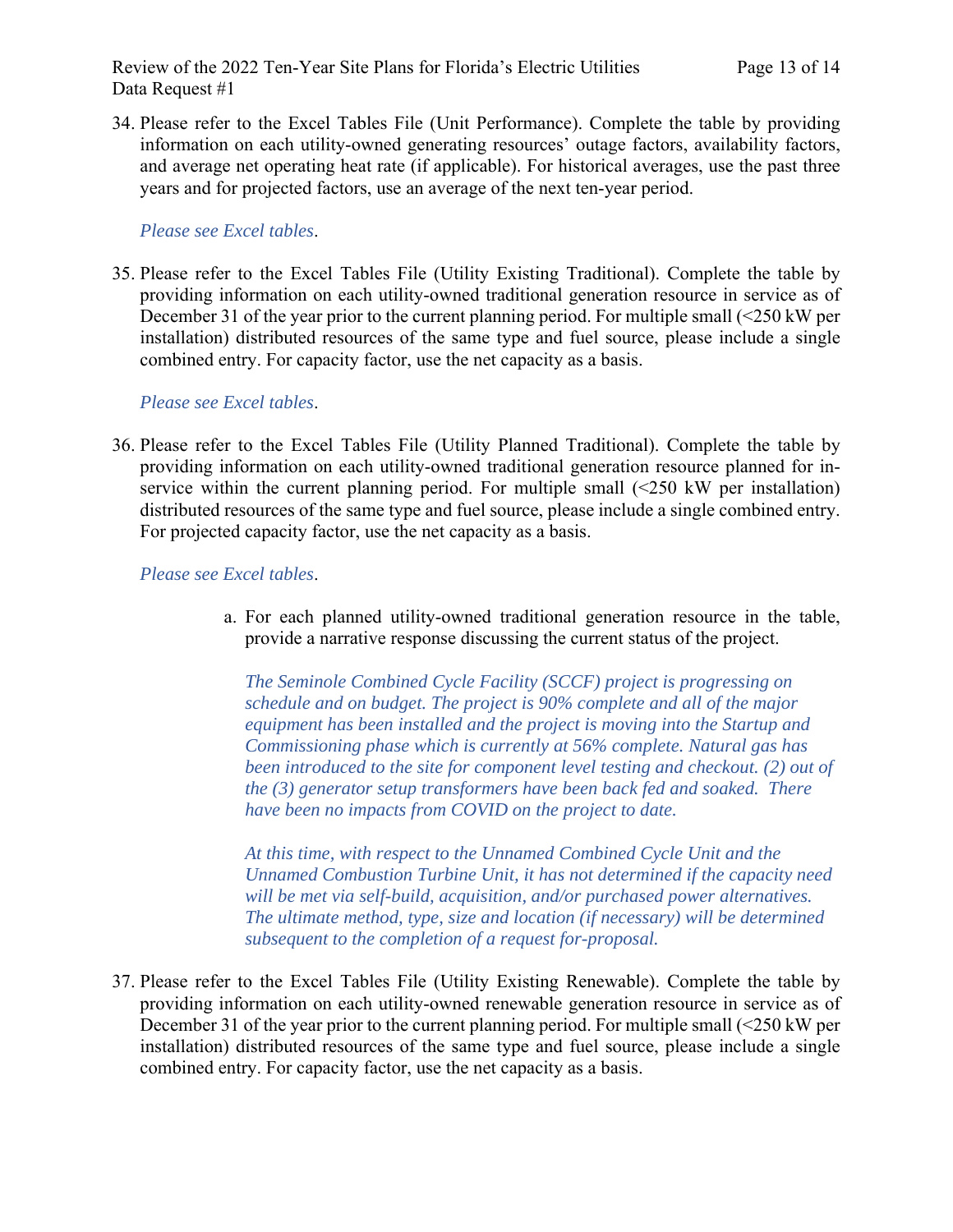*Please see Excel tables*.

38. Please refer to the Excel Tables File (Utility Planned Renewable). Complete the table by providing information on each utility-owned renewable generation resource planned for inservice within the current planning period. For multiple small (<250 kW per installation) distributed resources of the same type and fuel source, please include a single combined entry. For projected capacity factor, use the net capacity as a basis.

#### *Please see Excel tables*.

a. For each planned utility-owned renewable resource in the table, provide a narrative response discussing the current status of the project.

*Seminole's long-term planning forecast does not contain planned utility-owned renewable resource.*

39. Please list and discuss any planned utility-owned renewable resources that have, within the past year, been cancelled, delayed, or reduced in scope. What was the primary reason for the changes? What, if any, were the secondary reasons?

#### *Not applicable.*

40. Please refer to the Excel Tables File (Firm Purchases). Complete the table by providing information on the Utility's firm capacity and energy purchases.

*Please see Excel tables*.

41. Please refer to the Excel Tables File (PPA Existing Traditional). Complete the table by providing information on each purchased power agreement with a traditional generator still in effect by December 31 of the year prior to the current planning period pursuant to which energy was delivered to the Company during said year.

#### *Please see Excel tables*.

42. Please refer to the Excel Tables File (PPA Planned Traditional). Complete the table by providing information on each purchased power agreement with a traditional generator pursuant to which energy will begin to be delivered to the Company during the current planning period.

*Please see Excel tables*.

a. For each purchased power agreement in the table, provide a narrative response discussing the current status of the project.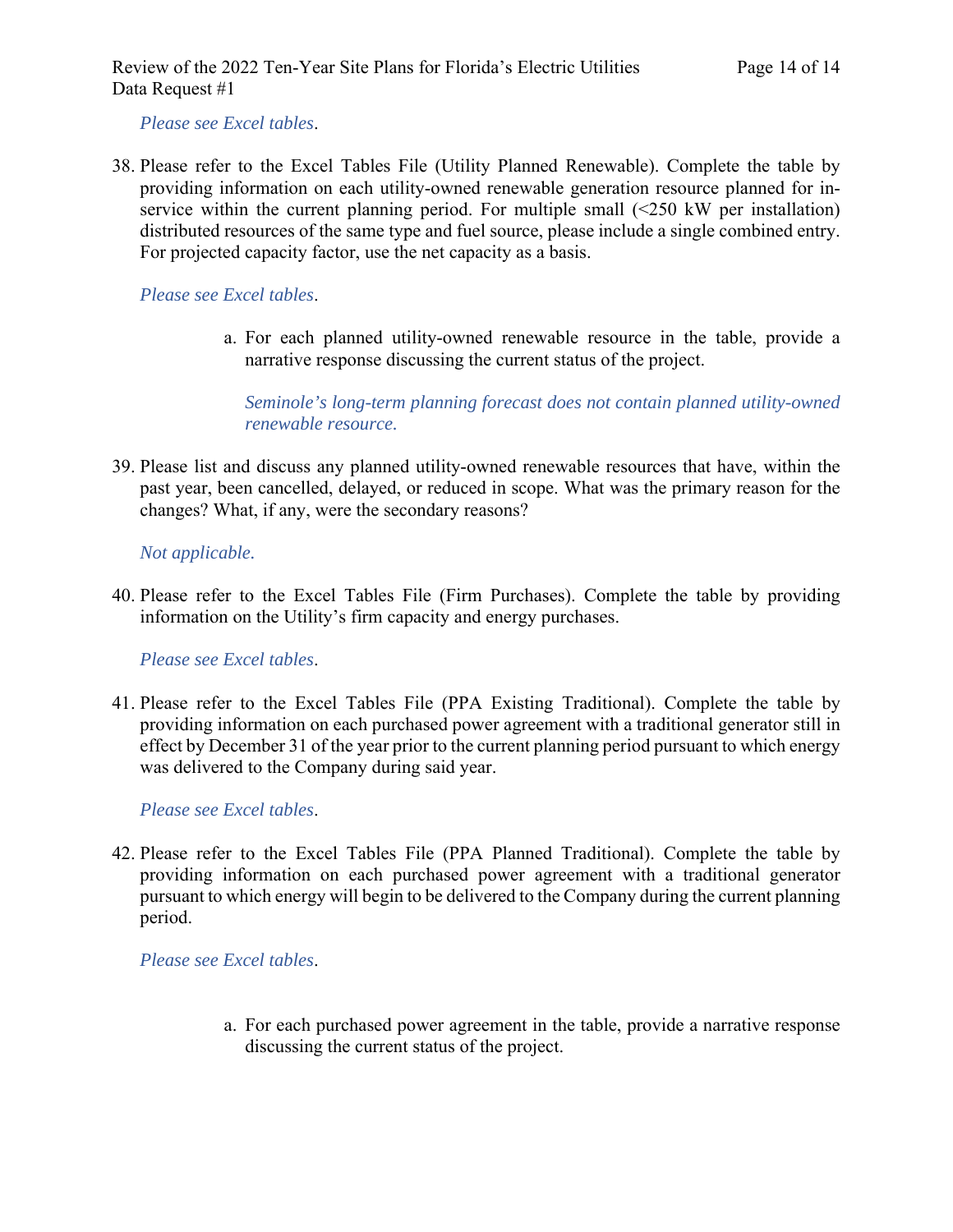*Oleander Power Project, Limited Partnership ("Oleander"), an indirect, wholly owned subsidiary of NextEra Energy Resources, LLC owns and operates a dual fuel, combustion turbine peaking facility in Cocoa, Florida. Oleander and Seminole Electric Cooperative ("Seminole") are currently parties to a power purchase agreement ("PPA") for the purchase of approximately 340 MW of capacity and energy from the Oleander facility, specifically from Units 2 and 3, that expires on December 31, 2024. The PPA includes an additional approximately 170 MW of capacity and energy from Unit 4 for the period for January 1, 2023 through December 31, 2024.* 

43. Please refer to the Excel Tables File (PPA Existing Renewable). Complete the table by providing information on each purchased power agreement with a renewable generator still in effect by December 31 of the year prior to the current planning period pursuant to which energy was delivered to the Company during said year.

*Please see Excel tables*.

44. Please refer to the Excel Tables File (PPA Planned Renewable). Complete the table by providing information on each purchased power agreement with a renewable generator pursuant to which energy will begin to be delivered to the Company during the current planning period.

*Please see Excel tables*.

a. For each purchased power agreement in the table, provide a narrative response discussing the current status of the project.

*In late 2019, Seminole executed four separate 74.5 MW power purchase agreements with Florida Renewable Partners. Collectively, these agreements will provide Seminole with 298 MW of solar photovoltaic energy from four separate sites. All of these facilities are expected to be commercial and to begin selling energy to Seminole in 2023. The four facilities will be located in different counties within peninsular Florida, with one facility each in Putnam, Gadsden, Columbia and Gilchrist counties. Seminole will be the sole off-taker for all four facilities and will purchase the associated energy for 20-25 years, depending on the site.*

45. Please list and discuss any purchased power agreements with a renewable generator that have, within the past year, been cancelled, delayed, or reduced in scope. What was the primary reason for the change? What, if any, were the secondary reasons?

*There were no cancelled, delayed or reduced in scope purchased power agreements with a renewable generator within the past year.*

46. Please refer to the Excel Tables File (PSA Existing). Complete the table by providing information on each power sale agreement still in effect by December 31 of the year prior to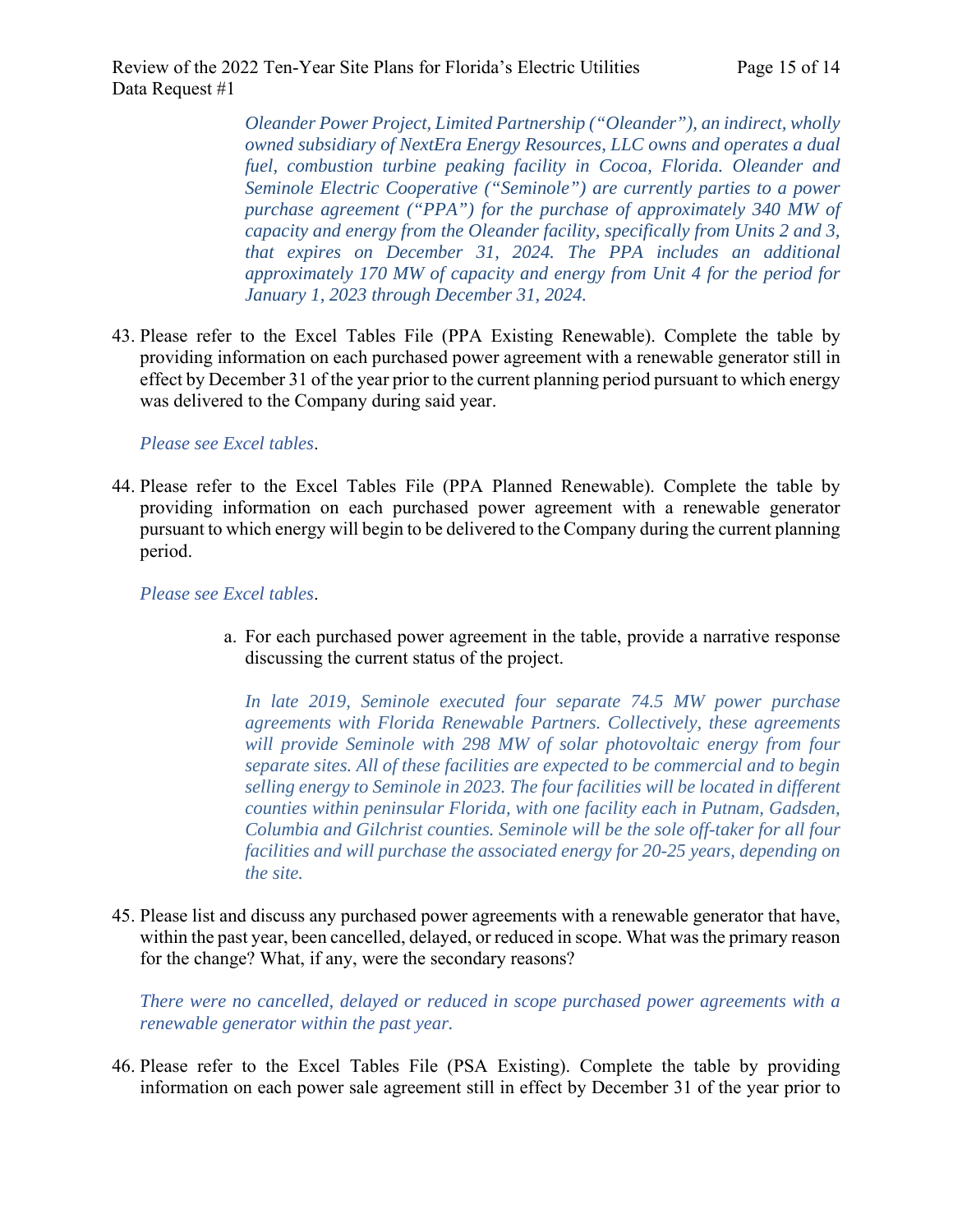the current planning period pursuant to which energy was delivered from the Company to a third-party during said year.

*Please see Excel tables*.

47. Please refer to the Excel Tables File (PSA Planned). Complete the table by providing information on each power sale agreement pursuant to which energy will begin to be delivered from the Company to a third-party during the current planning period.

#### *Please see Excel tables*.

- a. For each power sale agreement in the table, provide a narrative response discussing the current status of the agreement.
- 48. Please list and discuss any long-term power sale agreements within the past year that were cancelled, expired, or modified.

*Seminole Electric Cooperative ("Seminole") and the City of Homestead ("Homestead") were parties to a Power Sales Agreement ("PSA") for the sale of 15 MW of system peaking capacity and energy from Seminole's system that expired on May 31, 2021.*

49. Please refer to the Excel Tables File (Annual Renewable Generation). Complete the table by providing the actual and projected annual energy output of all renewable resources on the Company's system, by source, for the 11-year period beginning one year prior to the current planning period.

#### *Please see Excel tables*.

50. **[Investor-Owned Utilities Only]** Please refer to the Excel Tables File (Potential Solar Sites). Complete the table by providing information on all of the Company's plant sites that are potential candidates for utility-scale (>2 MW) solar installations.

#### *Not applicable.*

51. Please describe any actions the Company engages in to encourage production of renewable energy within its service territory.

*As reported in Seminole's Standards for the Promotion, Encouragement, and Expansion of the Use of Renewable Energy, Resources and Energy Conservation and Efficiency Measures, filed with the Florida Public Service Commission on 31 March 2021, Seminole maintains a commitment to use renewable energy resources to assist in planning and implementing a diverse power supply portfolio, while ensuring that the addition of new renewable resources does not adversely affect Seminole's wholesale electric rates. Seminole engages in the following strategies to achieve continuing expansion of its renewable energy resource portfolio:*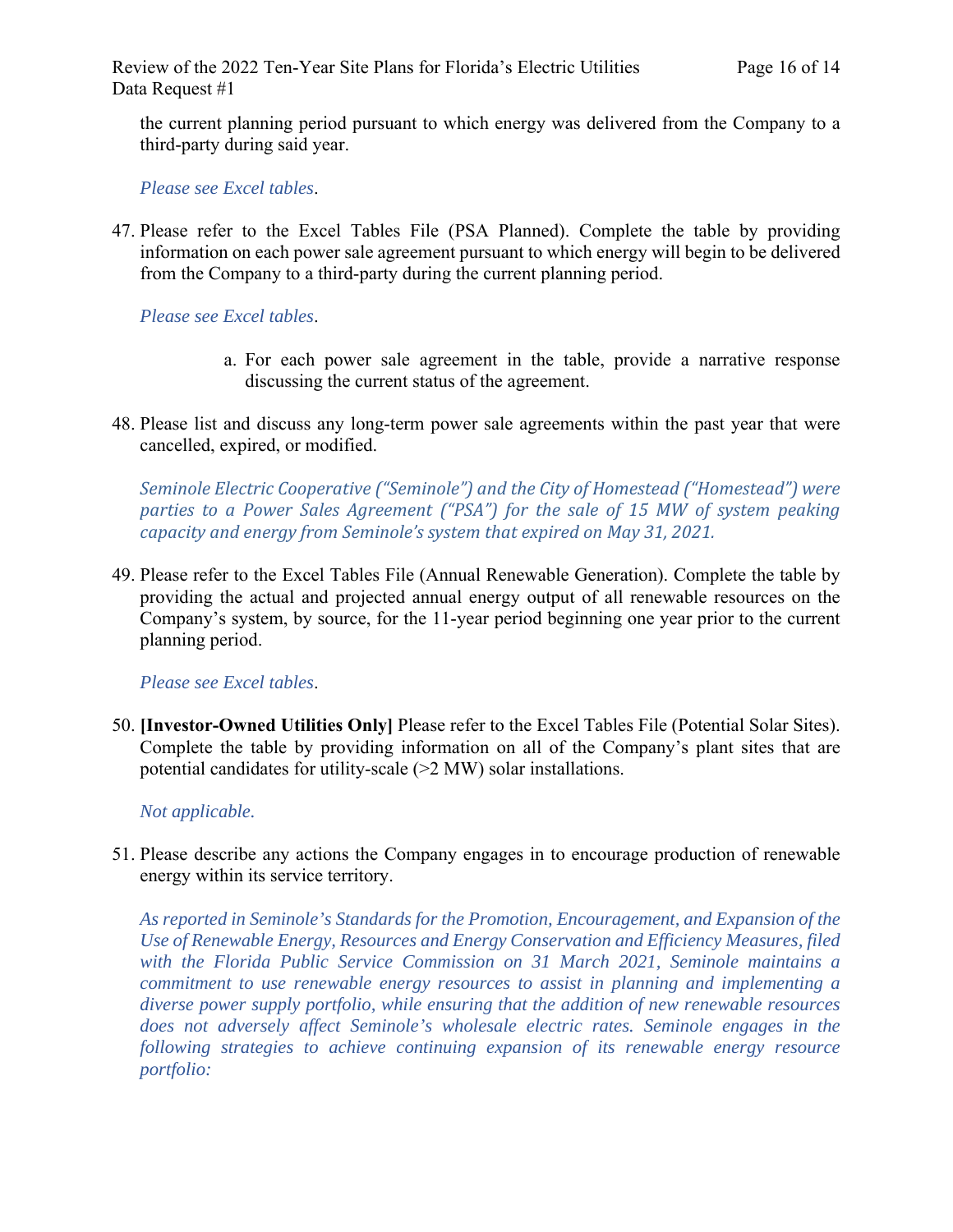# Review of the 2022 Ten-Year Site Plans for Florida's Electric Utilities Page 17 of 14 Data Request #1

- *Member Educational Materials Seminole provides Members with materials that can be distributed to end-use member-consumers including educational brochures, and a video on Cooperative Solar.*
- *Open Door Negotiation Policy Seminole promotes an open-door policy for arm's length negotiations with all renewable providers.*
- *Competitive Bid Seminole continues to utilize competitive bidding as one of the tools for acquiring competitively-priced conventional and renewable resources. All of Seminole's future bid solicitations for non-peaking power supply resources will include the solicitation of renewable energy proposals.*
- *Price Point Seminole continues to use projected avoided costs as the price point for evaluating proposals for renewable energy.*
- *Ease of Contracting Seminole continues to offer a standard offer agreement as an option for renewable resource developers to sell their energy output to Seminole, which also includes performance guarantee terms.*
- *Seminole seeks state and federal grants, subsidies, and other financial incentives, to the extent such resources are available to reduce the cost of renewable energy resources.*
- *Seminole monitors the development and costs of new renewable energy resources and renewable energy technologies that can be utilized by Seminole and its Members.*
- *Consumer and Member-Owned Renewable Resources Seminole's wholesale power contracts with its nine Members provide for net metering service for the Members' consumer-owned renewable generating resources. In addition, Seminole's Members have the ability under the wholesale power contract to own or lease renewable generation with certain limitations.*
- 52. **[Investor-Owned Utilities Only]** Please discuss whether the Company has been approached by renewable energy generators during the year prior to the current planning period regarding constructing new renewable energy resources. If so, please provide the number and a description of the type of renewable generation represented.

# *Not applicable.*

53. Does the Company consider solar PV to contribute to one or both seasonal peaks for reliability purposes? If so, please provide the percentage contribution and explain how the Company developed the value.

*For summer, Seminole counts 60% of each solar facility's anticipated output towards reserves. This percentage was derived by taking the median value of all forecasted hour-ending 16 values for the month of August (the historical summer peak hour during the expected peak month) compared to the max peak output from the facility.* 

*For winter, solar output does not contribute to reserves as the peak hour is expected to occur at a time when there is little to no sunlight.* 

54. Please identify whether a declining trend in costs of energy storage technologies has been observed by the Company.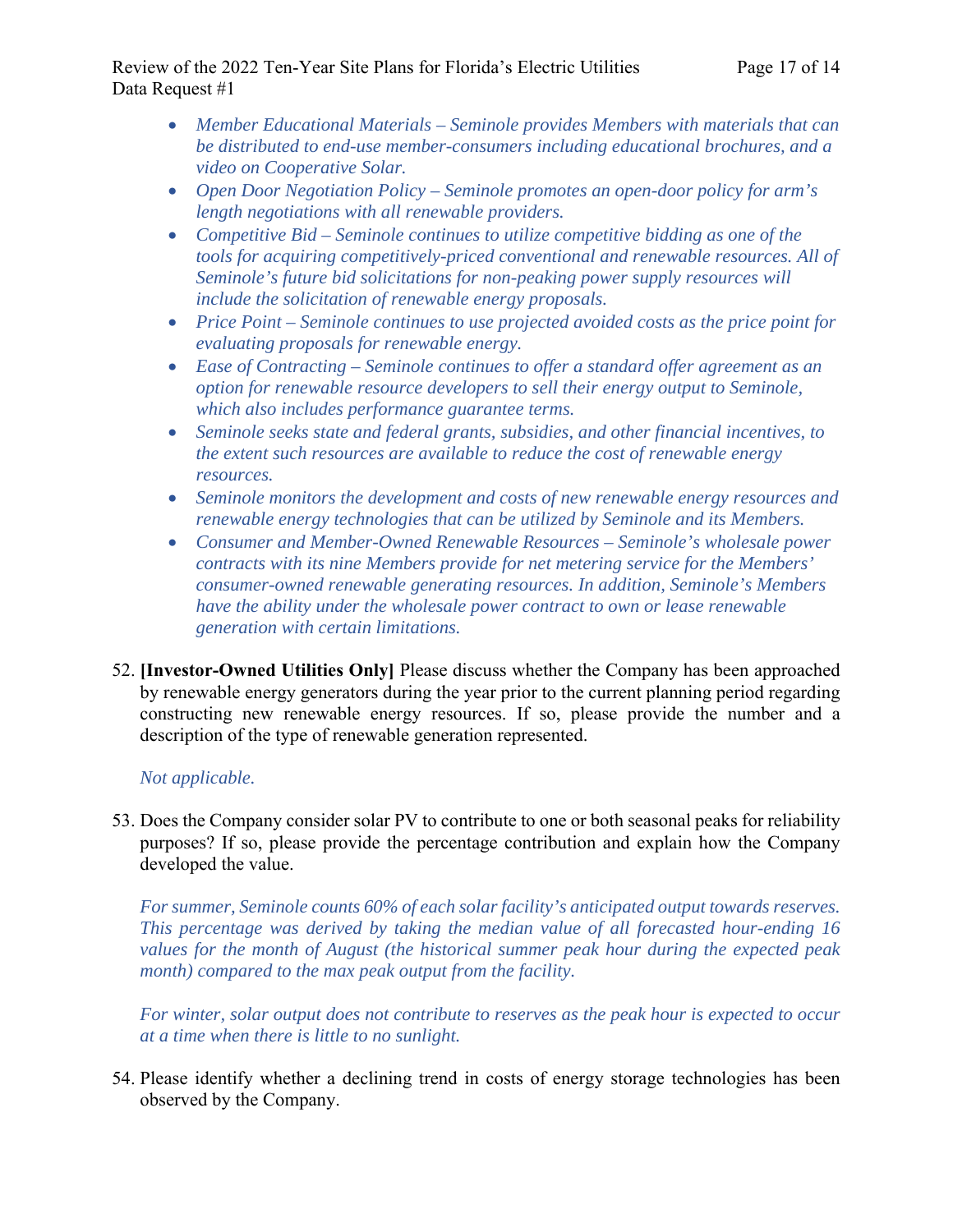*Seminole began investigating storage technologies last year and therefore does not have enough data to respond to the question.*

55. Briefly discuss any progress in the development and commercialization of non-lithium battery storage technology the Company has observed in recent years.

*Seminole began investigating storage technologies last year and therefore does not have enough data to respond to the question.* 

56. Briefly discuss any considerations reviewed in determining the optimal positioning of energy storage technology in the Company's system (e.g., Closer to/further from sources of load, generation, or transmission/distribution capabilities).

*Seminole began investigating storage technologies last year. At this time, Seminole does not have energy storage technology on its system.* 

57. Please explain whether ratepayers have expressed interest in energy storage technologies. If so, how have their interests been addressed?

*As a Generation and Transmission Cooperative, Seminole's distribution cooperative Members have expressed general interest in energy storage and requested the company investigate the various technologies.* 

58. Please refer to the Excel Tables File (Existing Energy Storage). Complete the table by providing information on all energy storage technologies that are currently either part of the Company's system portfolio or are part of a pilot program sponsored by the Company.

*Please see Excel tables*.

59. Please refer to the Excel Tables File (Planned Energy Storage). Complete the table by providing information on all energy storage technologies planned for in-service during the current planning period either as part of the Company's system portfolio or as part of a pilot program sponsored by the Company.

*Please see Excel tables*.

60. Please identify and describe the objectives and methodologies of all energy storage pilot programs currently running or in development with an anticipated launch date within the current planning period. If the Company is not currently participating in or developing energy storage pilot programs, has it considered doing so? If not, please explain.

*Seminole began investigating storage technologies last year and does not yet have any energy storage technology on its system.*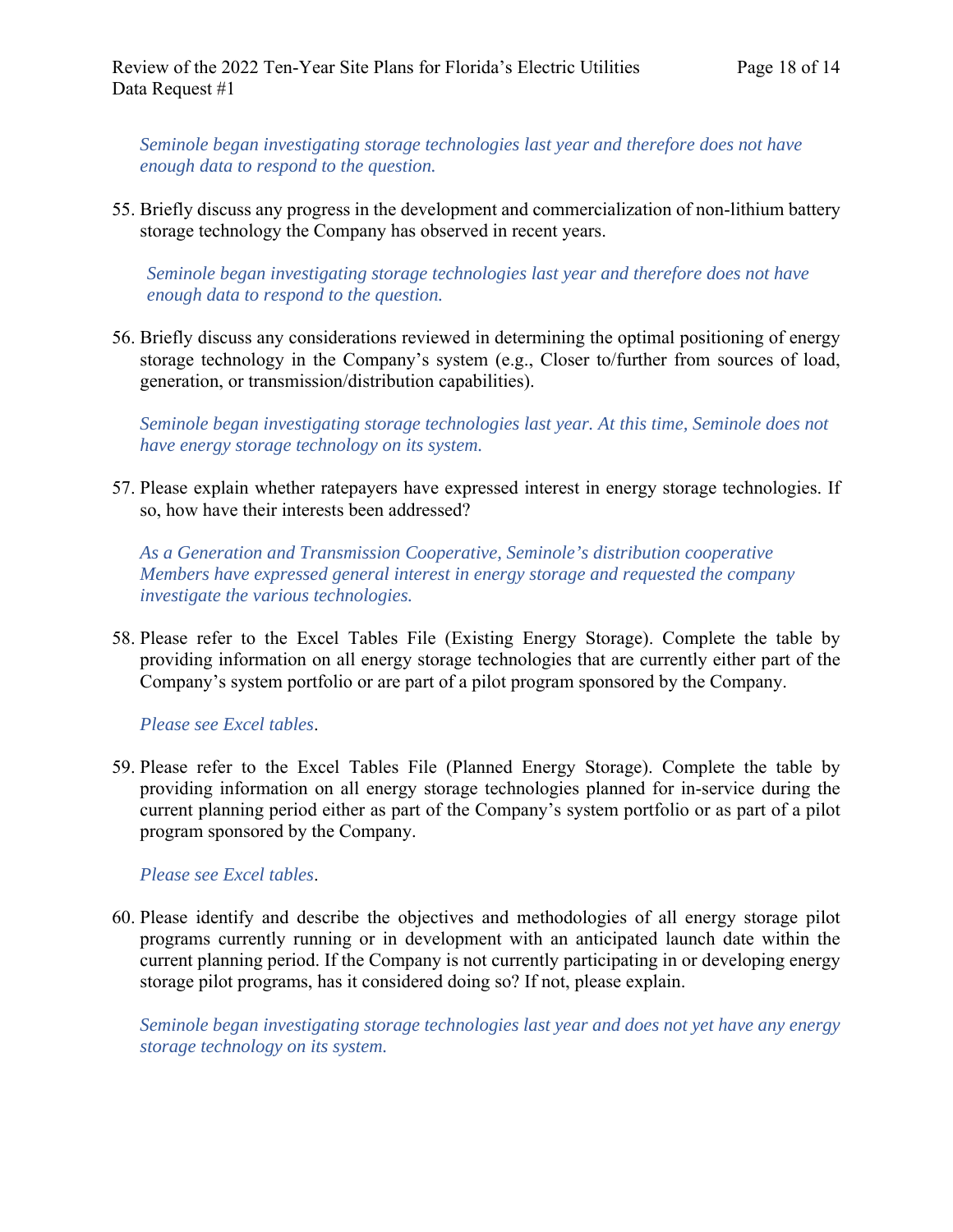Review of the 2022 Ten-Year Site Plans for Florida's Electric Utilities Page 19 of 14 Data Request #1

a. Please discuss any pilot program results, addressing all anticipated benefits, risks, and operational limitations when such energy storage technology is applied on a utility scale  $(> 2 MW)$  to provide for either firm or non-firm capacity and energy.

*Seminole began investigating storage technologies last year and does not yet have any energy storage technology on its system.* 

b. Please provide a brief assessment of how these benefits, risks, and operational limitations may change over the current planning period.

*Seminole began investigating storage technologies last year and does not yet have any energy storage technology on its system.* 

c. Please identify and describe any plans to periodically update the Commission on the status of your energy storage pilot programs.

*Seminole began investigating storage technologies last year and does not yet have any energy storage technology on its system.* 

61. If the Company utilizes non-firm generation sources in its system portfolio, please detail whether it currently utilizes or has considered utilizing energy storage technologies to provide firm capacity from such generation sources. If not, please explain.

*Seminole's long-term capacity plan, including the reserve margin planning requirement, is met with firm capacity and does not include non-firm capacity.* 

> a. Based on the Company's operational experience, please discuss to what extent energy storage technologies can be used to provide firm capacity from non-firm generation sources. As part of your response, please discuss any operational challenges faced and potential solutions to these challenges.

# *Not applicable.*

- 62. Please identify and describe any programs the Company offers that allows its customers to contribute towards the funding of specific renewable projects, such as community solar programs.
	- a. Please describe any such programs in development with an anticipated launch date within the current planning period.

# *Not applicable.*

63. Please identify and discuss the Company's role in the research and development of utility power technologies. As part of this response, please describe any plans to implement the results of research and development into the Company's system portfolio and discuss how any anticipated benefits will affect your customers.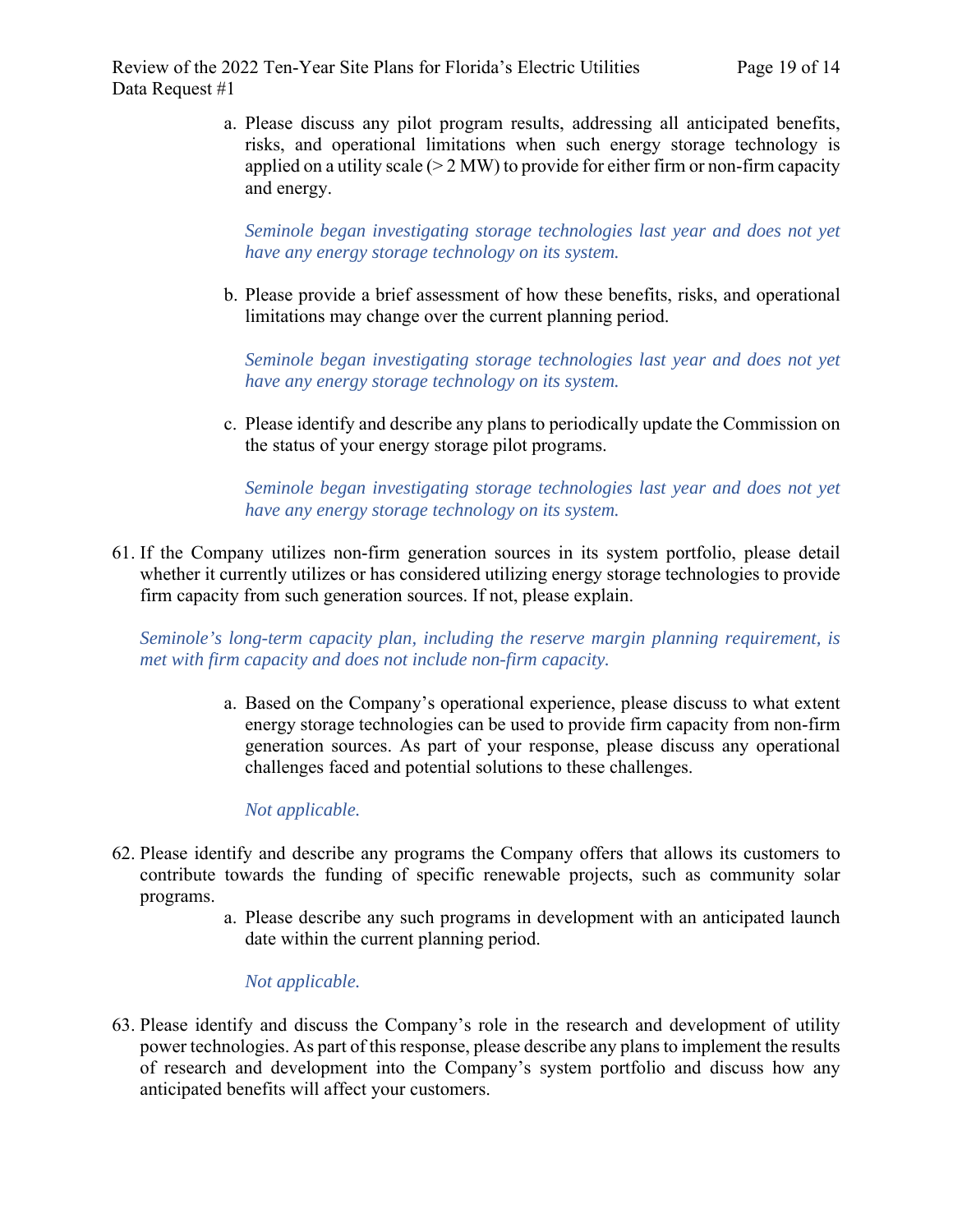*Seminole actively participates in the Electric Power Research Institute, or EPRI. EPRI is a not-for-profit, public private partnership between the federal government and the electric industry. EPRI is evaluating many cutting-edge technologies, including using hydrogen as a generation fuel to lower emissions, small modular nuclear reactors, battery technology, and increasing the efficiency and economics of large-scale solar facilities. EPRI also researches technologies that are traditionally not electrified for possible electrification to increase efficiency – for example – indoor agriculture technologies.* 

*Seminole is participating in an indoor agriculture research program in conjunction with EPRI, the University of Florida, and one of our distribution cooperative Members, Suwannee Valley Electric Cooperative. The indoor agriculture container project is located at the University of Florida Plant Science Research Center in Live Oak, Florida. As indoor agriculture continues to grow in popularity and deployment across Florida, we hope to use the research we are gaining at the project to maximize the operation of the facilities at times when electricity is more readily available, reducing strain on the grid, and optimizing our energy delivery for all of our Members. Seminole is also participating in Generation, Transmission and Substation programs with EPRI to leverage anticipated research program benefits as technical basis for decision-making in all phases of asset management including engineering software tools and Cyber Security.* 

64. **[Investor-Owned Utilities Only]** Please refer to the Excel Tables File (As-Available Energy Rate). Complete the table by providing, on a system-wide basis, the historical annual average as-available energy rate in the Company's service territory for the 10-year period prior to the current planning period. Also, provide the projected annual average as-available energy rate in the Company's service territory for the current planning period. If the Company uses multiple areas for as-available energy rates, please provide a system-average rate as well.

#### *Not applicable.*

65. Please refer to the Excel Tables File (Planned PPSA Units). Complete the table by providing information on all planned traditional units with an in-service date within the current planning period. For each planned unit, provide the date of the Commission's Determination of Need and Power Plant Siting Act certification, if applicable.

#### *Please see Excel tables*.

66. For each of the planned generating units, both traditional and renewable, contained in the Company's current planning period TYSP, please discuss the "drop dead" date for a decision on whether or not to construct each unit. Provide a timeline for the construction of each unit, including regulatory approval, and final decision point.

*Seminole has not determined a drop-dead date for any of their reported planned resources.*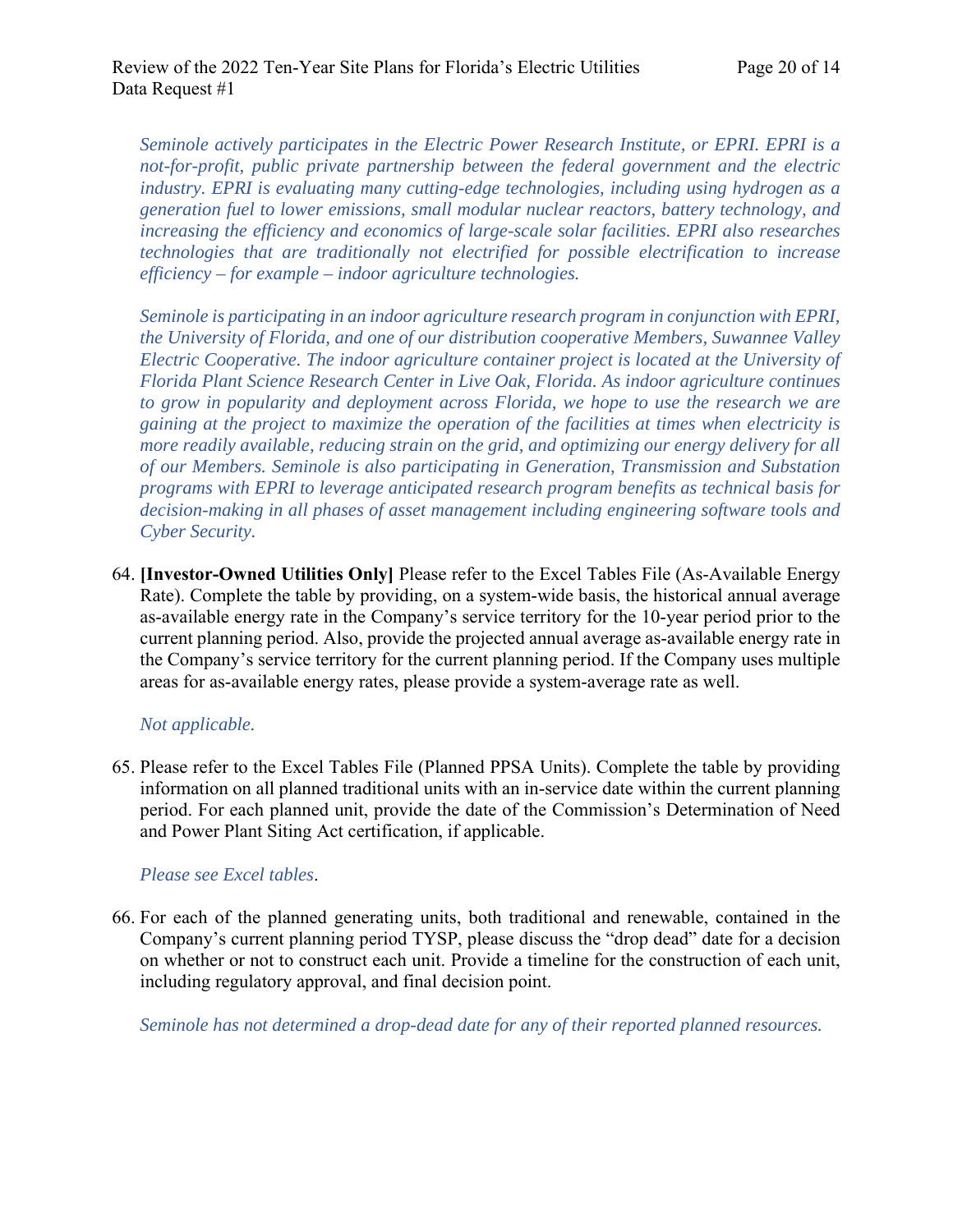Review of the 2022 Ten-Year Site Plans for Florida's Electric Utilities Page 21 of 14 Data Request #1

67. Please refer to the Excel Tables File (Capacity Factors). Complete the table by providing the actual and projected capacity factors for each existing and planned unit on the Company's system for the 11-year period beginning one year prior to the current planning period.

#### *Please see Excel tables*.

68. **[Investor-Owned Utilities Only]** For each existing unit on the Company's system, please provide the planned retirement date. If the Company does not have a planned retirement date for a unit, please provide an estimated lifespan for units of that type and a non-binding estimate of the retirement date for the unit.v

### *Not applicable*

69. Please refer to the Excel Tables File (Steam Unit CC Conversion). Complete the table by providing information on all of the Company's steam units that are potential candidates for repowering to operation as Combined Cycle units.

#### *Please see Excel tables*.

70. Please refer to the Excel Tables File (Steam Unit Fuel Switching). Complete the table by providing information on all of the Company's steam units that are potential candidates for fuel-switching.

*Please see Excel tables*.

71. Please refer to the Excel Tables File (Transmission Lines). Complete the table by providing a list of all proposed transmission lines for the current planning period that require certification under the Transmission Line Siting Act. Please also include in the table transmission lines that have already been approved, but are not yet in-service.

*Please see Excel tables*.

#### **Environmental**

- 72. Please explain if the Company assumes carbon dioxide  $(CO<sub>2</sub>)$  compliance costs in the resource planning process used to generate the resource plan presented in the Company's current planning period TYSP. If the response is affirmative, answer the following questions:
	- a. Please identify the year during the current planning period in which  $CO<sub>2</sub>$ compliance costs are first assumed to have a non-zero value.

*Seminole does not assume CO2 compliance costs in the resource planning process used to generate the resource plan presented in the current planning period TYSP.*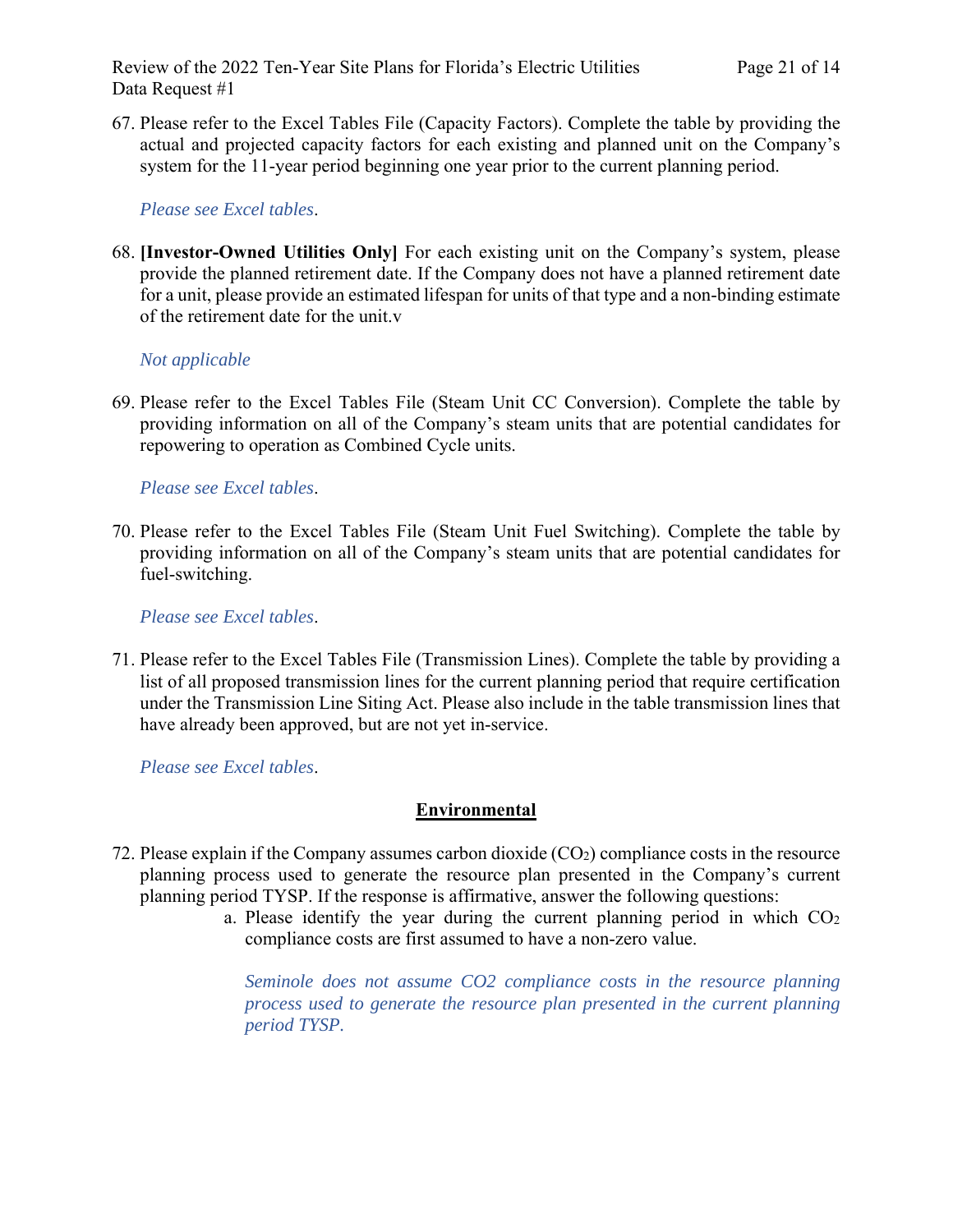b. **[Investor-Owned Utilities Only]** Please explain if the exclusion of CO2 compliance costs would result in a different resource plan than that presented in the Company's current planning period TYSP.

*Not Applicable* 

c. **[Investor-Owned Utilities Only]** Please provide a revised resource plan assuming no CO2 compliance costs.

*Not Applicable* 

73. Provide a narrative explaining the impact of any existing environmental regulations relating to air emissions and water quality or waste issues on the Company's system during the previous year. As part of your narrative, please discuss the potential for existing environmental regulations to impact unit dispatch, curtailments, or retirements during the current planning period.

In 2021, Seminole operated in accordance with required regulatory permits and did not curtail *its operations as a result of existing environmental regulations. Through 2031, Seminole does not anticipate unit dispatch impacts, curtailments or retirements as a result of existing environmental regulations.*

- 74. For the U.S. EPA's Standards of Performance for Greenhouse Gas Emissions for New Stationary Sources: Electric Utility Generating Units Rule:
	- a. Will your Company be materially affected by the rule?

*The new Seminole Combined Cycle Facility (SCCF) will be compliant with the most recent applicable standards for new sources (111b). Seminole does not expect to be materially affected by the rule for new sources in any other way.*

b. What compliance strategy does the Company anticipate employing for the rule?

*SCCF is designed to operate in compliance with the applicable standards for new sources (specifically, the 1,000 lb. CO2/MWh emission limit). Compliance will be demonstrated using continuous monitoring systems already required per 40 CFR Part 75 (Acid Rain Program).*

c. If the strategy has not been completed, what is the Company's timeline for completing the compliance strategy?

*SCCF is expected to comply with the applicable standards for new sources upon startup.*

d. Will there be any regulatory approvals needed for implementing this compliance strategy? How will this affect the timeline?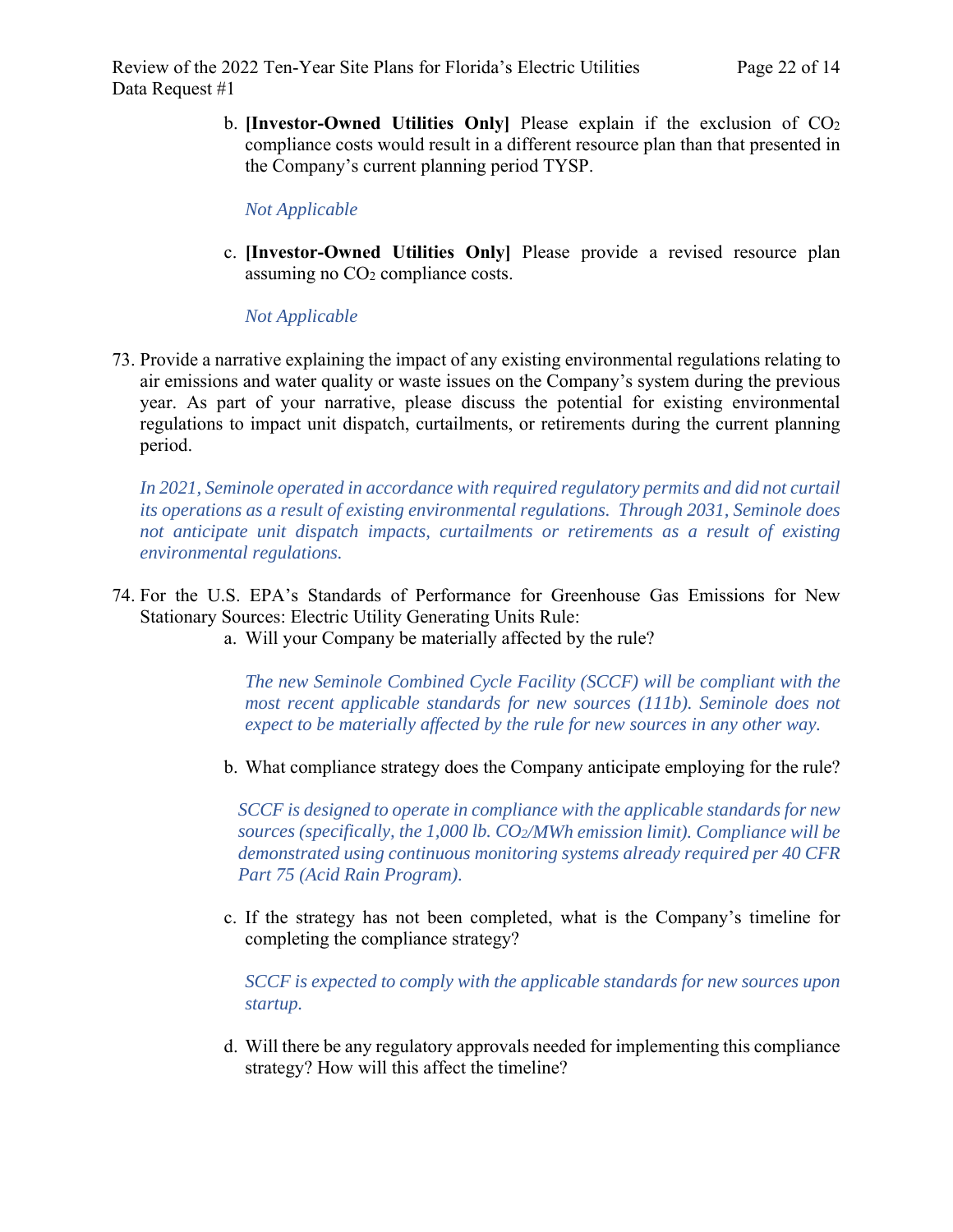*No. The construction and operation of SCCF is currently authorized by Air Permit No. 1070025-028-AC (PSD-FL-443). Compliance with the applicable standards for new sources (NSPS Subpart TTTT) is required by the air permit. No other regulatory approvals are needed unless Seminole opts for alternative compliance demonstration methods.* 

e. Does the Company anticipate asking for cost recovery for any expenses related to this rule? Refer to the Excel Tables File (Emissions Cost). Complete the table by providing information on the costs for the current planning period.

*As a wholesale provider to its Members, Seminole does not anticipate any specific expenses related to this rule that would warrant cost recovery.* 

f. If the answer to any of the above questions is not available, please explain why.

#### *Not Applicable*

- 75. Explain any expected reliability impacts resulting from each of the EPA rules listed below. As part of your explanation, please discuss the impacts of transmission constraints and changes to units not modified by the rule that may be required to maintain reliability.
	- a. Mercury and Air Toxics Standards (MATS) Rule.

*Retirements, curtailments, or other ongoing downtime periods are not expected due to the MATS Rule.* 

b. Cross-State Air Pollution Rule (CSAPR).

*As of compliance year 2017, Florida sources are not subject to CSAPR.*

c. Cooling Water Intake Structures (CWIS) Rule.

*Retirements, curtailments, or other ongoing downtime periods are not expected due to the CWIS Rule.*

d. Coal Combustion Residuals (CCR) Rule.

*Retirements, curtailments, or other ongoing downtime periods are not expected due to the CCR Rule.*

e. Standards of Performance for Greenhouse Gas Emissions for New Stationary Sources: Electric Utility Generating Units.

*Retirements, curtailments, or other ongoing downtime periods are not expected due to NSPS Subpart TTTT.*

f. Affordable Clean Energy Rule or its replacement.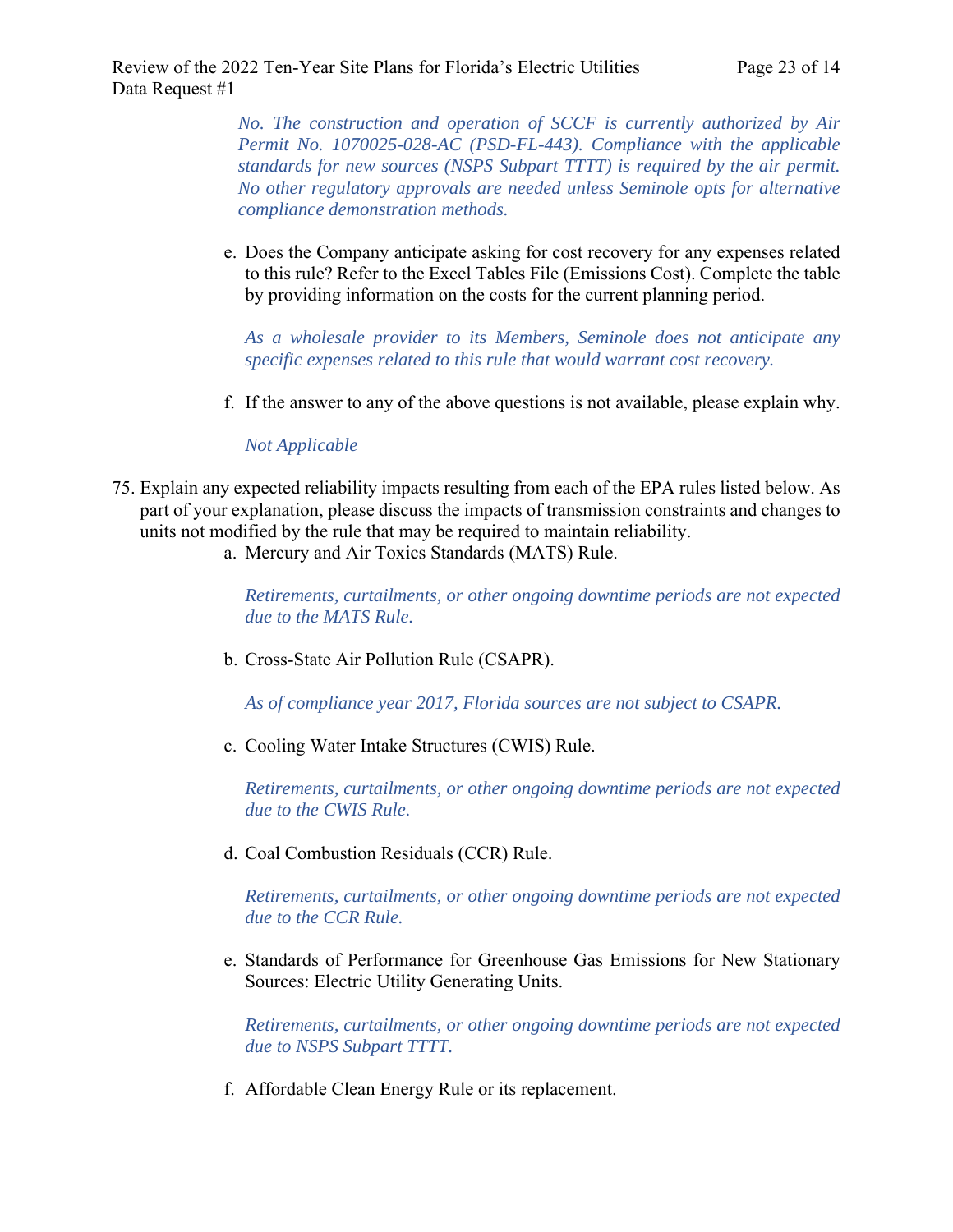*For existing sources (111d), Seminole Generating Station (SGS) would have been materially impacted by the applicable portions of the Affordable Clean Energy (ACE) Rule, which was vacated by the D.C. Circuit on January 19, 2021. The existing combined cycle combustion turbines and simple cycle combustion turbines operated at the Midulla Generating Station (MGS) were not affected sources under the vacated rule. The ACE Rule would have likely required the remaining fossil fuel fired boiler operated at SGS to complete one or more heat rate improvement projects and comply with a CO<sub>2</sub> emission rate limit (lb. CO2/MWh). Retirements, curtailments, or other ongoing downtime periods were not expected due to the ACE Rule. Impacts associated with any replacement to the ACE Rule are unknown.*

g. Effluent Limitations Guidelines and Standards (ELGS) from the Steam Electric Power Generating Point Source Category.

*Retirements, curtailments, or other ongoing downtime periods are not expected due to ELGS.*

76. Please refer to the Excel Tables File (EPA Operational Effects). Complete the table by identifying, for each unit affected by one or more of EPA's rules, what the impact is for each rule, including; unit retirement, curtailment, installation of additional emissions controls, fuel switching, or other impacts identified by the Company.

*Please see Excel tables.*

77. Please refer to the Excel Tables File (EPA Cost Effects). Complete the table by identifying, for each unit impacted by one or more of the EPA's rules, what the estimated cost is for implementing each rule over the course of the planning period.

*Please see Excel tables.*

78. Please refer to the Excel Tables File (EPA Unit Availability). Complete the table by identifying, for each unit impacted by one or more of EPA's rules, when and for what duration units would be required to be offline due to retirements, curtailments, installation of additional controls, or additional maintenance related to emission controls. Include important dates relating to each rule.

#### *Please see Excel tables.*

79. If applicable, identify any currently approved costs for environmental compliance investments made by your Company, including but not limited to renewable energy or energy efficiency measures, which would mitigate the need for future investments to comply with recently finalized or proposed EPA regulations. Briefly describe the nature of these investments and identify which rule(s) they are intended to address.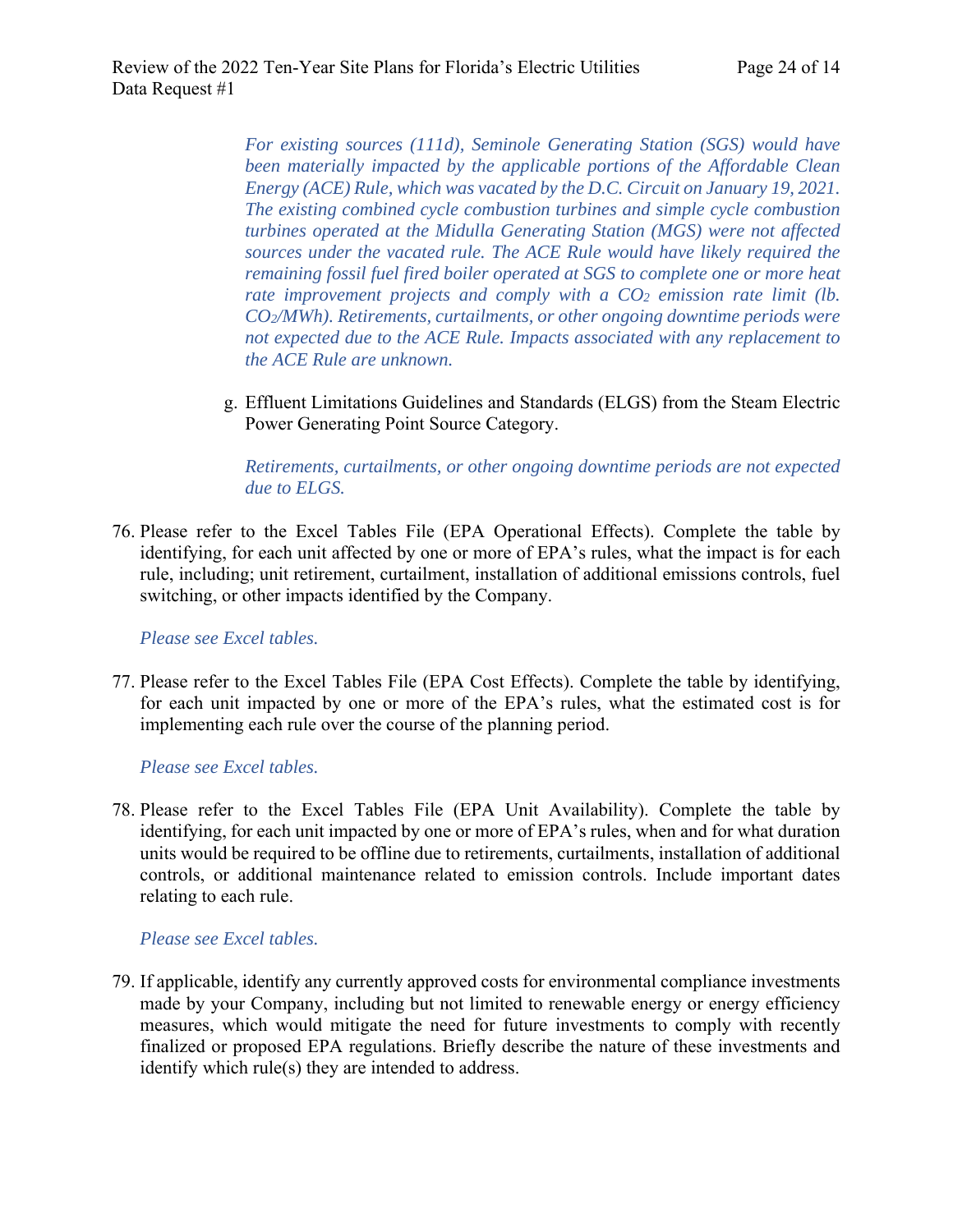*There are currently no approved costs for environmental compliance investments associated with any finalized or proposed EPA regulations.*

# **Fuel Supply & Transportation**

80. Please refer to the Excel Tables File (Fuel Usage & Price). Complete the table by providing, on a system-wide basis, the actual annual fuel usage (in GWh) and average fuel price (in nominal \$/MMBTU) for each fuel type utilized by the Company in the 10-year period prior to the current planning period. Also, provide the forecasted annual fuel usage (in GWh) and forecasted annual average fuel price (in nominal \$/MMBTU) for each fuel type forecasted to be used by the Company in the current planning period.

*Please see Excel tables*.

81. Please discuss how the Company compares its fuel price forecasts to recognized, authoritative independent forecasts.

*Seminole utilizes recognized, authoritative independent third-party commodity price forecasts and/or NYMEX natural gas and oil commodity prices as a starting point for projecting the delivered price of fuel to its generating resources. Seminole also utilizes authoritative independent third-party forecasts for escalation or economic market indices to adjust future prices of fuel related service costs, such as transportation or contractual fuel price adjustments. Forecasts are then adjusted to include known and measurable conditions from Seminole's long-term fuel supply, storage, and transportation agreements*

- 82. Please identify and discuss expected industry trends and factors for each fuel type listed below that may affect the Company during the current planning period.
	- a. Coal
	- b. Natural Gas
	- c. Nuclear
	- d. Fuel Oil
	- e. Other (please specify each, if any)

*Please see Seminole's 2022 Ten-Year Site Plan pages 38-40.* 

83. Please provide a comparison of the Utility's 2021 fuel price forecast and the actual 2021 delivered fuel prices.

*Please see Excel tables.*

84. Please explain any notable changes in the Utility's forecast of fuel prices used to prepare the Utility's 2022 TYSP compared to the fuel process used to prepare the Utility's 2021 TYSP.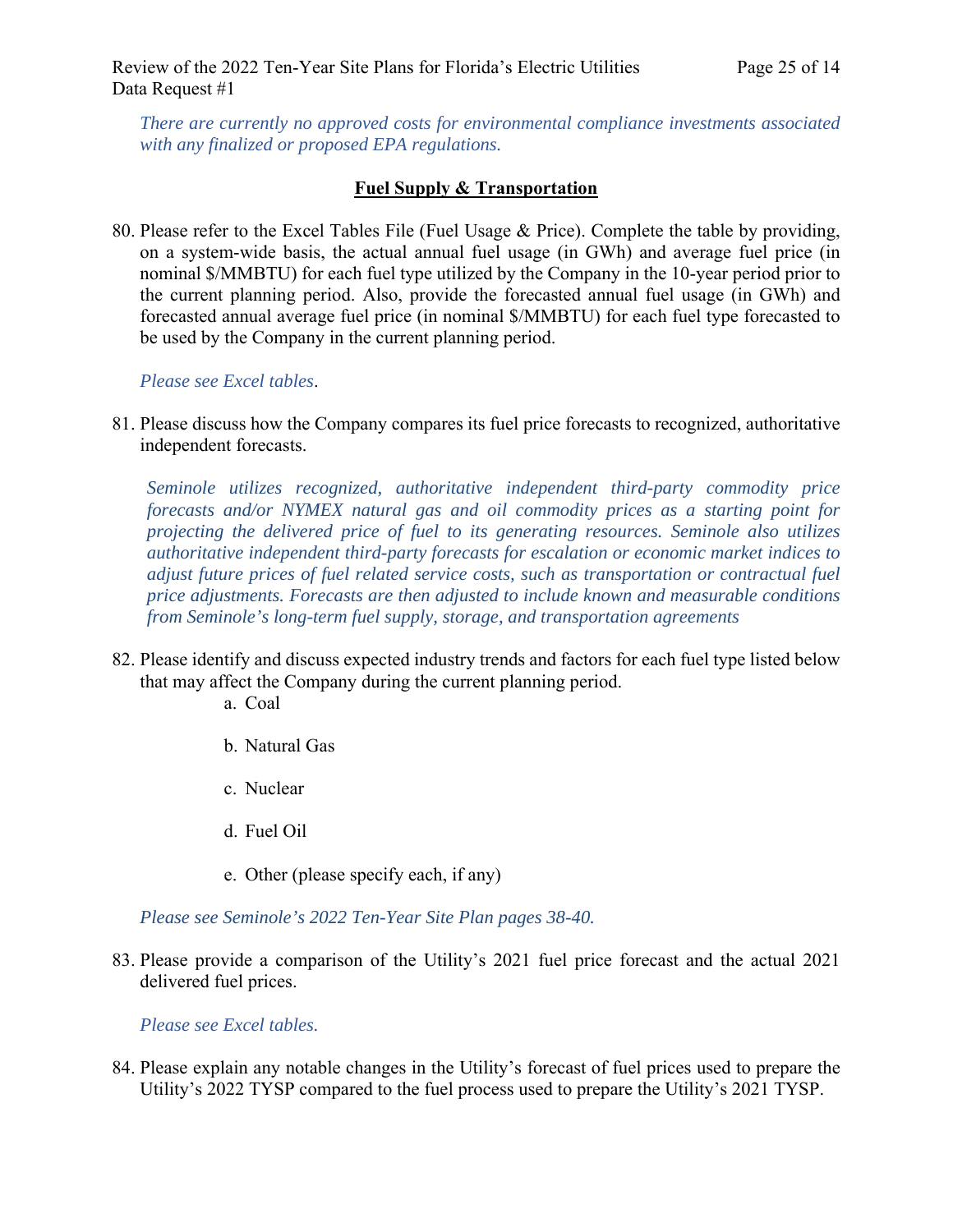# *Not Applicable*

85. Please identify and discuss steps that the Company has taken to ensure natural gas supply availability and transportation over the current planning period.

*Seminole maintains a diverse portfolio of active, industry standard natural gas contracts (GISB/NAESB) with approximately 49 suppliers, marketers and other Florida utilities that provide natural gas commodity and/or may have available transportation capacity for resale. Seminole maintains a balanced portfolio of long-term (1 to 10 years) natural gas supply arrangements for a portion of its projected baseload requirements and relies on shorter-term transactions to obtain the remaining requirements. To increase accessibility to onshore gas supply production, Seminole holds a firm transportation contract for capacity on Transcontinental Gas Pipe Line's ("Transco") Mobile Bay South Lateral portion of its system. Seminole's capacity of 25,000 Dth/day began in 2016 and provides a firm transportation path from the Transco Station-85 supply hub to interconnects with the Florida Gas Transmission ("FGT") and Gulfstream Natural Gas System ("Gulfstream") interstate pipelines that ultimately serve Seminole's power plants. Seminole also contracts for firm gas storage service to provide for year-round storage capacity for 450,000 Dths to supplement its supply purchases during periods of scarcity. Seminole's firm gas storage service increases at a later date.* 

*For natural gas transportation, aside from the Transco capacity mentioned above, Seminole holds various contracts for firm and interruptible transportation capacity on both FGT and Gulfstream pipelines, as well as interruptible transportation service contracts on the Elba Express Company, Southern Natural Gas Company, Southeast Supply Header, LLC (SESH) and Sabal Trail Transmission pipelines. Seminole currently has agreements for 193,000 Dth/day of firm natural gas transportation capacity.* 

86. Please identify and discuss any existing or planned natural gas pipeline expansion project(s), including new pipelines and those occurring or planned to occur outside of Florida that would affect the Company during the current planning period.

*To support Seminole's planned generating resource additions, Seminole is aware of expansions of existing interstate pipelines delivering into Florida that will add incremental firm gas transportation capacity to peninsular Florida and increase the available capacity for use specifically at Seminole's proposed new plants. These expansions are projected to go into service in the 2022-2023 timeframe to align with the expected in-service dates of Seminole's new generating units. In addition, Seminole has contracted with a third-party gas transportation company in Florida to construct, own and operate a natural gas pipeline to interconnect Seminole's SGS power plant site with FGT's mainline transmission system. Seminole has contracted for firm transportation capacity on that pipeline to ensure adequate fuel delivery to its new combined cycle generation at the SGS site.*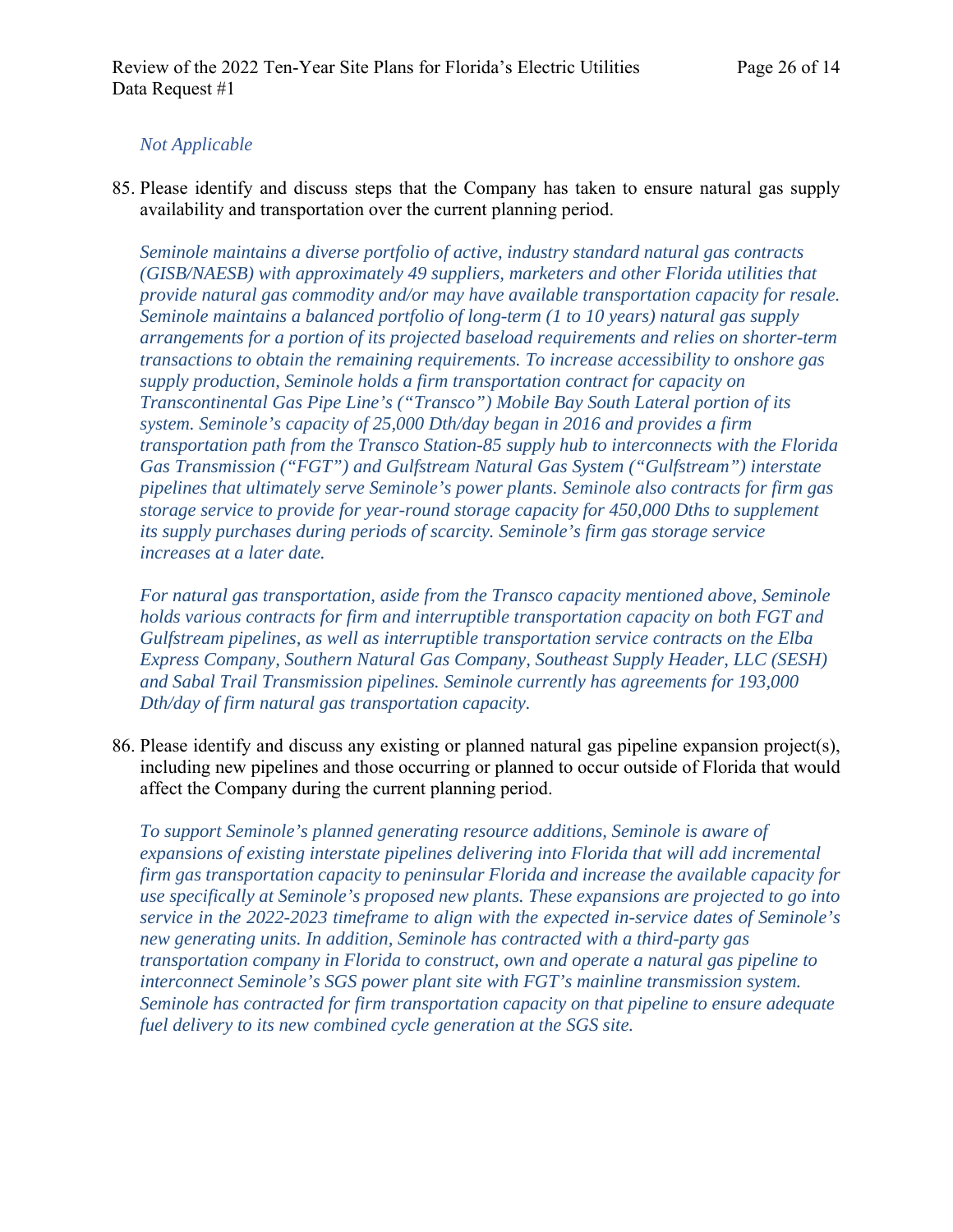87. Please identify and discuss expected liquefied natural gas (LNG) industry factors and trends that will impact the Company, including the potential impact on the price and availability of natural gas, during the current planning period.

In general, LNG imports to the U.S. are expected to be minimal over the period because of *global gas market economics. Sufficient domestic natural gas production is expected to keep gas prices too low in the U.S. relative to other global markets to attract cargoes of LNG. Conversely, companies are seeking to export LNG from the U.S. and exports are expected to occur during the period. While the incremental demand for U.S. gas production has resulted in upward pressure on domestic gas prices, Seminole recognizes that a) the export capacity from the U.S. is assumed to increase but the long-term impact on U.S. prices will be marginal or b) continuing increases in production will also serve to partially offset price increases. Seminole has noticed shifts to traditional gas flows throughout the Southeast that will accommodate growing LNG exports, which is bullish in regards to future market prices for natural gas.* 

88. Please identify and discuss the Company's plans for the use of firm natural gas storage during the current planning period.

*Seminole has a firm natural gas storage agreement with SG Resources Mississippi LLC for capacity through March 2025. The arrangement provides for storage of natural gas supply year-round and associated daily injection and withdrawal rights. Seminole uses its firm storage capacity to mitigate the risk of supply unavailability and as a tool to balance its daily/monthly gas supply to demand. As Seminole continues to expand the use of natural gas in our power supply portfolio, we will continue to evaluate both the volume and flexibility needed in our natural gas storage portfolio.* 

89. Please identify and discuss expected coal transportation industry trends and factors, for transportation by both rail and water that will impact the Company during the current planning period. Please include a discussion of actions taken by the Company to promote competition among coal transportation modes, as well as expected changes to terminals and port facilities that could affect coal transportation.

*Seminole is a "Captive Shipper" to CSX Transportation ("CSXT") for all delivery of Seminole's coal requirements to the Seminole Generating Station. Seminole does not have, nor can we develop, any direct access to water transportation or other economic alternative modes of transportation. We could supply very small quantities of coal in an emergency through truck deliveries from other power stations in Florida which could receive our coal deliveries. There are no active coal terminals in the vicinity of Palatka, Florida to receive supplies through third party transactions.* 

 *Currently, Seminole has rail transportation through a CSXT transportation contract for service to our Seminole Generating Station. This contract provides access to multiple supply regions such as the Illinois Basin, including West Kentucky, Illinois and Indiana mines, and also, to the northern Appalachian region.*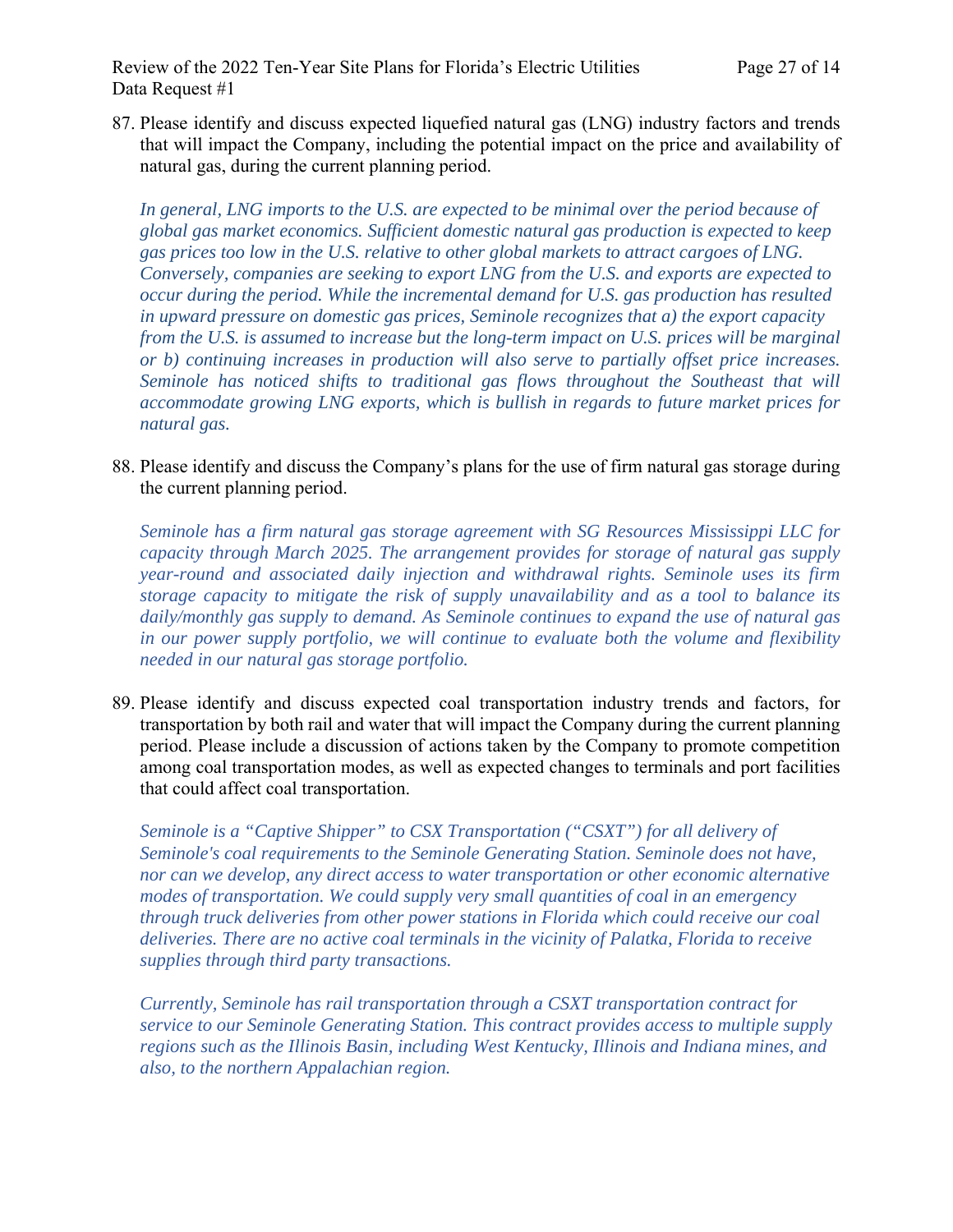Review of the 2022 Ten-Year Site Plans for Florida's Electric Utilities Page 28 of 14 Data Request #1

90. Please identify and discuss any expected changes in coal handling, blending, unloading, and storage at coal generating units during the current planning period. Please discuss any planned construction projects that may be related to these changes.

*During the period from 2022-2029, outside of the planned removing of service of one of our coal units in late 2022/early 2023, Seminole does not have any planned changes and/or construction projects necessitating changes to the coal handling, blending, unloading, and storage at Seminole Generating Station.* 

91. Please identify and discuss the Company's plans for the storage and disposal of spent nuclear fuel during the current planning period. As part of this discussion, please include the Company's expectation regarding short-term and long-term storage, dry cask storage, litigation involving spent nuclear fuel, and any relevant legislation.

### *Not applicable.*

92. Please identify and discuss expected uranium production industry trends and factors that will affect the Company during the current planning period.

*Not applicable.*

### **Extreme Weather**

- 93. Please identify and discuss steps, if any, that the Company has taken to ensure continued energy generation in case of a severe cold weather event.
	- *Seminole previously had generation Cold Weather Preparedness procedures and plant preventive maintenance work orders. Seminole is in the process of making improvements to its existing procedures and editing current work orders. In addition, Seminole is in the process of creating generator operator training for cold weather preparedness. Seminole will review all Cold Weather procedures, preventative maintenance work orders and training annually and before the cold winter season.*
	- *Seminole plans to implement all revised procedures, work orders and training before 9/1/2022 to be compliant with the revised NERC Standards effective 4/1/2023.*
	- *Seminole implemented pre-winter season testing of its dual-fuel capable generation fleet.*
	- *Seminole added a high and low forecast scenario to its short-term load forecasting service for use in Operations Planning*
- 94. Please identify any future winterization plans, if any, the Company intends to implement over the current planning period.
	- *Seminole previously had generation Cold Weather Preparedness procedures and plant preventive maintenance work orders. Seminole is in the process of making improvements to its existing procedures and editing current work orders. In addition, Seminole is in the process of creating generator operator training for cold weather preparedness. Seminole will review all Cold Weather procedures, preventative maintenance work orders and training annually and before the cold winter season.*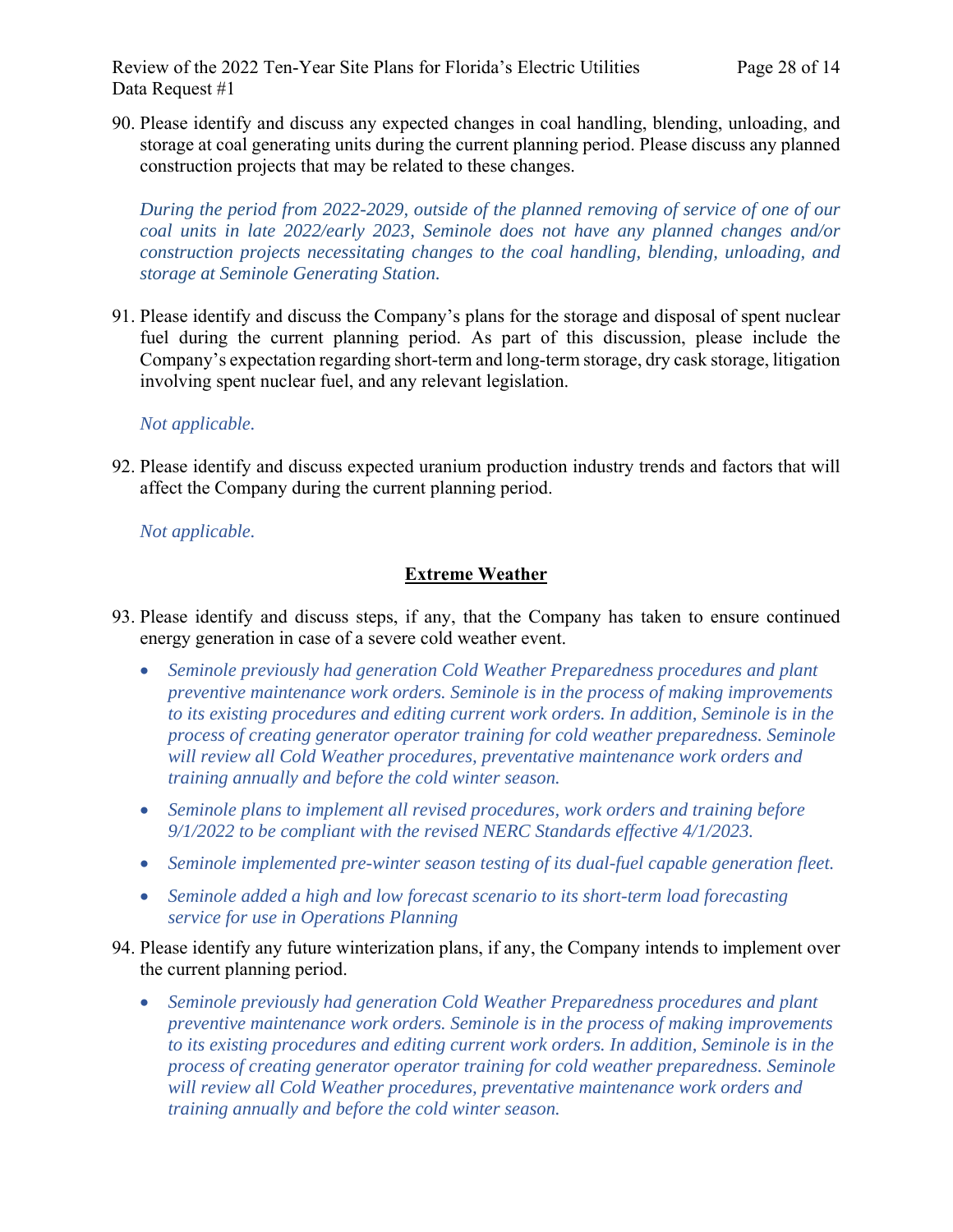Review of the 2022 Ten-Year Site Plans for Florida's Electric Utilities Page 29 of 14 Data Request #1

- *Seminole plans to implement all revised procedures, work orders and training before 9/1/2022 to be compliant with the revised NERC Standards effective 4/1/2023.*
- *Seminole implemented pre-winter season testing of its dual-fuel capable generation fleet.*
- *Seminole added a high and low forecast scenario to its short-term load forecasting service for use in Operations Planning*
- 95. Please explain the Company's planning process for flood mitigation for current and proposed power plant sites and transmission/distribution substations.

*Each of Seminole's generating sites were (and remain) licensed through regulatory programs associated with Florida's Power Plant Siting Act. Appropriate siting with respect to federally defined flood zones, along with local government review of applicable requirements are incorporated within the PPSA Certification process. The potential for flooding of a solely-owned transmission substation is evaluated during the design phase.*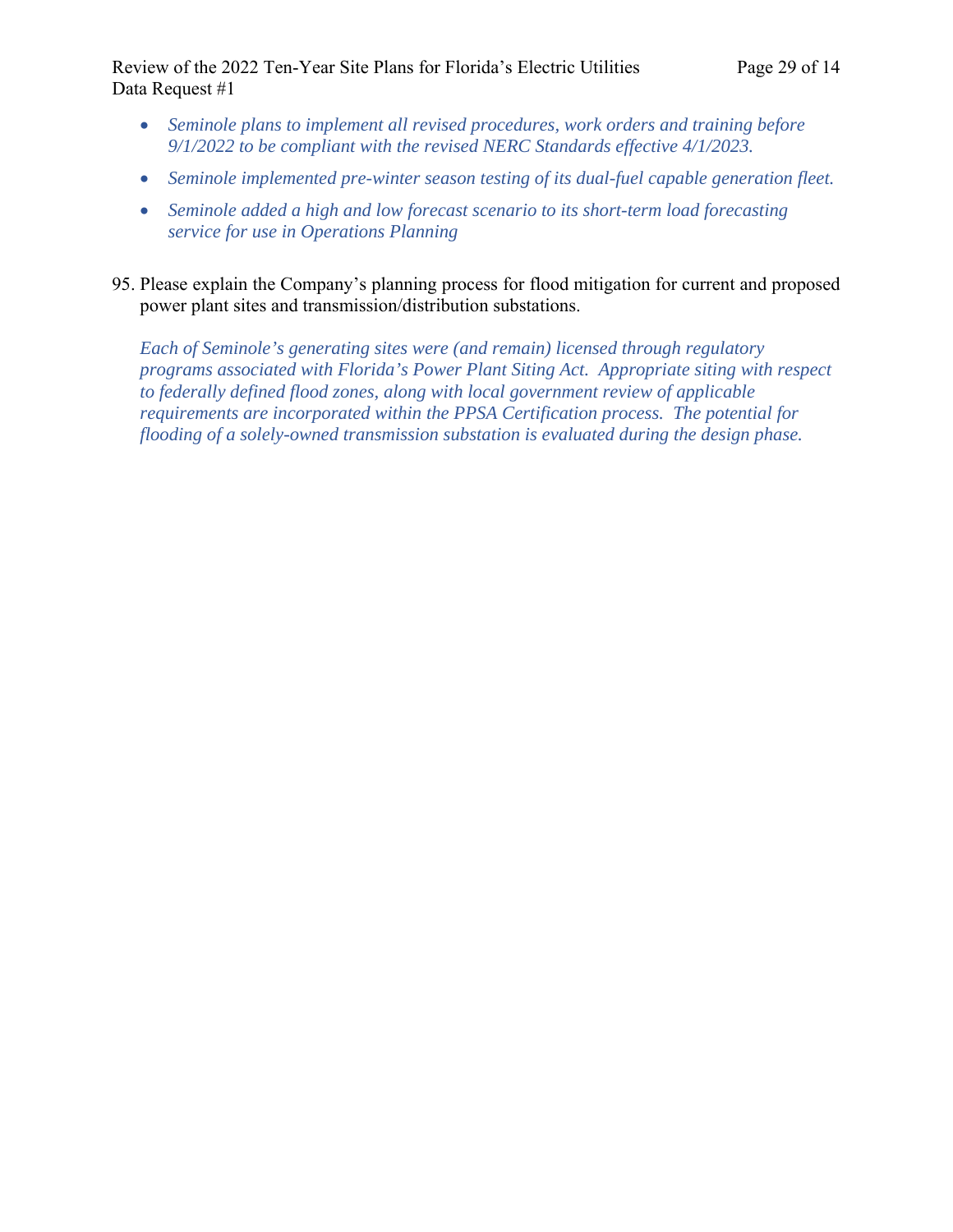| Sheet # DR No.  |                          | <b>Tab Name</b>                      |
|-----------------|--------------------------|--------------------------------------|
| $\mathbf{1}$    |                          | Table of Contents                    |
| $\overline{2}$  | 3                        | <b>Financial Assumptions</b>         |
| $\overline{3}$  | 3                        | <b>Financial Escalation</b>          |
| $\overline{4}$  | $\overline{\mathcal{A}}$ | Hourly System Load                   |
| $\overline{5}$  | $\overline{5}$           | Historic Peak Demand                 |
| 6               | 19                       | <b>Electric Vehicle Charging</b>     |
| $\overline{7}$  | 30                       | <b>DR</b> Participation              |
| 8               | 31                       | DR Annual Use                        |
| 9               | 32                       | DR Peak Activation                   |
| 10              | 33                       | <b>LOLP</b>                          |
| 11              | 34                       | Unit Performance                     |
| 12              | 35                       | <b>Utility Exisiting Traditional</b> |
| 13              | 36                       | <b>Utility Planned Traditional</b>   |
| 14              | 37                       | <b>Utility Existing Renewable</b>    |
| $\overline{15}$ | 38                       | Utility Planned Renewable            |
| 16              | 40                       | <b>Firm Purchases</b>                |
| 17              | 41                       | <b>PPA Existing Traditional</b>      |
| 18              | 42                       | <b>PPA Planned Traditional</b>       |
| 19              | 43                       | PPA Existing Renewable               |
| 20              | 44                       | PPA Planned Renewable                |
| 21              | 46                       | <b>PSA Existing</b>                  |
| 22              | 47                       | <b>PSA Planned</b>                   |
| 23              | 49                       | <b>Annual Renewable Generation</b>   |
| 24              | 50                       | <b>Potential Solar Sites</b>         |
| 25              | 58                       | <b>Existing Energy Storage</b>       |
| 26              | 59                       | Planned Energy Storage               |
| 27              | 64                       | As-available Energy Rate             |
| 28              | 65                       | Planned PPSA Units                   |
| 29              | 67                       | <b>Capacity Factors</b>              |
| 30              | 69                       | <b>Steam Unit CC Conversion</b>      |
| 31              | 70                       | <b>Steam Unit Fuel Switching</b>     |
| 32              | 71                       | <b>Transmission Lines</b>            |
| 33              | 74                       | <b>Emissions Cost</b>                |
| 34              | 76                       | <b>EPA Operational Effects</b>       |
| 35              | 77                       | <b>EPA Cost Effects</b>              |
| 36              | 78                       | <b>EPA Unit Availability</b>         |
| 37              | 80                       | Fuel Usage & Price                   |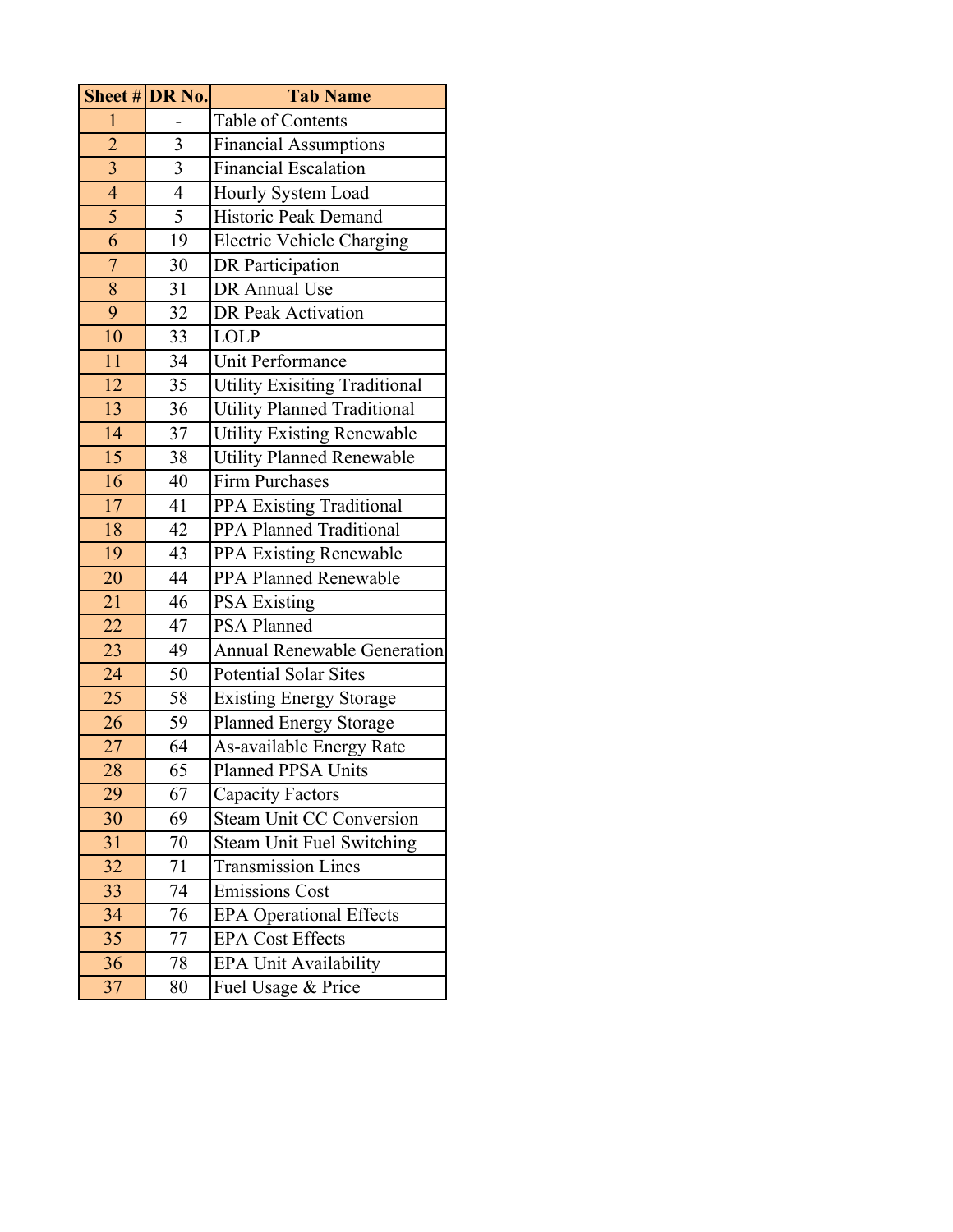| <b>TYSP</b> Year       | 2022 |
|------------------------|------|
| Staff's Data Request # |      |
| Question No.           |      |

# **Financial Assumptions**

#### **Base Case**

| <b>AFUDC RATE</b>             |               | 3.00%  |      |
|-------------------------------|---------------|--------|------|
| <b>CAPITALIZATION RATIOS:</b> |               |        |      |
|                               | DEBT N/A      |        | %    |
|                               | PREFERRED N/A |        | $\%$ |
|                               | EQUITY N/A    |        | $\%$ |
| <b>RATE OF RETURN</b>         |               |        |      |
|                               | DEBT N/A      |        | %    |
|                               | PREFERRED N/A |        | $\%$ |
|                               | EQUITY N/A    |        | $\%$ |
| <b>INCOME TAX RATE:</b>       |               |        |      |
|                               | STATE N/A     |        | %    |
|                               | FEDERAL N/A   |        | $\%$ |
|                               | EFFECTIVE N/A |        | %    |
| OTHER TAX RATE:               |               | N/A    | $\%$ |
| <b>DISCOUNT RATE:</b>         |               | 4.50 % |      |
| <b>TAX</b>                    |               |        |      |
| <b>DEPRECIATION RATE:</b>     |               | N/A    | $\%$ |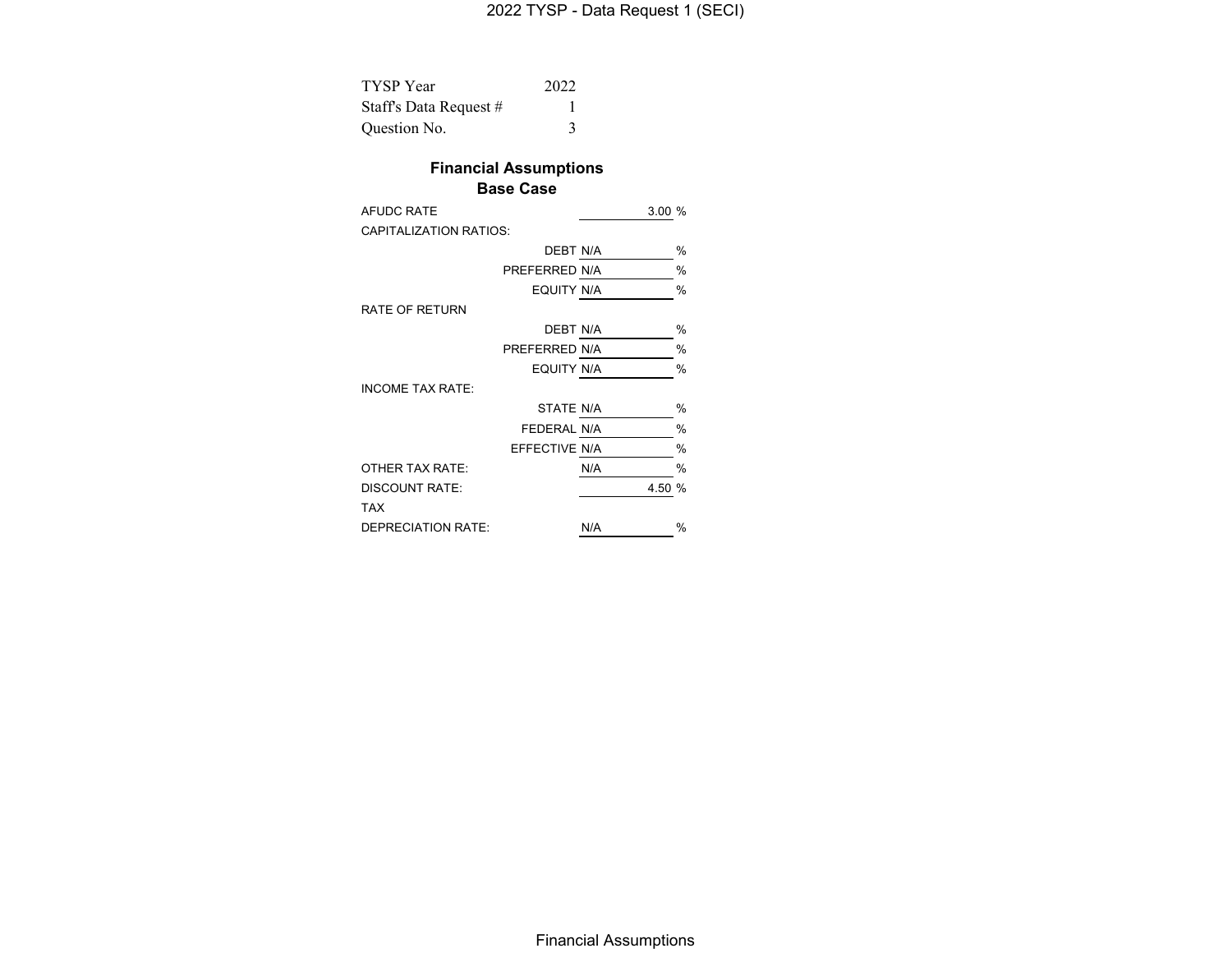# 2022 TYSP - Data Request 1 (SECI)

| <b>TYSP</b> Year       | 2022 |
|------------------------|------|
| Staff's Data Request # |      |
| Question No.           |      |

<u>—</u>

# **Financial Escalation Assumptions**

|               |       | Fixed O&M                         | Variable O&M |
|---------------|-------|-----------------------------------|--------------|
| Inflation     | Cost  | Cost                              | Cost         |
| %             | %     | %                                 | %            |
| 2.64%         | 2.64% | 2.64%                             | 2.64%        |
| 2023<br>2.31% | 2.31% | 2.31%                             | 2.31%        |
| 2.31%<br>2024 | 2.31% | 2.31%                             | 2.31%        |
| 2.32%<br>2025 | 2.32% | 2.32%                             | 2.32%        |
| 2.30%         | 2.30% | 2.30%                             | 2.30%        |
| 2.15%         | 2.15% | 2.15%                             | 2.15%        |
| 2028<br>2.12% | 2.12% | 2.12%                             | 2.12%        |
| 2.10%         | 2.10% | 2.10%                             | 2.10%        |
| 2.10%         | 2.10% | 2.10%                             | 2.10%        |
| 2.10%         | 2.10% | 2.10%                             | 2.10%        |
|               |       | <b>General Plant Construction</b> |              |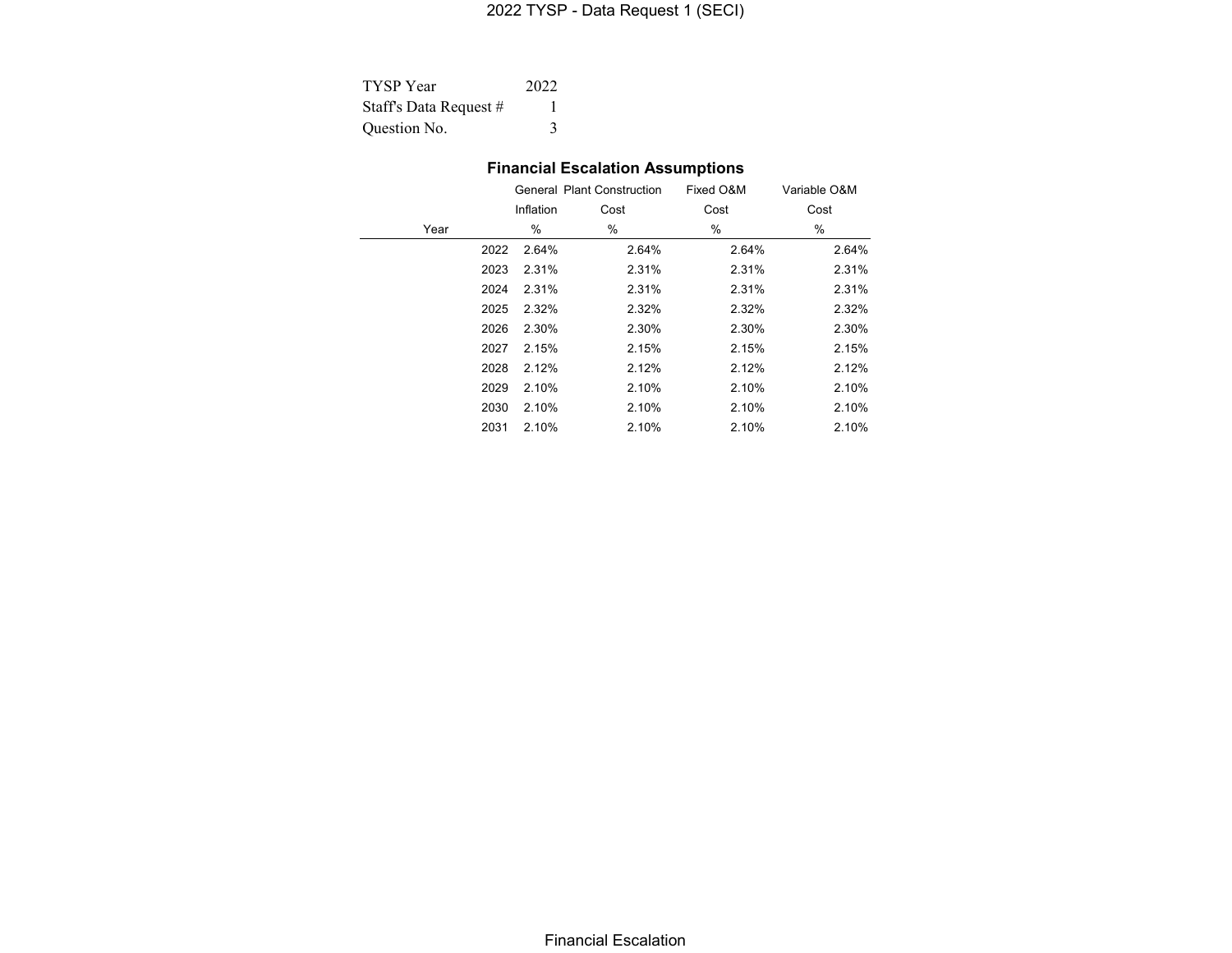| TYSP Year                       | 2022 |
|---------------------------------|------|
| Staff's Data Request $\ddagger$ |      |
| Question No.                    |      |

п

| Date      |                |                |                |                |                |            |
|-----------|----------------|----------------|----------------|----------------|----------------|------------|
|           | $\,1$          | $\overline{2}$ | $\overline{3}$ | $\overline{4}$ | 5 <sup>5</sup> | $\sqrt{6}$ |
| 1/1/2021  | Not applicable |                |                |                |                |            |
| 1/2/2021  |                |                |                |                |                |            |
| 1/3/2021  |                |                |                |                |                |            |
| 1/4/2021  |                |                |                |                |                |            |
| 1/5/2021  |                |                |                |                |                |            |
| 1/6/2021  |                |                |                |                |                |            |
| 1/7/2021  |                |                |                |                |                |            |
| 1/8/2021  |                |                |                |                |                |            |
| 1/9/2021  |                |                |                |                |                |            |
| 1/10/2021 |                |                |                |                |                |            |
| 1/11/2021 |                |                |                |                |                |            |
| 1/12/2021 |                |                |                |                |                |            |
| 1/13/2021 |                |                |                |                |                |            |
| 1/14/2021 |                |                |                |                |                |            |
| 1/15/2021 |                |                |                |                |                |            |
| 1/16/2021 |                |                |                |                |                |            |
| 1/17/2021 |                |                |                |                |                |            |
| 1/18/2021 |                |                |                |                |                |            |
| 1/19/2021 |                |                |                |                |                |            |
| 1/20/2021 |                |                |                |                |                |            |
| 1/21/2021 |                |                |                |                |                |            |
| 1/22/2021 |                |                |                |                |                |            |
| 1/23/2021 |                |                |                |                |                |            |
| 1/24/2021 |                |                |                |                |                |            |
| 1/25/2021 |                |                |                |                |                |            |
| 1/26/2021 |                |                |                |                |                |            |
| 1/27/2021 |                |                |                |                |                |            |
| 1/28/2021 |                |                |                |                |                |            |
| 1/29/2021 |                |                |                |                |                |            |
| 1/30/2021 |                |                |                |                |                |            |
| 1/31/2021 |                |                |                |                |                |            |
| 2/1/2021  |                |                |                |                |                |            |
| 2/2/2021  |                |                |                |                |                |            |
| 2/3/2021  |                |                |                |                |                |            |
| 2/4/2021  |                |                |                |                |                |            |
| 2/5/2021  |                |                |                |                |                |            |
| 2/6/2021  |                |                |                |                |                |            |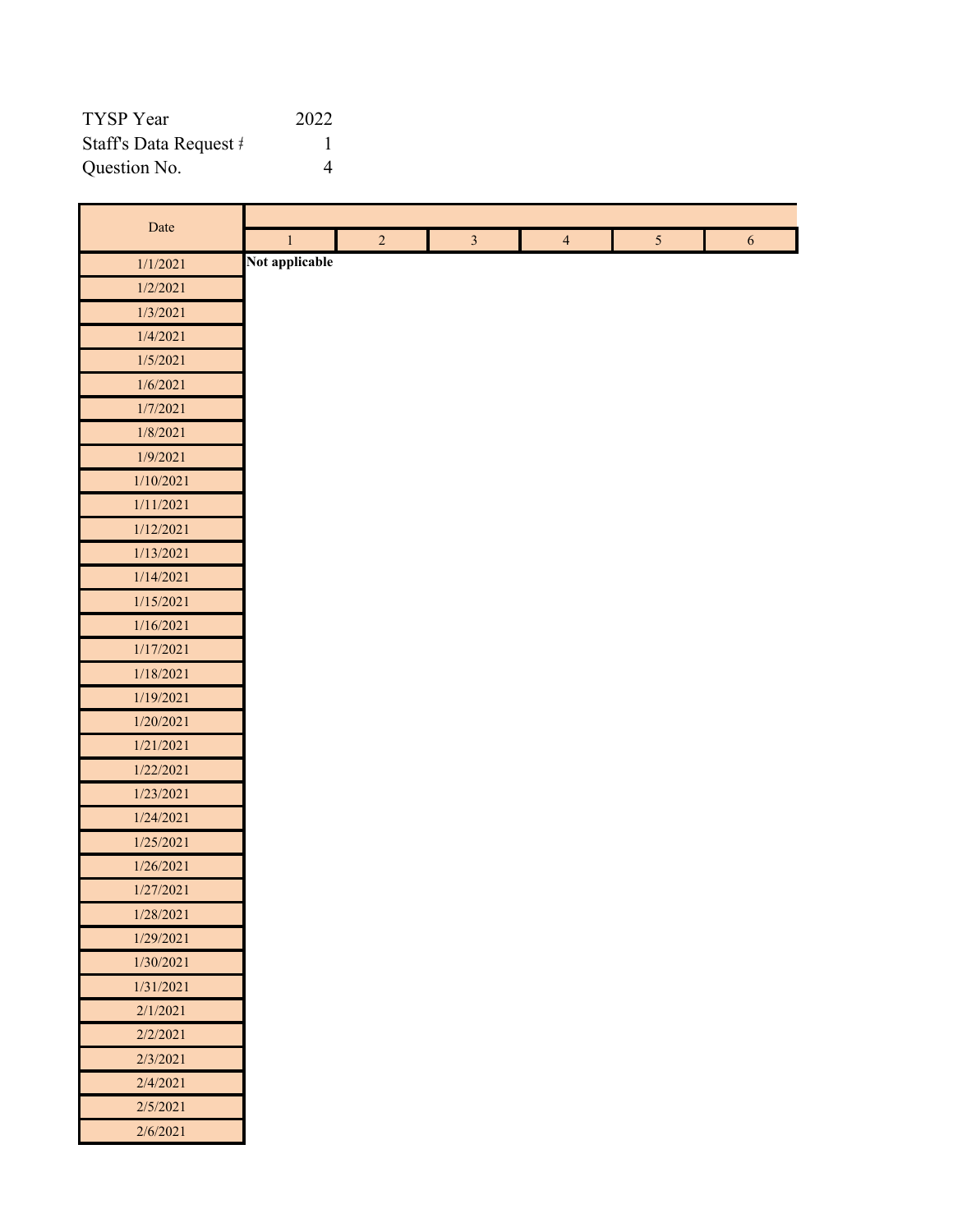| TYSP Year              | 2022 |
|------------------------|------|
| Staff's Data Request # |      |
| Question No.           |      |

|                      |                         | <b>Actual</b> | <b>Demand</b>    | <b>Estimated</b> |                  |                  | System-<br>Average |
|----------------------|-------------------------|---------------|------------------|------------------|------------------|------------------|--------------------|
| Year                 |                         | Peak          | <b>Response</b>  | Peak             | <b>Day</b>       | Hour             | <b>Temperature</b> |
|                      | <b>Month</b>            | <b>Demand</b> | <b>Activated</b> | <b>Demand</b>    |                  |                  |                    |
|                      |                         | (MW)          | (MW)             | (MW)             |                  |                  | (Degrees F)        |
|                      | $\mathbf{1}$            | 3086          | 55               | 3141             | 19               | $\,8\,$          | $37\,$             |
|                      | $\mathbf 2$             | 3546          | $74\,$           | 3620             | $\overline{4}$   | $\,8\,$          | 33                 |
|                      | $\mathbf{3}$            | 2640          | 61               | 2701             | $27\,$           | $17\,$           | $87\,$             |
|                      | $\overline{\mathbf{4}}$ | 2757          | 54               | 2811             | 29               | $18\,$           | 85                 |
|                      | $\overline{\mathbf{5}}$ | 3213          | 63               | 3276             | $\overline{4}$   | $18\,$           | 89                 |
|                      | $\boldsymbol{6}$        | 3243          | 69               | 3312             | $11\,$           | 17               | 91                 |
| 2021                 | $\overline{7}$          | 3327          | 56               | 3383             | $31\,$           | $17\,$           | 91                 |
|                      | $\pmb{8}$               | 3435          | 59               | 3494             | 19               | 17               | 91                 |
|                      | 9                       | 3076          | 55               | 3131             | $\sqrt{6}$       | $17\,$           | $87\,$             |
|                      | ${\bf 10}$              | 2921          | 50               | 2971             | $\boldsymbol{7}$ | 17               | 86                 |
|                      | 11                      | 2392          | 43               | 2435             | $30\,$           | $\,8\,$          | 43                 |
|                      | 12                      | 2325          | $44\,$           | 2369             | 23               | $\overline{9}$   | $48\,$             |
|                      | $\mathbf{1}$            | 3225          | $80\,$           | 3305             | $22\,$           | $\,8\,$          | 33                 |
|                      | $\overline{2}$          | 2654          | $71\,$           | 2725             | $28\,$           | $\,8\,$          | 41                 |
|                      | $\mathbf{3}$            | 2885          | 63               | 2948             | 29               | $18\,$           | 86                 |
|                      | $\overline{\mathbf{4}}$ | 2843          | $70\,$           | 2913             | $12\,$           | 18               | $88\,$             |
|                      | $\overline{\mathbf{5}}$ | 3211          | $75\,$           | 3286             | $22\,$           | $17\,$           | $90\,$             |
| 2020                 | $\boldsymbol{6}$        | 3446          | $71\,$           | 3517             | 29               | $18\,$           | 91                 |
|                      | $7\phantom{.0}$         | 3345          | 70               | 3415             | 12               | $18\,$           | 92                 |
|                      | $\pmb{8}$               | 3403          | $70\,$           | 3473             | $\overline{4}$   | 17               | 91                 |
|                      | $\overline{9}$          | 3391          | $71\,$           | 3462             | $\sqrt{5}$       | 17               | 93                 |
|                      | 10                      | 2963          | 60               | 3023             | $\,8\,$          | 16               | $87\,$             |
|                      | 11                      | 2382          | $50\,$           | 2432             | 15               | 16               | 83                 |
|                      | 12                      | 3354          | $71\,$           | 3425             | $27\,$           | $\,8\,$          | 35                 |
|                      | $\mathbf{1}$            | 2993          | 75               | 3068             | 31               | 8                | $42\,$             |
|                      | $\mathbf 2$             | 2461          | $71\,$           | 2532             | $14\,$           | $\,8\,$          | $42\,$             |
|                      | $\mathbf{3}$            | 2613          | 68               | 2681             | $\boldsymbol{7}$ | $\boldsymbol{7}$ | $38\,$             |
|                      | $\overline{\mathbf{4}}$ | 2688          | 65               | 2753             | 30               | $18\,$           | 86                 |
|                      | ${\bf 5}$               | 3342          | 85               | 3427             | $27\,$           | $17\,$           | 95                 |
| 2019                 | $\boldsymbol{6}$        | 3399          | $78\,$           | 3477             | 25               | $17\,$           | 94                 |
|                      | $\overline{7}$          | 3272          | $76\,$           | 3348             | $\overline{c}$   | 16               | 93                 |
|                      | $\pmb{8}$               | 3203          | $80\,$           | 3283             | $24\,$           | $17\,$           | 92                 |
|                      | $\boldsymbol{9}$        | 3268          | 79               | 3347             | $\,$ 8 $\,$      | $17\,$           | 93                 |
|                      | ${\bf 10}$              | 3055          | 68               | 3123             | $\overline{4}$   | $17\,$           | 91                 |
|                      | 11                      | 2317          | 66               | 2383             | $\boldsymbol{7}$ | 16               | 84                 |
|                      | $12$                    | 2520          | 65               | 2585             | 19               | $\,8\,$          | 40                 |
| <b>Notes</b>         |                         |               |                  |                  |                  |                  |                    |
| (Include Notes Here) |                         |               |                  |                  |                  |                  |                    |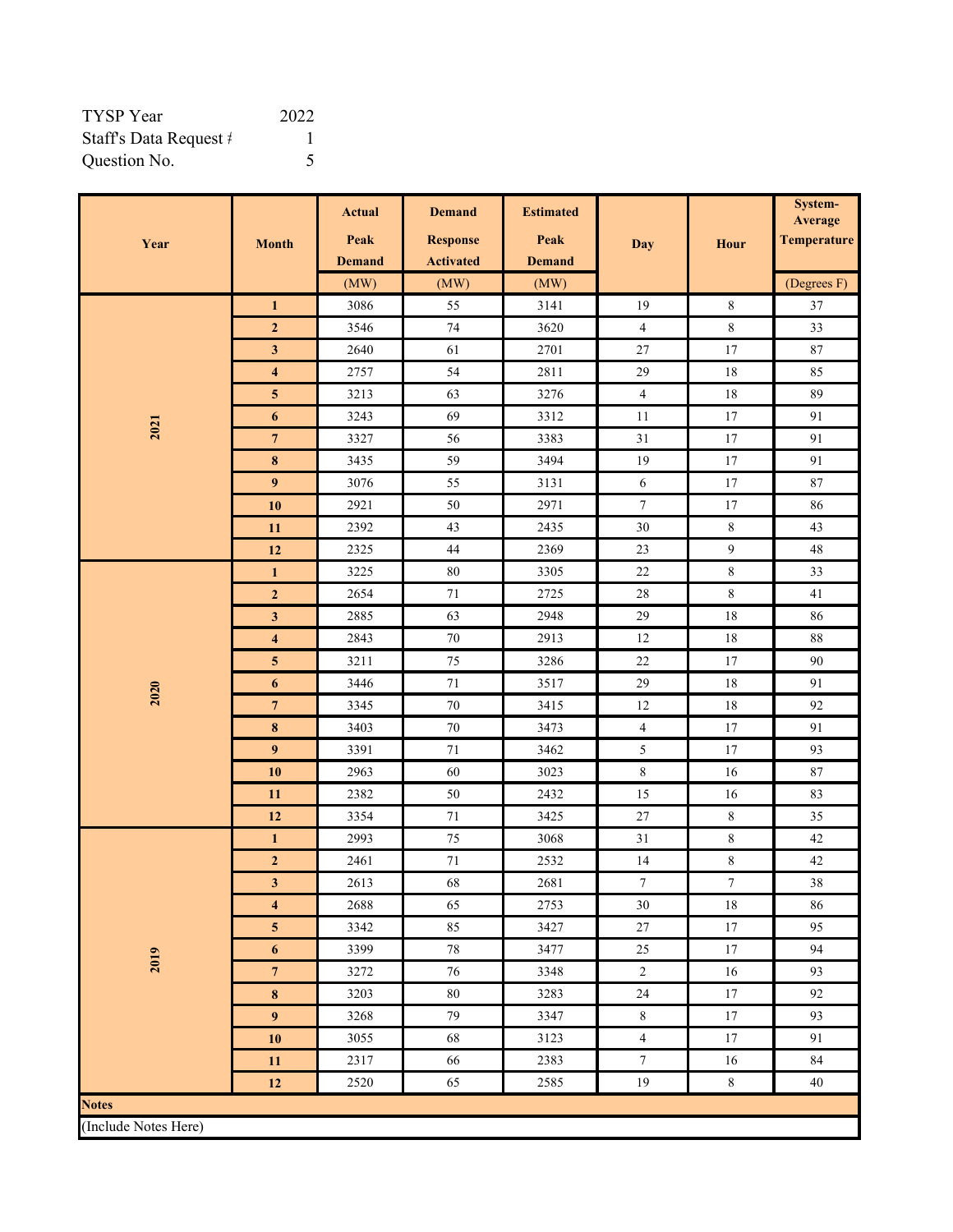| <b>TYSP</b> Year       | 2022 |
|------------------------|------|
| Staff's Data Request # |      |
| Question No.           | 19   |

|                      | <b>Number of</b> | <b>Number of Public</b> | <b>Number of Public</b><br><b>DCFC PEV Charging</b><br><b>PEV Charging</b><br><b>Stations.</b> | <b>Cumulative Impact of PEVs</b> |               |               |  |
|----------------------|------------------|-------------------------|------------------------------------------------------------------------------------------------|----------------------------------|---------------|---------------|--|
| Year                 | <b>PEVs</b>      | <b>Stations</b>         |                                                                                                | <b>Summer</b>                    | Winter        | <b>Annual</b> |  |
|                      |                  |                         |                                                                                                | <b>Demand</b>                    | <b>Demand</b> | <b>Energy</b> |  |
|                      |                  |                         |                                                                                                | (MW)                             | (MW)          | (GWh)         |  |
| 2022                 |                  |                         |                                                                                                |                                  |               |               |  |
| 2023                 |                  |                         |                                                                                                |                                  |               |               |  |
| 2024                 |                  |                         |                                                                                                |                                  |               |               |  |
| 2025                 |                  |                         |                                                                                                |                                  |               |               |  |
| 2026                 |                  | Not Applicable          |                                                                                                |                                  |               |               |  |
| 2027                 |                  |                         |                                                                                                |                                  |               |               |  |
| 2028                 |                  |                         |                                                                                                |                                  |               |               |  |
| 2029                 |                  |                         |                                                                                                |                                  |               |               |  |
| 2030                 |                  |                         |                                                                                                |                                  |               |               |  |
| 2031                 |                  |                         |                                                                                                |                                  |               |               |  |
| <b>Notes</b>         |                  |                         |                                                                                                |                                  |               |               |  |
| (Include Notes Here) |                  |                         |                                                                                                |                                  |               |               |  |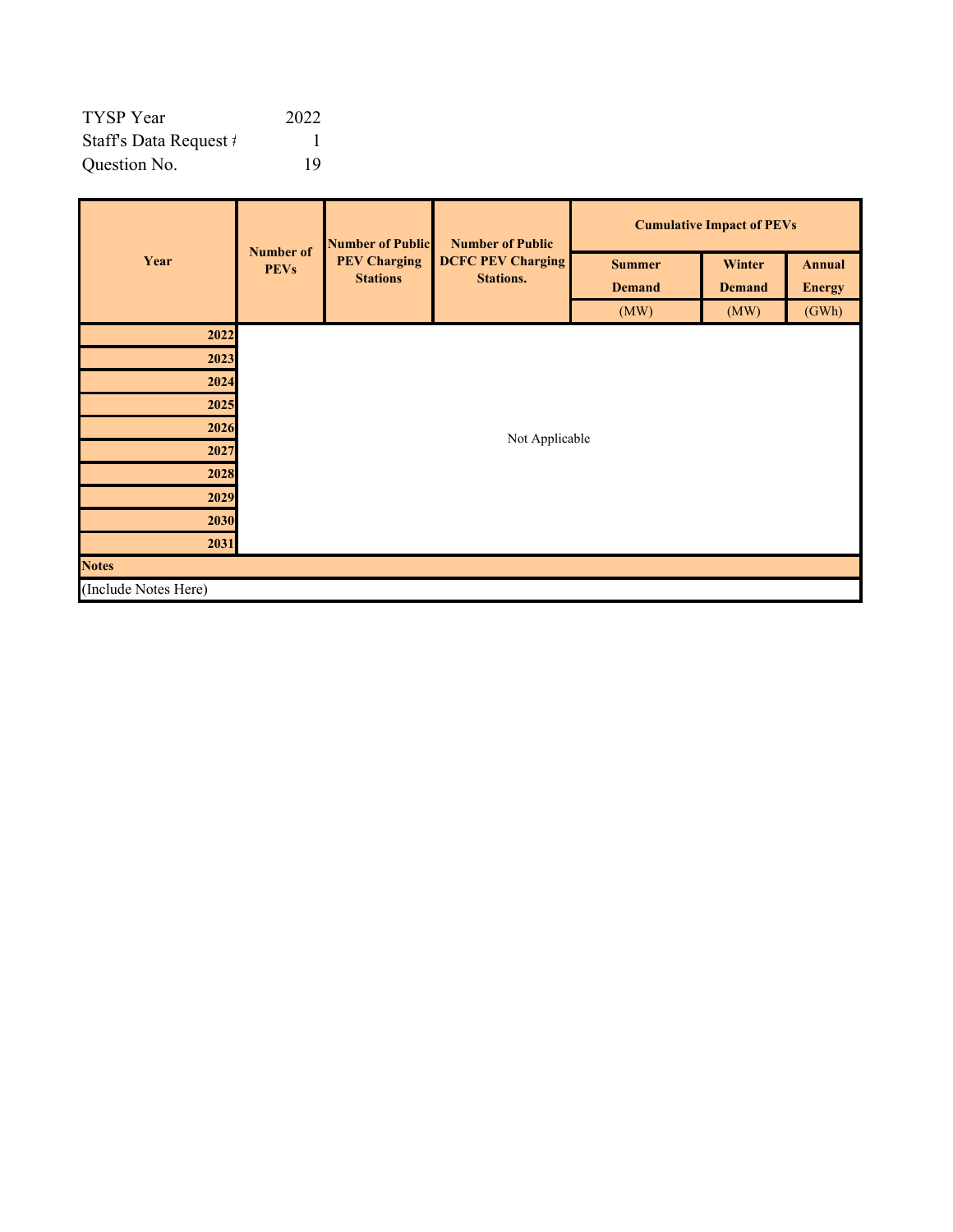| <b>TYSP</b> Year       | 2022 |
|------------------------|------|
| Staff's Data Request # |      |
| Question No.           | 30   |

| [Demand Response Source or All Demand Response Sources] |                                        |     |                                                                                                                                               |                |     |     |                              |     |     |
|---------------------------------------------------------|----------------------------------------|-----|-----------------------------------------------------------------------------------------------------------------------------------------------|----------------|-----|-----|------------------------------|-----|-----|
| Year                                                    | <b>Beginning</b><br>Year:<br>Number of |     | <b>Added Capacity</b><br><b>New</b><br><b>Available Capacity (MW)</b><br><b>Customers</b><br>(MW)<br><b>Customers</b><br>Lost<br><b>Added</b> |                |     |     | <b>Lost Capacity</b><br>(MW) |     |     |
|                                                         | <b>Customers</b>                       | Sum | Win                                                                                                                                           |                | Sum | Win |                              | Sum | Win |
| 2012                                                    |                                        |     |                                                                                                                                               |                |     |     |                              |     |     |
| 2013                                                    |                                        |     |                                                                                                                                               |                |     |     |                              |     |     |
| 2014                                                    |                                        |     |                                                                                                                                               |                |     |     |                              |     |     |
| 2015                                                    |                                        |     |                                                                                                                                               |                |     |     |                              |     |     |
| 2016                                                    |                                        |     |                                                                                                                                               |                |     |     |                              |     |     |
| 2017                                                    |                                        |     |                                                                                                                                               | Not Applicable |     |     |                              |     |     |
| 2018                                                    |                                        |     |                                                                                                                                               |                |     |     |                              |     |     |
| 2019                                                    |                                        |     |                                                                                                                                               |                |     |     |                              |     |     |
| 2020                                                    |                                        |     |                                                                                                                                               |                |     |     |                              |     |     |
| 2021                                                    |                                        |     |                                                                                                                                               |                |     |     |                              |     |     |
| <b>Notes</b>                                            |                                        |     |                                                                                                                                               |                |     |     |                              |     |     |
| (Include Notes Here)                                    |                                        |     |                                                                                                                                               |                |     |     |                              |     |     |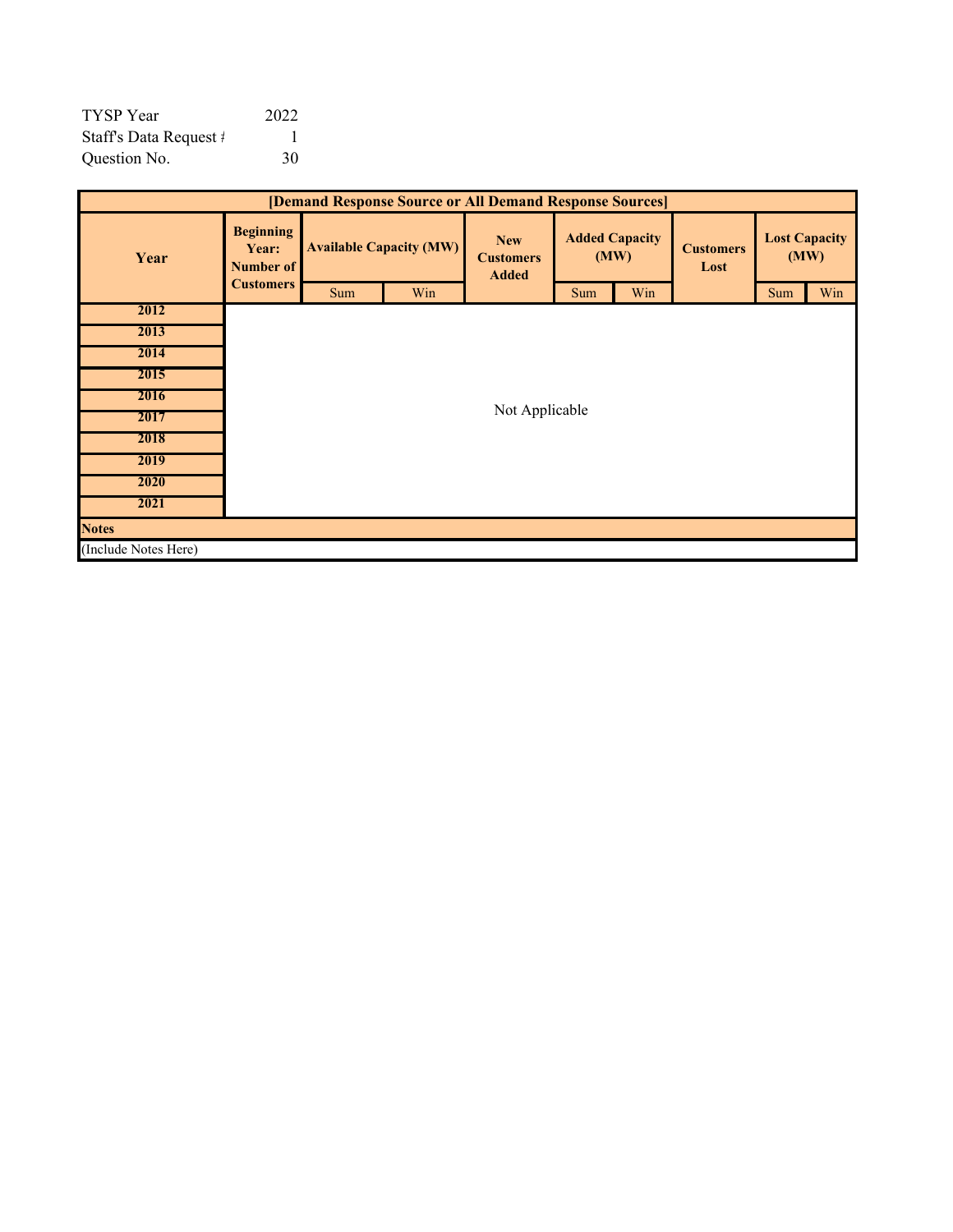| <b>TYSP</b> Year       | 2022 |
|------------------------|------|
| Staff's Data Request # |      |
| Question No.           | 31   |
|                        |      |

| [Demand Response Source or All Demand Response Sources] |                  |    |                               |    |                           |                |    |                               |                        |                           |  |
|---------------------------------------------------------|------------------|----|-------------------------------|----|---------------------------|----------------|----|-------------------------------|------------------------|---------------------------|--|
|                                                         |                  |    | <b>Summer</b>                 |    |                           | Winter         |    |                               |                        |                           |  |
| Year                                                    | <b>Number of</b> |    | <b>Average Event Size</b>     |    | <b>Maximum Event Size</b> | Number of      |    | <b>Average Event Size</b>     |                        | <b>Maximum Event Size</b> |  |
|                                                         | <b>Events</b>    | MW | Number of<br><b>Customers</b> | MW | Number of<br>Customers    | <b>Events</b>  | MW | Number of<br><b>Customers</b> | $\mathbf{M}\mathbf{W}$ | Number of<br>Customers    |  |
| 2012                                                    |                  |    |                               |    |                           |                |    |                               |                        |                           |  |
| 2013                                                    |                  |    |                               |    |                           |                |    |                               |                        |                           |  |
| 2014                                                    |                  |    |                               |    |                           |                |    |                               |                        |                           |  |
| 2015                                                    |                  |    |                               |    |                           |                |    |                               |                        |                           |  |
| 2016                                                    |                  |    |                               |    |                           | Not Applicable |    |                               |                        |                           |  |
| 2017                                                    |                  |    |                               |    |                           |                |    |                               |                        |                           |  |
| 2018                                                    |                  |    |                               |    |                           |                |    |                               |                        |                           |  |
| 2019                                                    |                  |    |                               |    |                           |                |    |                               |                        |                           |  |
| 2020                                                    |                  |    |                               |    |                           |                |    |                               |                        |                           |  |
| 2021                                                    |                  |    |                               |    |                           |                |    |                               |                        |                           |  |
| <b>Notes</b>                                            |                  |    |                               |    |                           |                |    |                               |                        |                           |  |
| (Include Notes Here)                                    |                  |    |                               |    |                           |                |    |                               |                        |                           |  |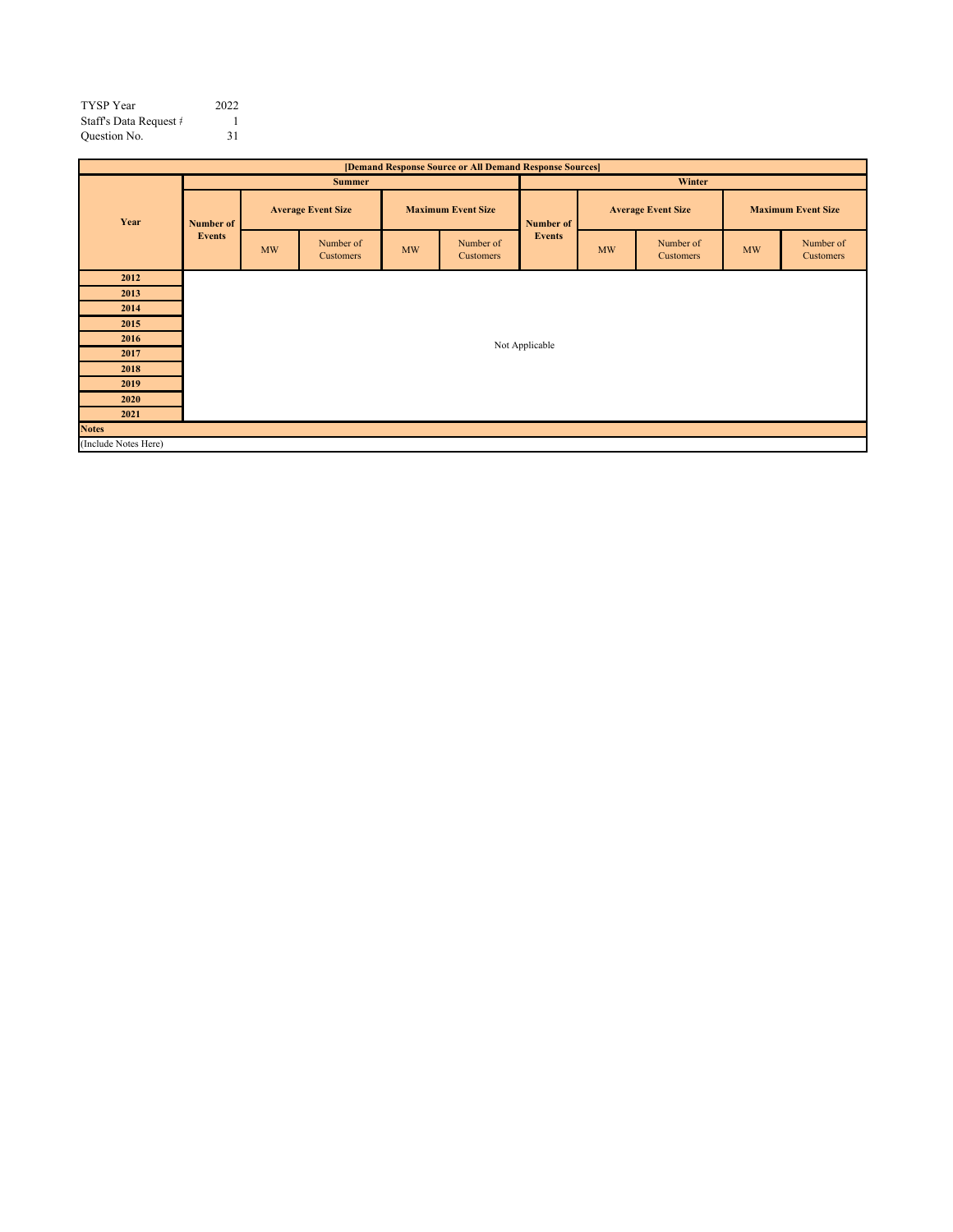| <b>TYSP</b> Year       | 2022 |
|------------------------|------|
| Staff's Data Request # |      |
| Question No.           | 32   |

| [Demand Response Source or All Demand Response Sources] |                                                 |                                            |                                                          |                              |                                            |                                                          |                              |  |  |
|---------------------------------------------------------|-------------------------------------------------|--------------------------------------------|----------------------------------------------------------|------------------------------|--------------------------------------------|----------------------------------------------------------|------------------------------|--|--|
|                                                         |                                                 |                                            | <b>Summer Peak</b>                                       | <b>Winter Peak</b>           |                                            |                                                          |                              |  |  |
| Year                                                    | <b>Average</b><br>Number of<br><b>Customers</b> | <b>Activated</b><br><b>During</b><br>Peak? | <b>Number of</b><br><b>Customers</b><br><b>Activated</b> | Capacity<br><b>Activated</b> | <b>Activated</b><br><b>During</b><br>Peak? | <b>Number of</b><br><b>Customers</b><br><b>Activated</b> | Capacity<br><b>Activated</b> |  |  |
|                                                         |                                                 | (Y/N)                                      |                                                          | (MW)                         | (Y/N)                                      |                                                          | (MW)                         |  |  |
| 2012                                                    |                                                 |                                            |                                                          |                              |                                            |                                                          |                              |  |  |
| 2013                                                    |                                                 |                                            |                                                          |                              |                                            |                                                          |                              |  |  |
| 2014                                                    |                                                 |                                            |                                                          |                              |                                            |                                                          |                              |  |  |
| 2015                                                    |                                                 |                                            |                                                          |                              |                                            |                                                          |                              |  |  |
| 2016                                                    |                                                 |                                            |                                                          | Not Applicable               |                                            |                                                          |                              |  |  |
| 2017                                                    |                                                 |                                            |                                                          |                              |                                            |                                                          |                              |  |  |
| 2018                                                    |                                                 |                                            |                                                          |                              |                                            |                                                          |                              |  |  |
| 2019                                                    |                                                 |                                            |                                                          |                              |                                            |                                                          |                              |  |  |
| 2020                                                    |                                                 |                                            |                                                          |                              |                                            |                                                          |                              |  |  |
| 2021                                                    |                                                 |                                            |                                                          |                              |                                            |                                                          |                              |  |  |
| <b>Notes</b>                                            |                                                 |                                            |                                                          |                              |                                            |                                                          |                              |  |  |
| (Include Notes Here)                                    |                                                 |                                            |                                                          |                              |                                            |                                                          |                              |  |  |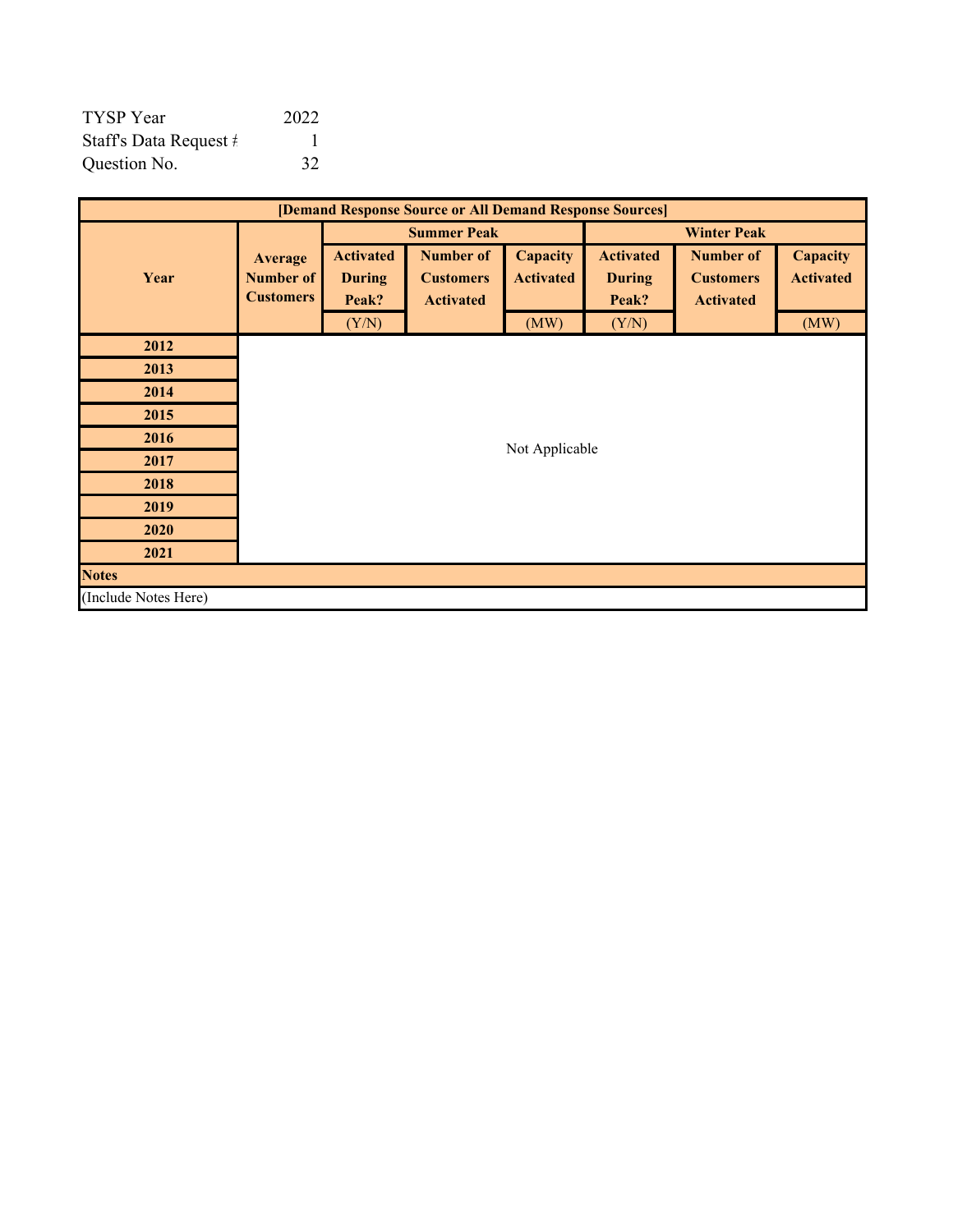| <b>TYSP</b> Year       | 2022 |
|------------------------|------|
| Staff's Data Request # |      |
| Question No.           | 33   |

#### **Loss of Load Probability, Reserve Margin, and Expected Unserved Energy Base Case Load Forecast**

|      |      |             | Annual Isolated                 |                        | <b>Annual Assisted</b> |                    |                        |  |  |  |
|------|------|-------------|---------------------------------|------------------------|------------------------|--------------------|------------------------|--|--|--|
|      |      |             | Loss of Load Reserve Margin (%) | Expected               | Loss of Load           | Reserve Margin (%) | Expected               |  |  |  |
|      |      | Probability | (Including Firm                 | <b>Unserved Energy</b> | Probability            | (Including Firm    | <b>Unserved Energy</b> |  |  |  |
| Year |      | (Days/Yr)   | Purchases)                      | (MWh)                  | (Days/Yr)              | Purchases)         | (MWh)                  |  |  |  |
|      | 2022 | 0.040       | 15.49%                          | 0.129                  | 0.040                  | 15.49%             | 0.129                  |  |  |  |
|      | 2023 | 0.008       | 21.65%                          | 0.025                  | 0.008                  | 21.65%             | 0.025                  |  |  |  |
|      | 2024 | 0.004       | 19.94%                          | 0.012                  | 0.004                  | 19.94%             | 0.012                  |  |  |  |
|      | 2025 | 0.044       | 19.74%                          | 0.201                  | 0.044                  | 19.74%             | 0.201                  |  |  |  |
|      | 2026 | 0.053       | 19.77%                          | 0.278                  | 0.053                  | 19.77%             | 0.278                  |  |  |  |
|      | 2027 | 0.027       | 19.52%                          | 0.127                  | 0.027                  | 19.52%             | 0.127                  |  |  |  |
|      | 2028 | 0.018       | 26.55%                          | 0.064                  | 0.018                  | 26.55%             | 0.064                  |  |  |  |
|      | 2029 | 0.002       | 25.44%                          | 0.007                  | 0.002                  | 25.44%             | 0.007                  |  |  |  |
|      | 2030 | 0.008       | 24.53%                          | 0.032                  | 0.008                  | 24.53%             | 0.032                  |  |  |  |
|      | 2031 | 0.023       | 22.37%                          | 0.086                  | 0.023                  | 22.37%             | 0.086                  |  |  |  |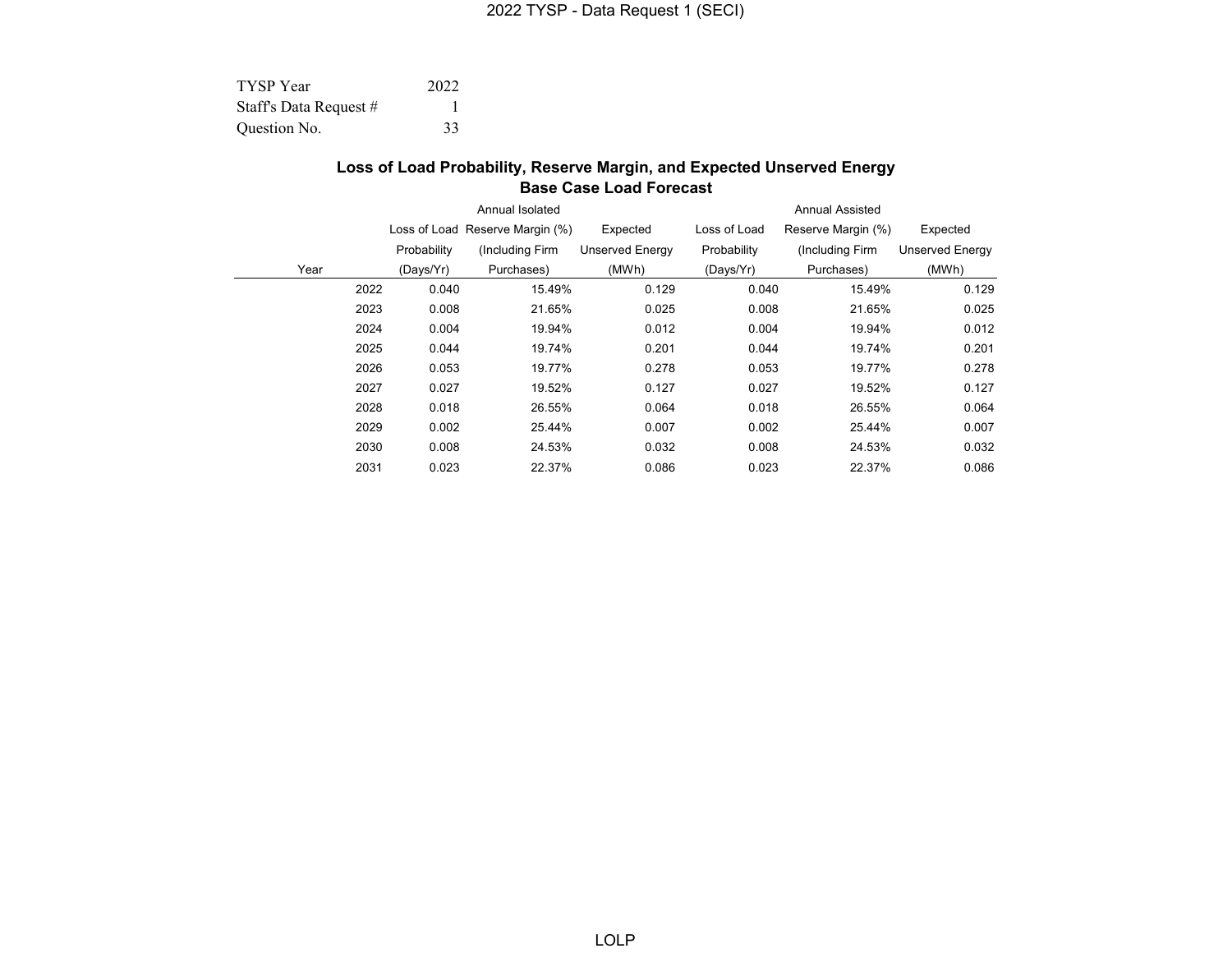| <b>TYSP</b> Year       | 2022 |
|------------------------|------|
| Staff's Data Request # |      |
| Question No.           | -34  |

# **Existing Generating Unit Operating Performance**

|                   |                 |            | <b>Planned Outage Factor</b> |            | <b>Forced Outage Factor</b> |            | <b>Equivalent Availability Factor</b> | Average Net Operating |                   |
|-------------------|-----------------|------------|------------------------------|------------|-----------------------------|------------|---------------------------------------|-----------------------|-------------------|
|                   |                 |            | (POF)                        |            | (FOF)                       |            | (EAF)                                 |                       | Heat Rate (ANOHR) |
| <b>Plant Name</b> | Unit No.        | Historical | Projected                    | Historical | Projected                   | Historical | Projected                             | Historical            | Projected         |
| <b>SCCF</b>       | <b>PLANT</b>    | N/A        | 7.06%                        | N/A        | 2.50%                       | N/A        | 90.44%                                | N/A                   | 6.271             |
| SGS               |                 | 8.44%      | 8.22%                        | 2.99%      | 4.00%                       | 87.93%     | 88.45%                                | 10.115                | 9,918             |
| <b>SGS</b>        | 2               | 9.30%      | 9.86%                        | 2.67%      | 4.00%                       | 87.61%     | 86.14%                                | 9.910                 | 10,193            |
| <b>MGS</b>        | PLANT           | 9.16%      | 6.62%                        | 1.27%      | $3.00\%$                    | 89.85%     | 90.38%                                | 6,952                 | 7,100             |
| <b>MGS</b>        | CT4             | 2.12%      | 1.37%                        | 0.23%      | 2.40%                       | 92.45%     | 96.23%                                | 11.294                | 11,308            |
| <b>MGS</b>        | CT <sub>5</sub> | 1.62%      | 1.37%                        | 0.09%      | 2.40%                       | 88.72%     | 96.23%                                | 11.294                | 11,350            |
| <b>MGS</b>        | CT <sub>6</sub> | 1.88%      | 1.37%                        | $0.04\%$   | 2.40%                       | 97.51%     | 96.23%                                | 11.294                | 11,592            |
| <b>MGS</b>        | CT7             | 1.65%      | 1.37%                        | 0.32%      | 2.40%                       | 95.58%     | 96.23%                                | 11.294                |                   |
| <b>MGS</b>        | CT8             | 1.39%      | 1.37%                        | 0.11%      | 2.40%                       | 93.62%     | 96.23%                                | 11.294                |                   |

NOTE: Historical - average of past three years SGS = Seminole Generating Station

Projected - average of next ten years<br>
Historical ANOHR for MGS CTs 1-5 is an average of all five units.<br>
MGS = Midulla Generating Station<br>
SCCF = Seminole Combined Cycle Facility Historical ANOHR for MGS CTs 1-5 is an average of all five units.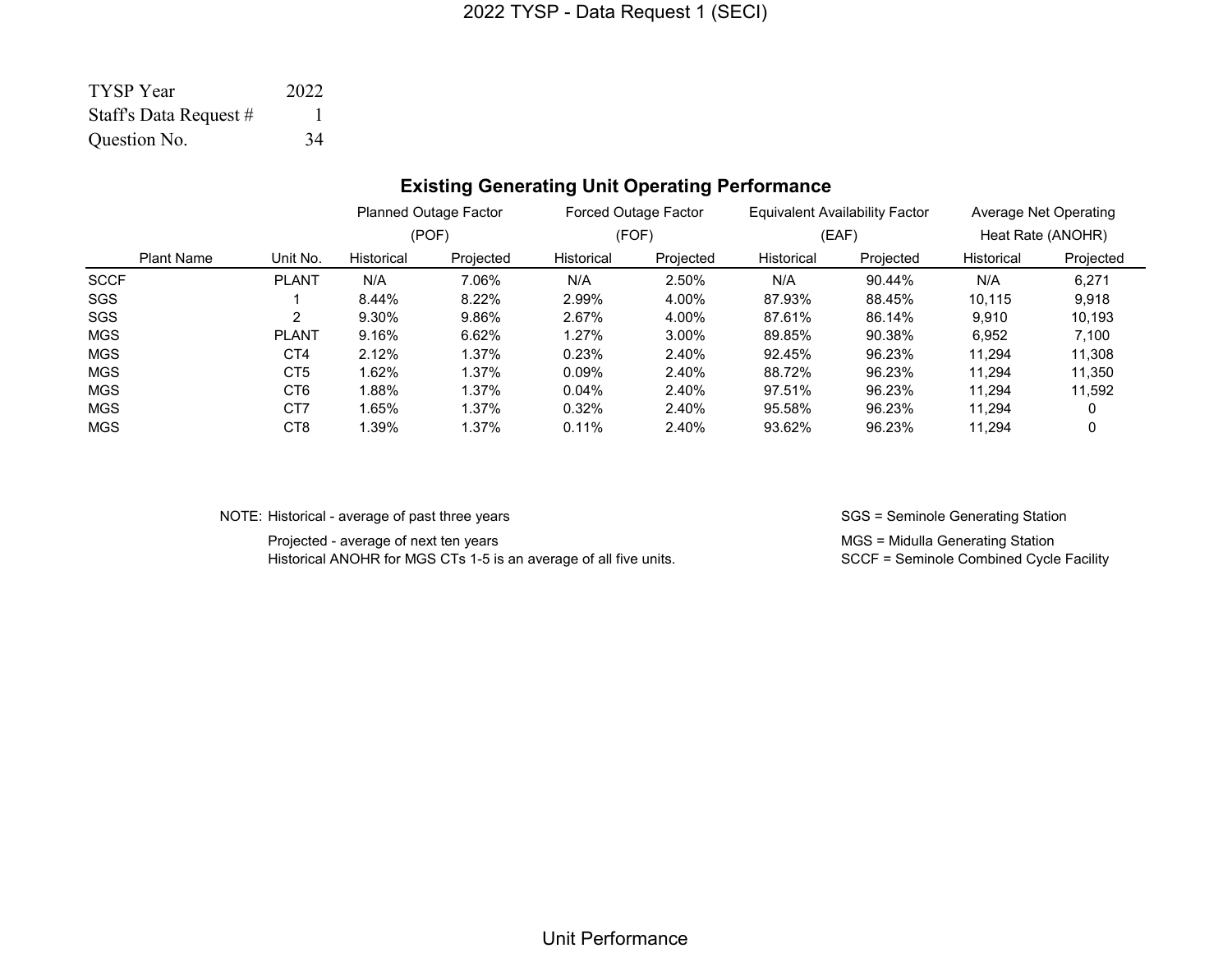| 2022 |  |
|------|--|
|      |  |
| 35   |  |
|      |  |

| <b>Facility Name</b>                                   | Unit No.        | County<br><b>Location</b> | <b>Unit Type</b> | Primary<br>Fuel | <b>Commercial In-Service</b> |      | <b>Gross Capacity (MW)</b> |     | <b>Net Capacity (MW)</b> |     | Firm Capacity (MW) |     | Capacity<br>Factor |
|--------------------------------------------------------|-----------------|---------------------------|------------------|-----------------|------------------------------|------|----------------------------|-----|--------------------------|-----|--------------------|-----|--------------------|
|                                                        |                 |                           |                  |                 | Mo                           | Yr   | Sum                        | Win | Sum                      | Win | Sum                | Win | (%)                |
| <b>MIDULLA</b><br><b>GENERATING</b><br><b>STATION</b>  | $\overline{4}$  | <b>HARDEE</b>             | GT               | NG              | 12                           | 2006 | 54                         | 62  | 54                       | 62  | 54                 | 62  | 3%                 |
| <b>MIDULLA</b><br><b>GENERATING</b><br><b>STATION</b>  | 5               | <b>HARDEE</b>             | GT               | NG              | 12                           | 2006 | 54                         | 62  | 54                       | 62  | 54                 | 62  | 3%                 |
| <b>MIDULLA</b><br><b>GENERATING</b><br><b>STATION</b>  | 6               | <b>HARDEE</b>             | GT               | NG              | 12                           | 2006 | 54                         | 62  | 54                       | 62  | 54                 | 62  | $1\%$              |
| <b>MIDULLA</b><br><b>GENERATING</b><br><b>STATION</b>  | $7\phantom{.0}$ | <b>HARDEE</b>             | GT               | NG              | 12                           | 2006 | 54                         | 62  | 54                       | 62  | 54                 | 62  | $0\%$              |
| <b>MIDULLA</b><br><b>GENERATING</b><br><b>STATION</b>  | $\,$ 8 $\,$     | <b>HARDEE</b>             | GT               | NG              | 12                           | 2006 | 54                         | 62  | 54                       | 62  | 54                 | 62  | $0\%$              |
| <b>MIDULLA</b><br><b>GENERATING</b><br><b>STATION</b>  | CT1             | <b>HARDEE</b>             | <b>CT</b>        | NG              |                              | 2002 | 162                        | 195 | 160                      | 193 | 160                | 193 | 45%                |
| <b>MIDULLA</b><br><b>GENERATING</b><br><b>STATION</b>  | CT <sub>2</sub> | <b>HARDEE</b>             | <b>CT</b>        | NG              |                              | 2002 | 162                        | 195 | 160                      | 193 | 160                | 193 | 45%                |
| <b>MIDULLA</b><br><b>GENERATING</b><br><b>STATION</b>  | <b>ST</b>       | <b>HARDEE</b>             | CA               | WH              | $\mathbf{1}$                 | 2002 | 186                        | 188 | 184                      | 186 | 184                | 186 | 45%                |
| <b>SEMINOLE</b><br><b>GENERATING</b><br><b>STATION</b> | 1               | <b>PUTNAM</b>             | <b>ST</b>        | <b>BIT</b>      | $\overline{c}$               | 1984 | 673                        | 687 | 626                      | 639 | 626                | 639 | 54%                |
| <b>SEMINOLE</b><br><b>GENERATING</b><br><b>STATION</b> | $\overline{c}$  | <b>PUTNAM</b>             | <b>ST</b>        | <b>BIT</b>      | 12                           | 1984 | 680                        | 688 | 634                      | 640 | 634                | 640 | 34%                |
| <b>Notes</b>                                           |                 |                           |                  |                 |                              |      |                            |     |                          |     |                    |     |                    |
| (Include Notes Here)                                   |                 |                           |                  |                 |                              |      |                            |     |                          |     |                    |     |                    |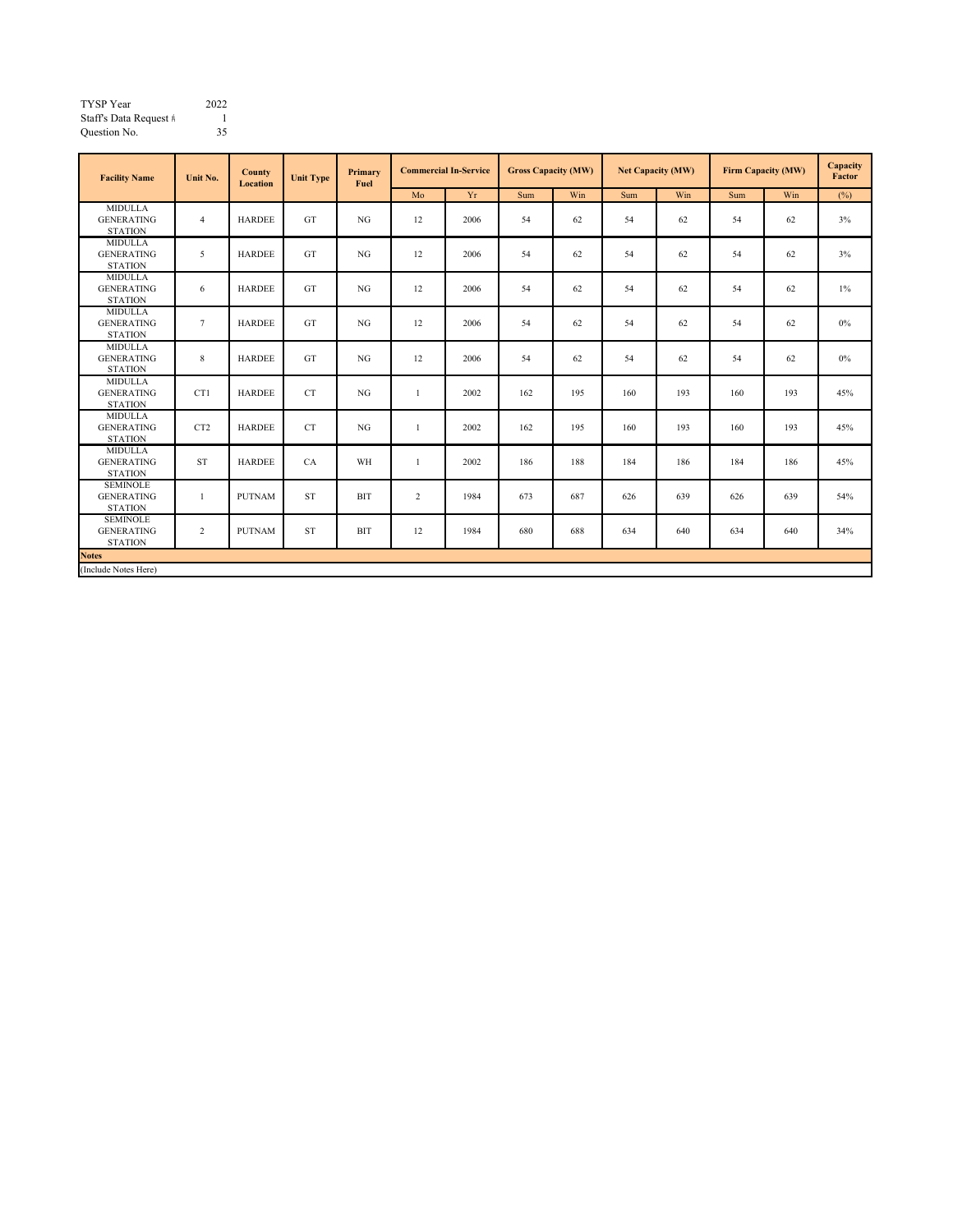| TYSP Year              | 2022 |
|------------------------|------|
| Staff's Data Request # |      |
| Ouestion No.           | 36   |

| <b>Facility Name</b>                  | <b>County</b><br>Unit No.<br>Location |                | <b>Unit Type</b> | Primary<br>Fuel | <b>Commercial In-Service</b> |      | <b>Gross Capacity (MW)</b> |       | <b>Net Capacity (MW)</b> |       | <b>Firm Capacity (MW)</b> |       | Projected<br>Capacity<br>Factor |
|---------------------------------------|---------------------------------------|----------------|------------------|-----------------|------------------------------|------|----------------------------|-------|--------------------------|-------|---------------------------|-------|---------------------------------|
|                                       |                                       |                |                  |                 | Mo                           | Yr   | <b>Sum</b>                 | Win   | Sum                      | Win   | Sum                       | Win   | $(\%)$                          |
| <b>SEMINOLE CC</b><br><b>FACILITY</b> | CTG3                                  | PUTNAM         | <b>CT</b>        | NG              | Q4                           | 2022 | 358.2                      | 374.8 | 351                      | 367.6 | 351                       | 367.6 |                                 |
| <b>SEMINOLE CC</b><br><b>FACILITY</b> | CTG5                                  | <b>PUTNAM</b>  | <b>CT</b>        | NG              | Q4                           | 2022 | 358.2                      | 374.8 | 351                      | 367.6 | 351                       | 367.6 | 75%                             |
| <b>SEMINOLE CC</b><br><b>FACILITY</b> | STG4                                  | <b>PUTNAM</b>  | <b>ST</b>        | WH              | O <sub>4</sub>               | 2022 | 406.4                      | 402.9 | 397.4                    | 394.5 | 397.4                     | 394.5 |                                 |
| <b>UNNAMED CC</b>                     |                                       | <b>UNKNOWN</b> | CC               | NG              |                              | 2025 | 571                        | 621   | 571                      | 621   | 571                       | 621   | 57%                             |
| <b>UNNAMED CT</b>                     |                                       | <b>UNKNOWN</b> | <b>CT</b>        | NG              | 12                           | 2027 | 317                        | 358   | 317                      | 358   | 317                       | 358   | 7%                              |
| <b>Notes</b>                          |                                       |                |                  |                 |                              |      |                            |       |                          |       |                           |       |                                 |
| (Include Notes Here)                  |                                       |                |                  |                 |                              |      |                            |       |                          |       |                           |       |                                 |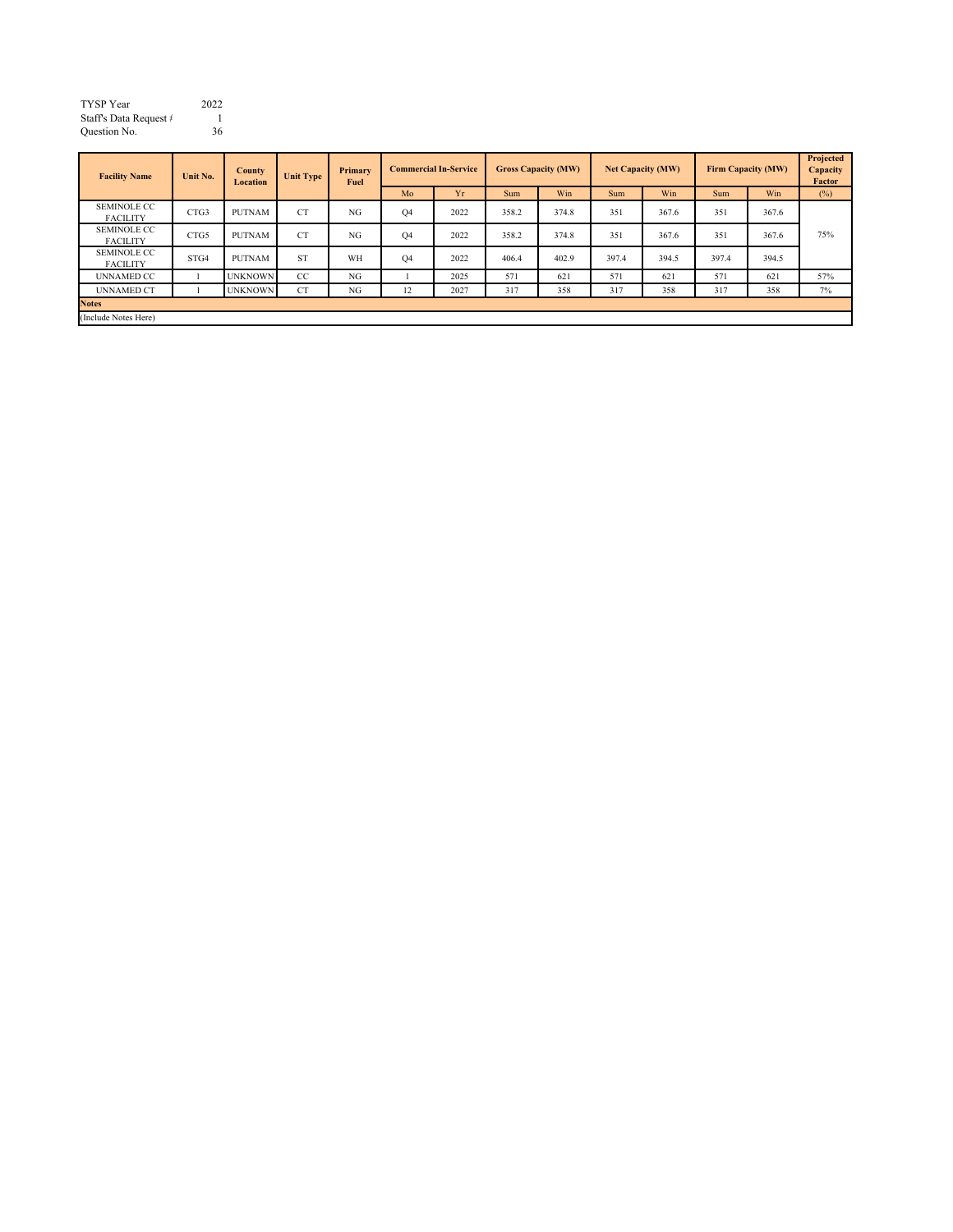| <b>TYSP</b> Year       | 2022 |
|------------------------|------|
| Staff's Data Request # |      |
| Question No.           | 37   |
|                        |      |

| <b>Facility Name</b> | Unit No.       | <b>County</b><br>Location | Unit Type | Primary<br>Fuel | <b>Commercial In-Service</b> |    | <b>Gross Capacity (MW)</b> |     | Net Capacity (MW) |     | Firm Capacity (MW) |     | Capacity<br>Factor |
|----------------------|----------------|---------------------------|-----------|-----------------|------------------------------|----|----------------------------|-----|-------------------|-----|--------------------|-----|--------------------|
|                      |                |                           |           |                 | Mo                           | Yr | Sum                        | Win | Sum               | Win | Sum                | Win | (%)                |
|                      | Not Applicable |                           |           |                 |                              |    |                            |     |                   |     |                    |     |                    |
| <b>Notes</b>         |                |                           |           |                 |                              |    |                            |     |                   |     |                    |     |                    |
| (Include Notes Here) |                |                           |           |                 |                              |    |                            |     |                   |     |                    |     |                    |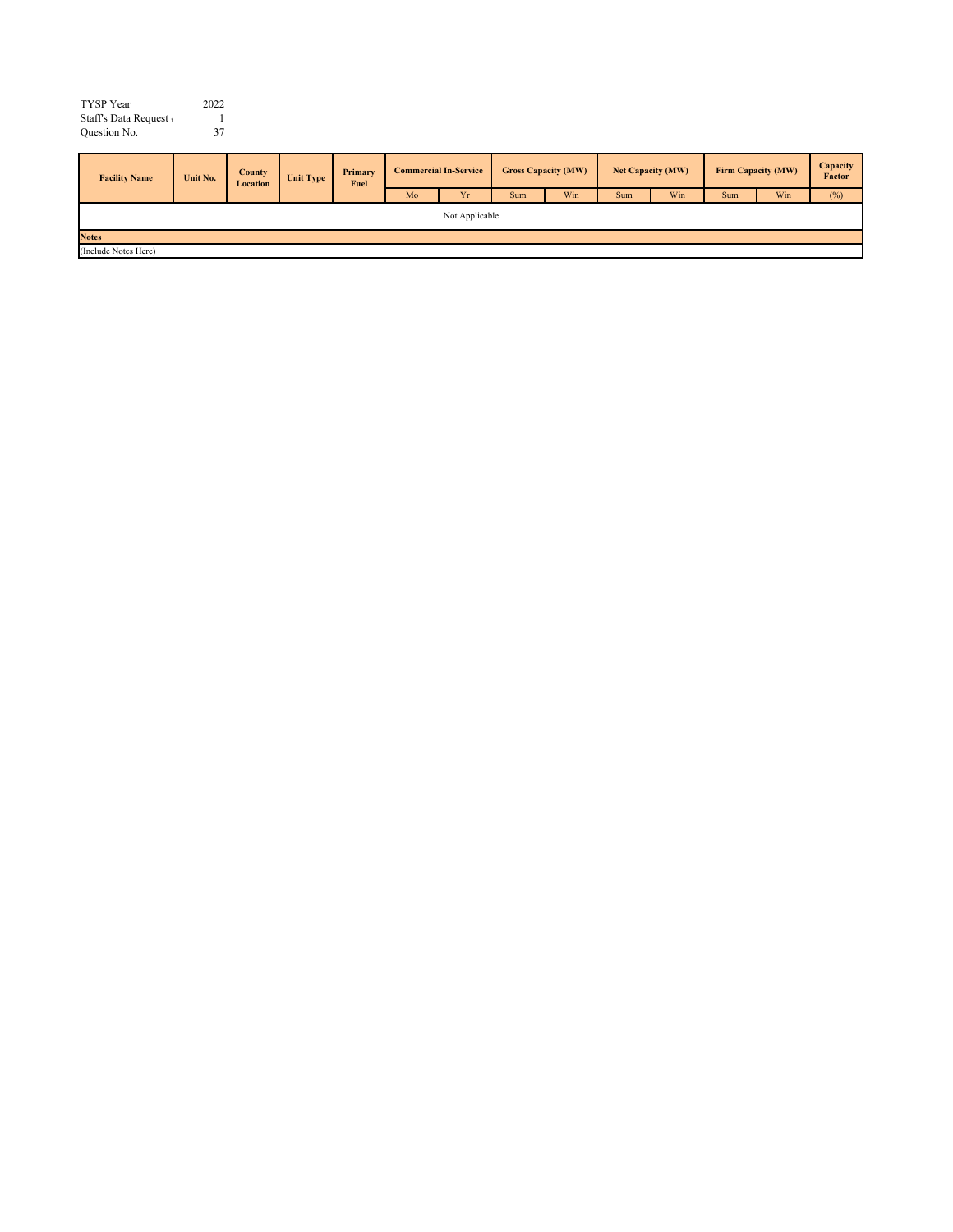| TYSP Year              | 2022 |
|------------------------|------|
| Staff's Data Request # |      |
| Question No.           | 38   |

| <b>Facility Name</b> | <b>Unit No.</b> | <b>County</b><br><b>Location</b> | <b>Unit Type</b> | Primary<br>Fuel | <b>Commercial In-Service</b> |              |  |  |
|----------------------|-----------------|----------------------------------|------------------|-----------------|------------------------------|--------------|--|--|
|                      |                 |                                  |                  |                 | Mo                           | Yr           |  |  |
|                      |                 |                                  |                  |                 |                              | Not Applicab |  |  |
| <b>Notes</b>         |                 |                                  |                  |                 |                              |              |  |  |
| (Include Notes Here) |                 |                                  |                  |                 |                              |              |  |  |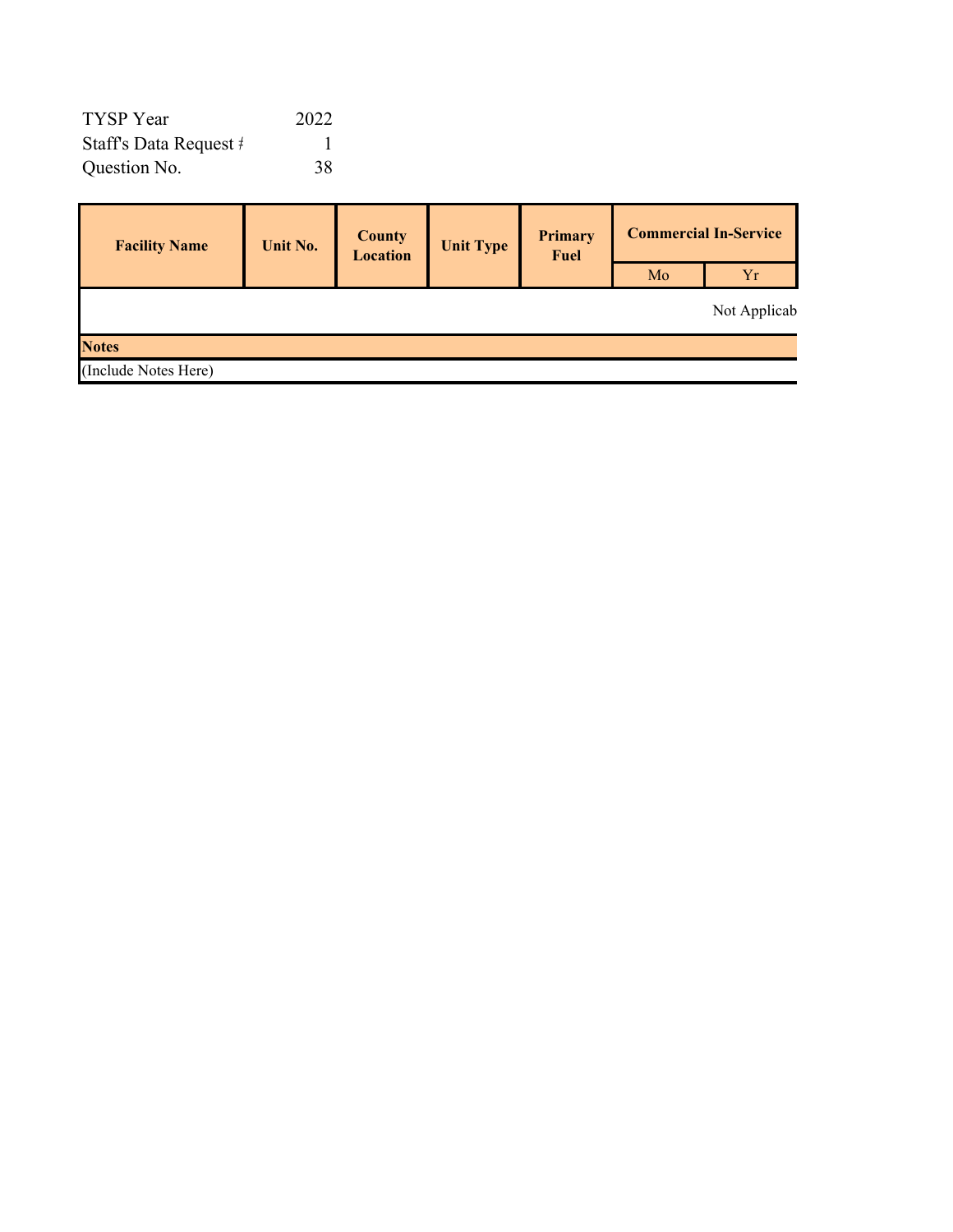|     | <b>Gross Capacity (MW)</b> |     | <b>Net Capacity (MW)</b> | Firm Capacity (MW) | Projected<br>Capacity<br><b>Factor</b> |     |  |
|-----|----------------------------|-----|--------------------------|--------------------|----------------------------------------|-----|--|
| Sum | Win                        | Sum | Win                      | Sum                | Win                                    | (%) |  |
| le  |                            |     |                          |                    |                                        |     |  |
|     |                            |     |                          |                    |                                        |     |  |
|     |                            |     |                          |                    |                                        |     |  |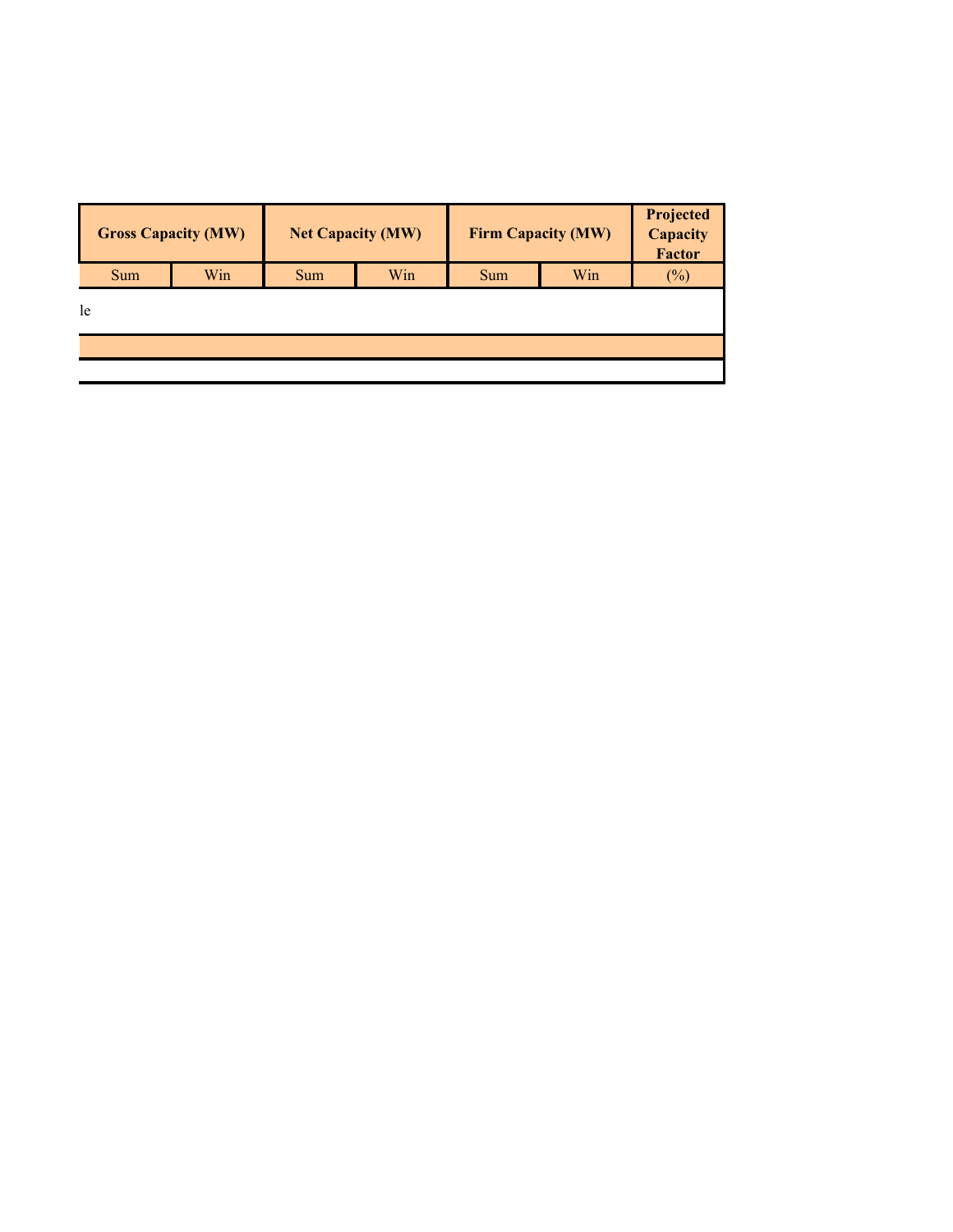# 2022 TYSP - Data Request 1 (SECI)

| TYSP Year              | 2022 |
|------------------------|------|
| Staff's Data Request # |      |
| Question No.           | 40   |

# **Nominal, Firm Purchases**

|                  |      | Firm Purchases |                     |  |  |  |  |
|------------------|------|----------------|---------------------|--|--|--|--|
| Year             |      |                | \$/MWh Escalation % |  |  |  |  |
| <b>HISTORY:</b>  |      |                |                     |  |  |  |  |
|                  | 2019 | 75.16          |                     |  |  |  |  |
|                  | 2020 | 70.69          | $-5.95%$            |  |  |  |  |
|                  | 2021 | 70.23          | $-0.65%$            |  |  |  |  |
| <b>FORECAST:</b> |      |                |                     |  |  |  |  |
|                  | 2022 | 81.67          | 16.28%              |  |  |  |  |
|                  | 2023 | 77.14          | $-5.54%$            |  |  |  |  |
|                  | 2024 | 69.42          | $-10.01%$           |  |  |  |  |
|                  | 2025 | 71.28          | 2.67%               |  |  |  |  |
|                  | 2026 | 75.34          | 5.70%               |  |  |  |  |
|                  | 2027 | 77.12          | 2.35%               |  |  |  |  |
|                  | 2028 | 76.46          | $-0.85%$            |  |  |  |  |
|                  | 2029 | 80.25          | 4.96%               |  |  |  |  |
|                  | 2030 | 81.96          | 2.12%               |  |  |  |  |
|                  | 2031 | 79.838         | $-2.58\%$           |  |  |  |  |

Firm Purchases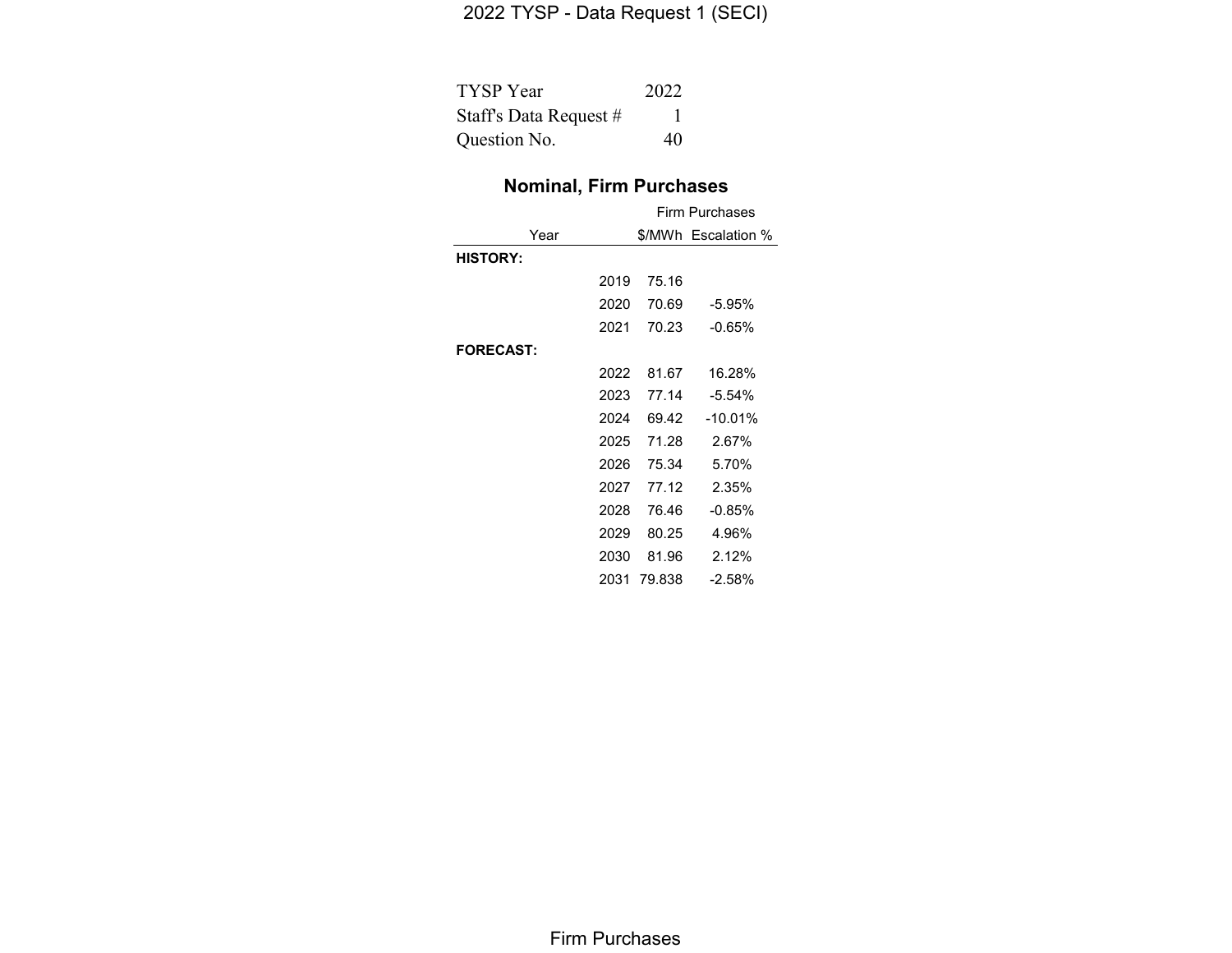| TYSP Year              | 2022 |
|------------------------|------|
| Staff's Data Request # |      |
| Ouestion No.           | 41   |

| <b>Seller Name</b>     | <b>Facility Name</b> |                  | Unit No. | <b>County</b><br>Location | <b>Unit Type</b> | Primary<br>Fuel |     | <b>Gross Capacity (MW)</b> |     | <b>Net Capacity (MW)</b> |        | <b>Contracted Firm Capacity</b><br>(MW) |       | <b>Contract Term Dates</b><br>(MM/YY) |
|------------------------|----------------------|------------------|----------|---------------------------|------------------|-----------------|-----|----------------------------|-----|--------------------------|--------|-----------------------------------------|-------|---------------------------------------|
|                        |                      |                  |          |                           |                  | Sum             | Win | <b>Sum</b>                 | Win | Sum                      | Win    | <b>Start</b>                            | End   |                                       |
| Hardee Power Partners  | Hardee               | CC <sub>1</sub>  | Hardee   | CC                        | <b>NG</b>        | 222             | 269 | 220                        | 267 | 220.18                   | 220.18 | 01/13                                   | 12/32 |                                       |
| Hardee Power Partners  | Hardee               | CT <sub>2A</sub> | Hardee   | <b>CT</b>                 | <b>NG</b>        | 71              | 90  | 70                         | 89  | 70.87                    | 70.87  | 01/13                                   | 12/32 |                                       |
| Hardee Power Partners  | Hardee               | CT <sub>2B</sub> | Hardee   | <b>CT</b>                 | <b>NG</b>        | 71              | 90  | 70                         | 89  | 70.87                    | 70.87  | 01/13                                   | 12/32 |                                       |
| Oleander Power Project | Oleander CT          |                  | Brevard  | <b>CT</b>                 | <b>NG</b>        | 154             | 183 | 153                        | 182 | 169.8                    | 169.8  | 01/22                                   | 12/24 |                                       |
| Oleander Power Project | Oleander CT          |                  | Brevard  | C.                        | <b>NG</b>        | 154             | 183 | 153                        | 182 | 169.8                    | 169.8  | 01/22                                   | 12/24 |                                       |
| <b>Notes</b>           |                      |                  |          |                           |                  |                 |     |                            |     |                          |        |                                         |       |                                       |
| (Include Notes Here)   |                      |                  |          |                           |                  |                 |     |                            |     |                          |        |                                         |       |                                       |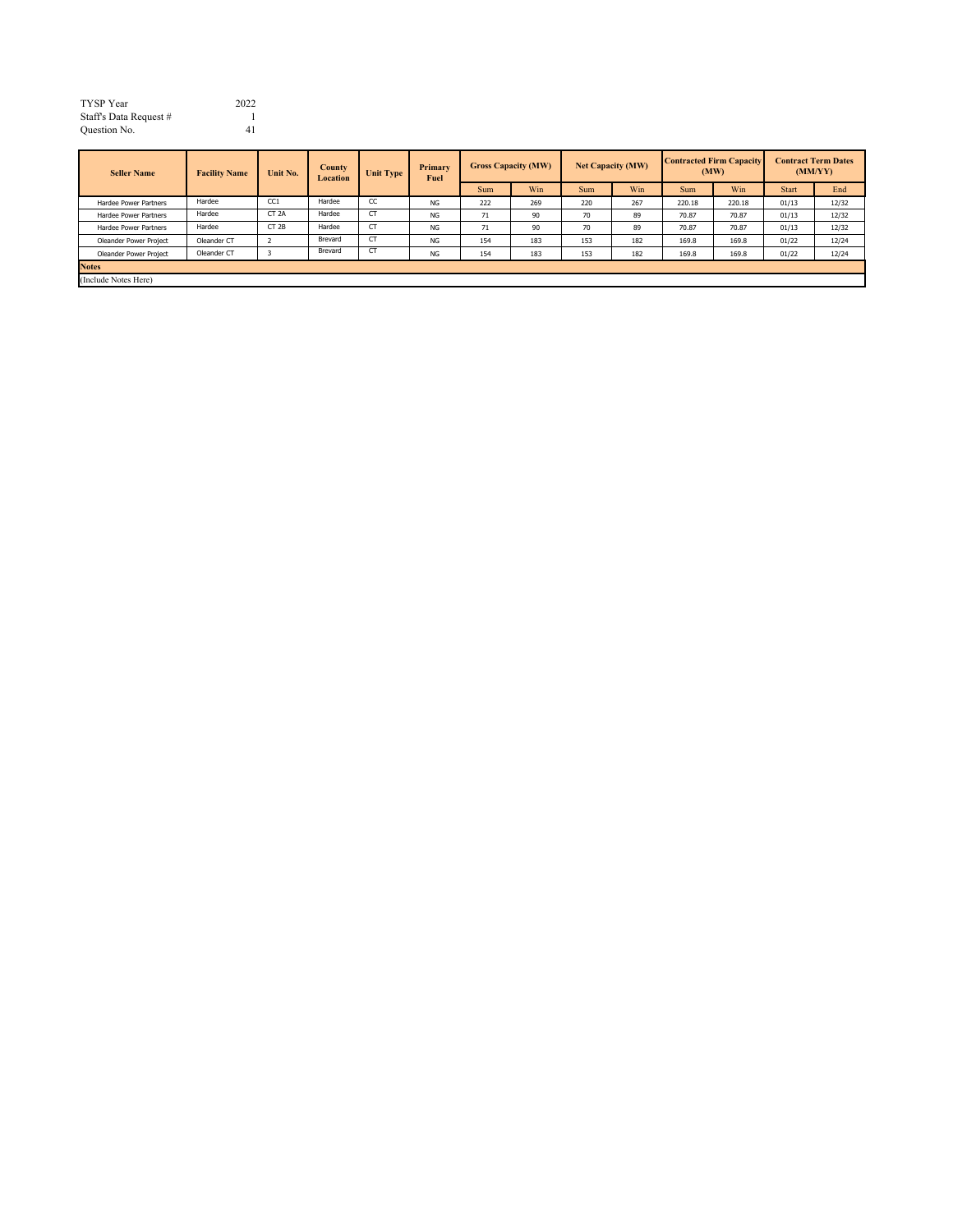| TYSP Year              | 2022 |
|------------------------|------|
| Staff's Data Request # |      |
| Ouestion No.           | 42   |

| <b>Seller Name</b>     | <b>Facility Name</b> | Unit No. | <b>County</b><br><b>Location</b> | Unit Type    | Primary<br>Fuel | <b>Gross Capacity (MW)</b> |     | <b>Net Capacity (MW)</b> |     | <b>Contracted Firm Capacity</b><br>(MW) |       | <b>Contract Term Dates</b><br>(MM/YY) |       |
|------------------------|----------------------|----------|----------------------------------|--------------|-----------------|----------------------------|-----|--------------------------|-----|-----------------------------------------|-------|---------------------------------------|-------|
|                        |                      |          |                                  |              |                 | Sum                        | Win | <b>Sum</b>               | Win | Sum                                     | Win   | <b>Start</b>                          | End   |
| Oleander Power Project | Oleander CT          |          | Brevard                          | $\mathbf{L}$ | <b>NG</b>       | 154                        | 183 | 153                      | 182 | 169.8                                   | 169.8 | 01/23                                 | 12/24 |
| <b>Notes</b>           |                      |          |                                  |              |                 |                            |     |                          |     |                                         |       |                                       |       |
| (Include Notes Here)   |                      |          |                                  |              |                 |                            |     |                          |     |                                         |       |                                       |       |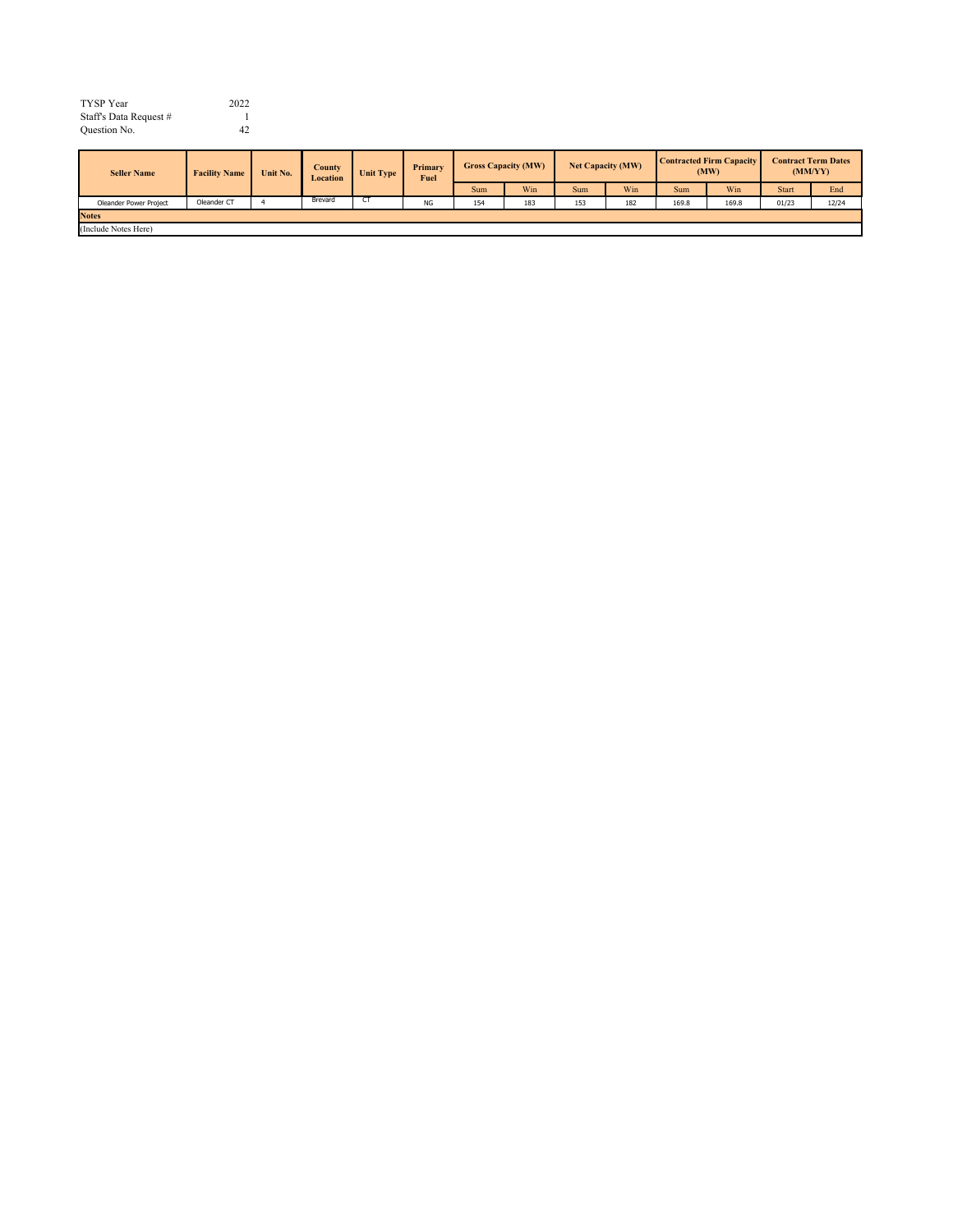| TYSP Year              | 2022 |
|------------------------|------|
| Staff's Data Request # |      |
| Ouestion No.           | 43   |

| <b>Seller Name</b>                          | <b>Facility</b><br><b>Name</b> | Unit No. | County<br>Location | Unit Type | Primary<br>Fuel |     | <b>Gross Capacity (MW)</b> |     | <b>Net Capacity (MW)</b> | <b>Contracted Firm Capacity</b> | (MW)     |              | <b>Contract Term Dates</b><br>(MM/YY) |
|---------------------------------------------|--------------------------------|----------|--------------------|-----------|-----------------|-----|----------------------------|-----|--------------------------|---------------------------------|----------|--------------|---------------------------------------|
|                                             |                                |          |                    |           |                 | Sum | Win                        | Sum | Win                      | <b>Sum</b>                      | Win      | <b>Start</b> | End                                   |
| Farm Credit Leasing<br>Services Corporation | MGS Solar<br>Facility          |          | Hardee             | PV        | <b>SUN</b>      | 2.2 | 2.2                        | 2.2 | 2.2                      | 0.7                             | $\theta$ | $08-17$      | 08-27                                 |
| Hillsborough County,<br>Florida             | Hillsborough<br><b>WTE</b>     |          | Hillsborough       | <b>ST</b> | <b>MSW</b>      | 38  | 38                         | 38  | 38                       | 38                              | 38       | $03-10$      | $02 - 25$                             |
| City of Tampa, Florida                      | McKay Bay<br><b>WTE</b>        |          | Hillsborough       | <b>ST</b> | <b>MSW</b>      | 20  | 20                         | 20  | 20                       | 20                              | 20       | $08-11$      | $07 - 26$                             |
| <b>Notes</b>                                |                                |          |                    |           |                 |     |                            |     |                          |                                 |          |              |                                       |

**Notes**

MGS Solar Facility nameplate rating is 2.2 MWac and Seminole assumes 32% capacity towards summer reserve margin and 0% capacity towards winter reserve margin. As this is a lease expiring 8/1/2027, Seminole and the match of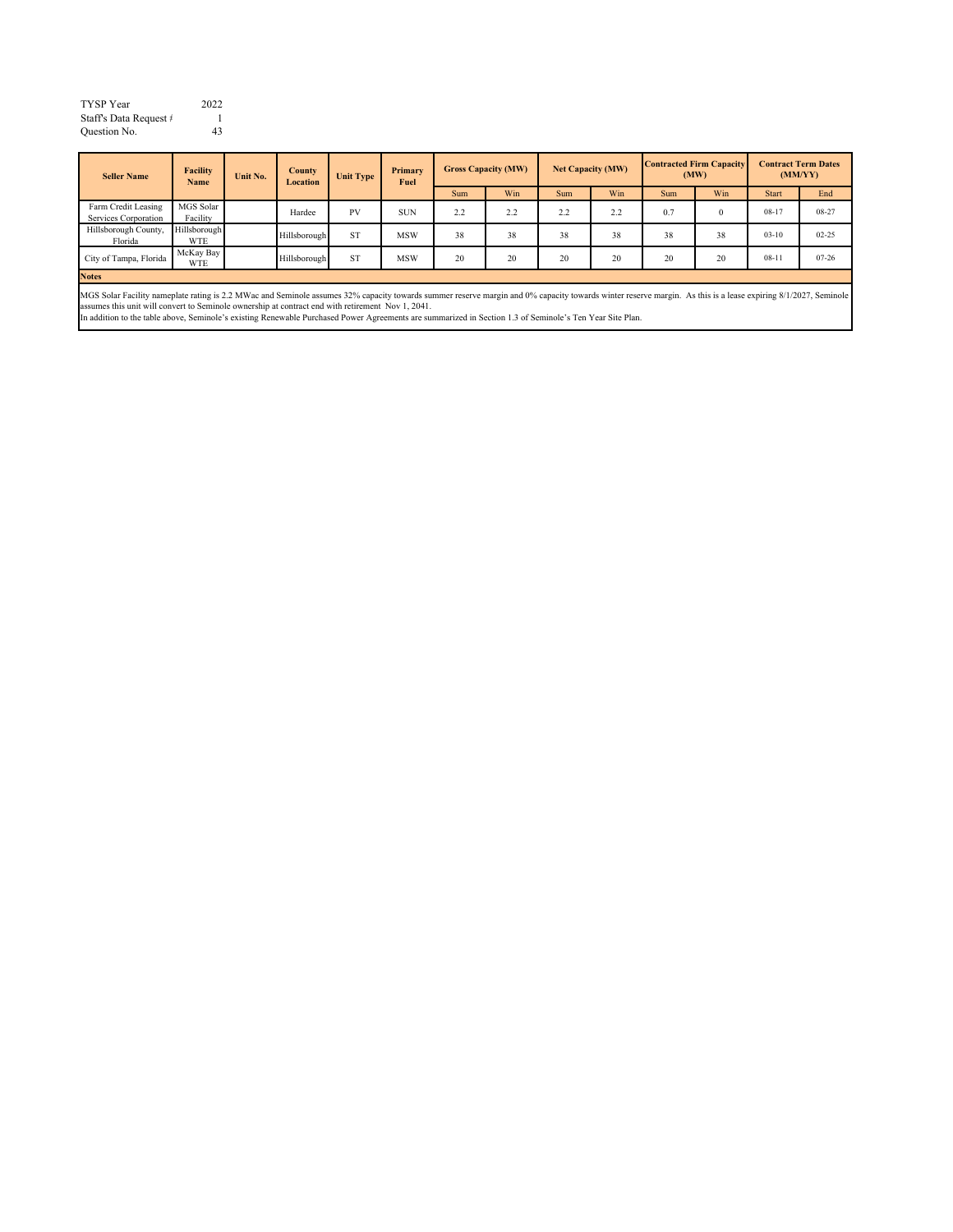| TYSP Year              | 2022 |
|------------------------|------|
| Staff's Data Request # |      |
| Ouestion No.           | 44   |

| <b>Seller Name</b>                                                                                                                                               | <b>Facility</b><br>Name | Unit No. | <b>County</b><br>Location | <b>Unit Type</b> | Primary<br><b>Fuel</b> |            | <b>Gross Capacity (MW)</b> |      | <b>Net Capacity (MW)</b> |      | <b>Contracted Firm Capacity</b><br>(MW) | <b>Contract Term Dates</b><br>(MM/YY) |       |
|------------------------------------------------------------------------------------------------------------------------------------------------------------------|-------------------------|----------|---------------------------|------------------|------------------------|------------|----------------------------|------|--------------------------|------|-----------------------------------------|---------------------------------------|-------|
|                                                                                                                                                                  |                         |          |                           |                  |                        | <b>Sum</b> | Win                        | Sum  | Win                      | Sum  | Win                                     | <b>Start</b>                          | End   |
| <b>FRP GILCHRIST</b><br><b>COUNTY SOLAR, LLC</b>                                                                                                                 | <b>GILCHRIST</b>        |          | <b>GILCHRIST</b>          | <b>PV</b>        | <b>SUN</b>             | 74.5       | 74.5                       | 74.5 | 74.5                     | 44.7 | $\theta$                                | 07/23                                 | 07/43 |
| <b>FRP PUTNAM</b><br><b>COUNTY SOLAR, LLC</b>                                                                                                                    | <b>PUTNAM</b>           |          | <b>PUTNAM</b>             | <b>PV</b>        | <b>SUN</b>             | 74.5       | 74.5                       | 74.5 | 74.5                     | 44.7 | $\theta$                                | 12/23                                 | 12/48 |
| <b>FRP GADSDEN</b><br><b>COUNTY SOLAR, LLC</b>                                                                                                                   | <b>GADSDEN</b>          |          | <b>GADSDEN</b>            | <b>PV</b>        | <b>SUN</b>             | 74.5       | 74.5                       | 74.5 | 74.5                     | 44.7 | $\theta$                                | 12/23                                 | 12/48 |
| <b>FRP COLUMBIA</b><br><b>COUNTY SOLAR, LLC</b>                                                                                                                  | <b>COLUMBIA</b>         |          | <b>COLUMBIA</b>           | <b>PV</b>        | <b>SUN</b>             | 74.5       | 74.5                       | 74.5 | 74.5                     | 44.7 | $\theta$                                | 07/23                                 | 07/43 |
| <b>Notes</b>                                                                                                                                                     |                         |          |                           |                  |                        |            |                            |      |                          |      |                                         |                                       |       |
| EDD Solar units house 74.0 MW solar nameplate rating. Seminals accurace 60% canonity towards summar recepts margin and 0% canonity towards winter recepts margin |                         |          |                           |                  |                        |            |                            |      |                          |      |                                         |                                       |       |

FRP Solar units have 74.9 MW solar nameplate rating. Seminole assumes 60% capacity towards summer reserve margin and 0% capacity towards winter reserve margin.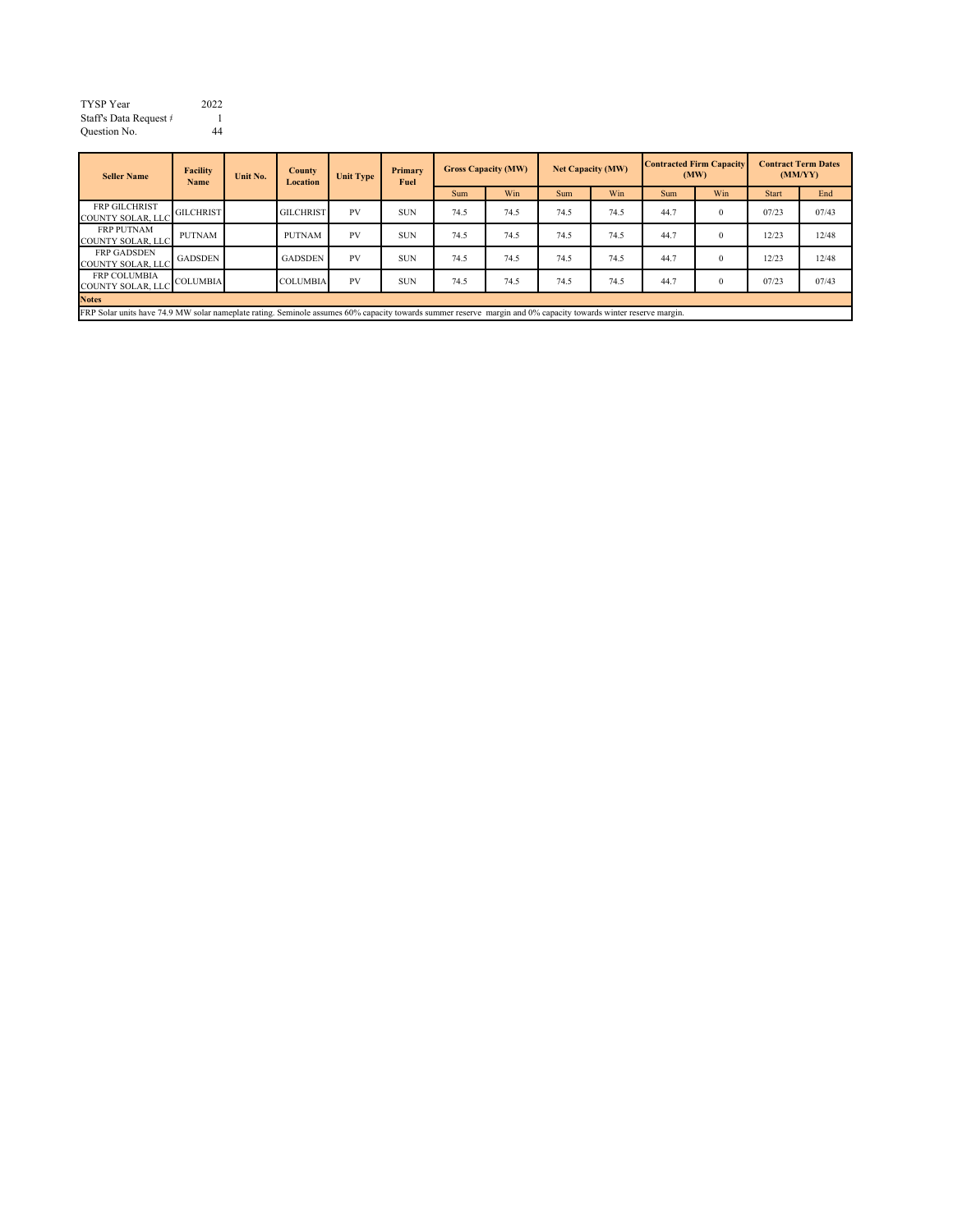| TYSP Year              | 2022 |
|------------------------|------|
| Staff's Data Request # |      |
| Ouestion No.           | 46   |

| <b>Buver Name</b>    | <b>Facility</b><br><b>Name</b> | Unit No. | <b>County</b><br>Location | Unit Type | Primary<br>Fuel |     | <b>Net Capacity (MW)</b><br><b>Gross Capacity (MW)</b> |     | <b>Contracted Firm Capacity</b><br>(MW) |     | <b>Contract Term Dates</b><br>(MM/YY) |              |     |
|----------------------|--------------------------------|----------|---------------------------|-----------|-----------------|-----|--------------------------------------------------------|-----|-----------------------------------------|-----|---------------------------------------|--------------|-----|
|                      |                                |          |                           |           |                 | Sum | Win                                                    | Sum | Win                                     | Sum | Win                                   | <b>Start</b> | End |
| Not Applicable       |                                |          |                           |           |                 |     |                                                        |     |                                         |     |                                       |              |     |
| <b>Notes</b>         |                                |          |                           |           |                 |     |                                                        |     |                                         |     |                                       |              |     |
| (Include Notes Here) |                                |          |                           |           |                 |     |                                                        |     |                                         |     |                                       |              |     |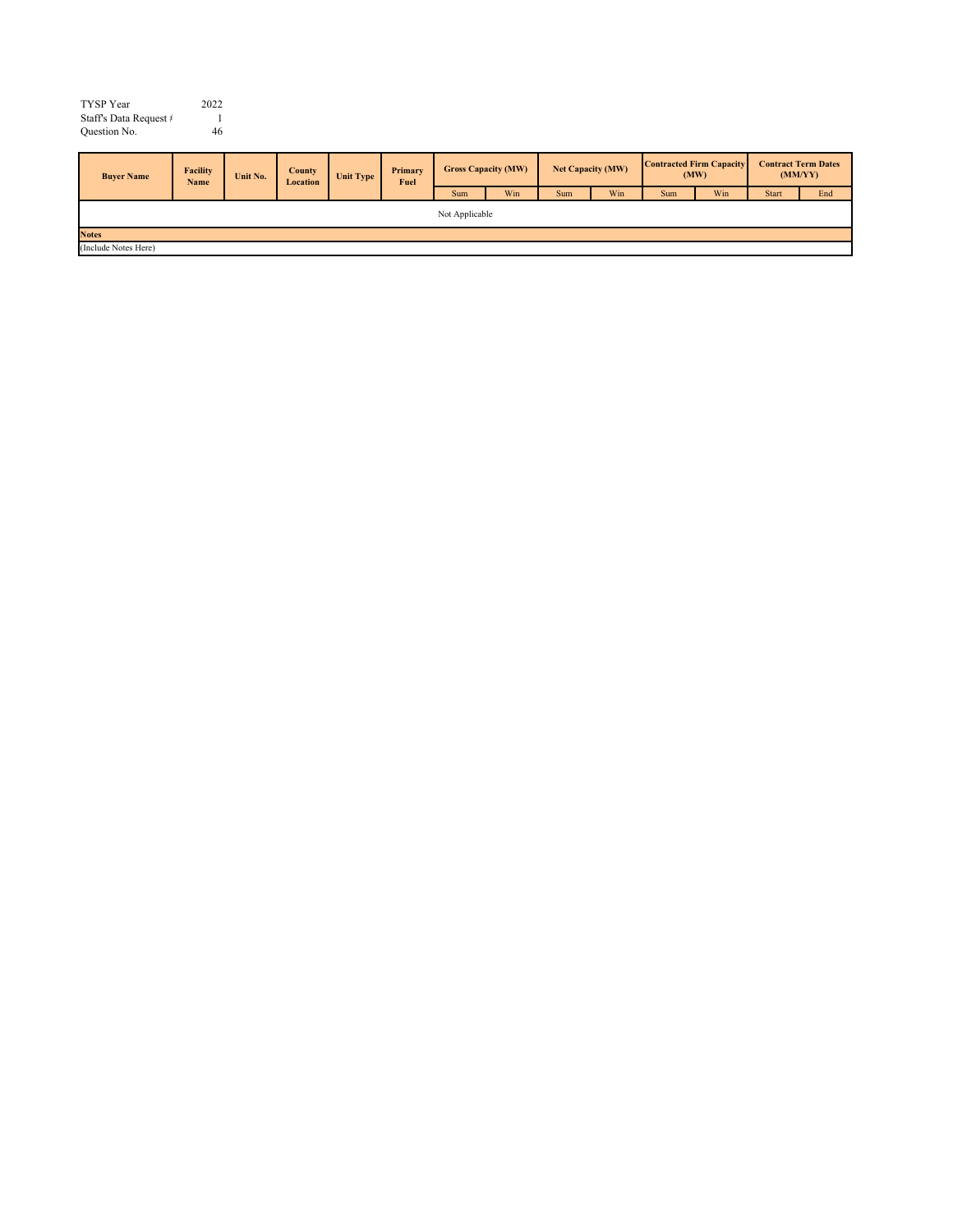| TYSP Year              | 2022 |
|------------------------|------|
| Staff's Data Request # |      |
| Ouestion No.           | 47   |

| <b>Buver Name</b>    | <b>Facility</b><br>Name | Unit No. | <b>County</b><br>Location | Unit Type | Primary<br>Fuel | <b>Gross Capacity (MW)</b> |     |     | Net Capacity (MW) |            | <b>Contracted Firm Capacity</b><br>(MW) |              | <b>Contract Term Dates</b><br>(MM/YY) |
|----------------------|-------------------------|----------|---------------------------|-----------|-----------------|----------------------------|-----|-----|-------------------|------------|-----------------------------------------|--------------|---------------------------------------|
|                      |                         |          |                           |           |                 | Sum                        | Win | Sum | Win               | <b>Sum</b> | Win                                     | <b>Start</b> | End                                   |
| Not Applicable       |                         |          |                           |           |                 |                            |     |     |                   |            |                                         |              |                                       |
| <b>Notes</b>         |                         |          |                           |           |                 |                            |     |     |                   |            |                                         |              |                                       |
| (Include Notes Here) |                         |          |                           |           |                 |                            |     |     |                   |            |                                         |              |                                       |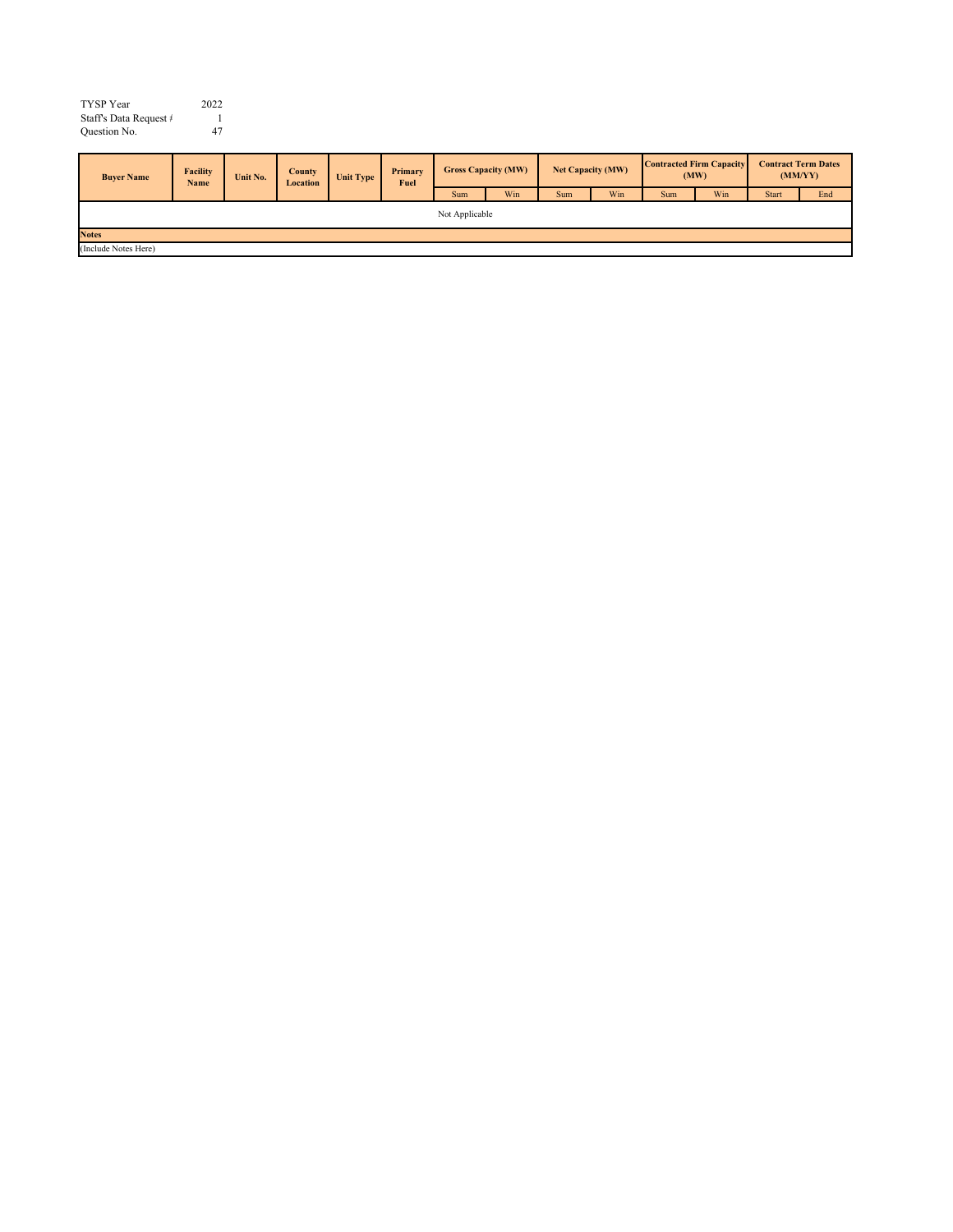| <b>TYSP</b> Year       | 2022 |
|------------------------|------|
| Staff's Data Request # |      |
| Question No.           | 49   |
|                        |      |

|                                             | <b>Annual Renewable Generation (GWh)</b> |              |          |          |      |              |              |              |      |              |              |  |  |
|---------------------------------------------|------------------------------------------|--------------|----------|----------|------|--------------|--------------|--------------|------|--------------|--------------|--|--|
| <b>Renewable Source</b>                     | Actual                                   | Projected    |          |          |      |              |              |              |      |              |              |  |  |
|                                             | 2021                                     | 2022         | 2023     | 2024     | 2025 | 2026         | 2027         | 2028         | 2029 | 2030         | 2031         |  |  |
| <b>Utility - Firm</b>                       | $\Omega$                                 | $\mathbf{0}$ | $\theta$ | 0        |      | $\mathbf{0}$ | $\Omega$     | $\mathbf{0}$ |      | 0            | 0            |  |  |
| <b>Utility - Non-Firm</b>                   | $\theta$                                 | $\mathbf{0}$ | $\theta$ | $\Omega$ |      | $\mathbf{0}$ | $\mathbf{0}$ | $\theta$     |      | $\bf{0}$     | 0            |  |  |
| <b>Utility - Co-Firing</b>                  | $\Omega$                                 | $\mathbf{0}$ | $\theta$ | $\Omega$ |      | $\mathbf{0}$ | $\mathbf{0}$ | $\theta$     |      | $\mathbf{0}$ | $\mathbf{0}$ |  |  |
| <b>Purchase - Firm</b>                      | 485                                      | 421          | 420      | 422      | 180  | 85           | $\theta$     | $\mathbf{0}$ |      | $\cup$       | 0            |  |  |
| <b>Purchase - Non-Firm</b>                  |                                          | 3            | 213      | 791      | 773  | 773          | 771          | 770          | 768  | 767          | 766          |  |  |
| <b>Purchase - Co-Firing</b>                 | $\theta$                                 | $\mathbf{0}$ | $\theta$ | $\Omega$ |      | $\mathbf{0}$ | $\Omega$     | $\theta$     | 0    | $\Omega$     | $^{0}$       |  |  |
| <b>Customer - Owned</b>                     | $\Omega$                                 | $\theta$     | $\theta$ | $\Omega$ |      | $\theta$     | $\theta$     | $\mathbf{0}$ |      | $\theta$     | 0            |  |  |
| <b>Total</b>                                | 489                                      | 424          | 633      | 1213     | 953  | 858          | 771          | 770          | 768  | 767          | 766          |  |  |
| <b>Notes</b>                                |                                          |              |          |          |      |              |              |              |      |              |              |  |  |
| Solar energy allocated as non-firm purchase |                                          |              |          |          |      |              |              |              |      |              |              |  |  |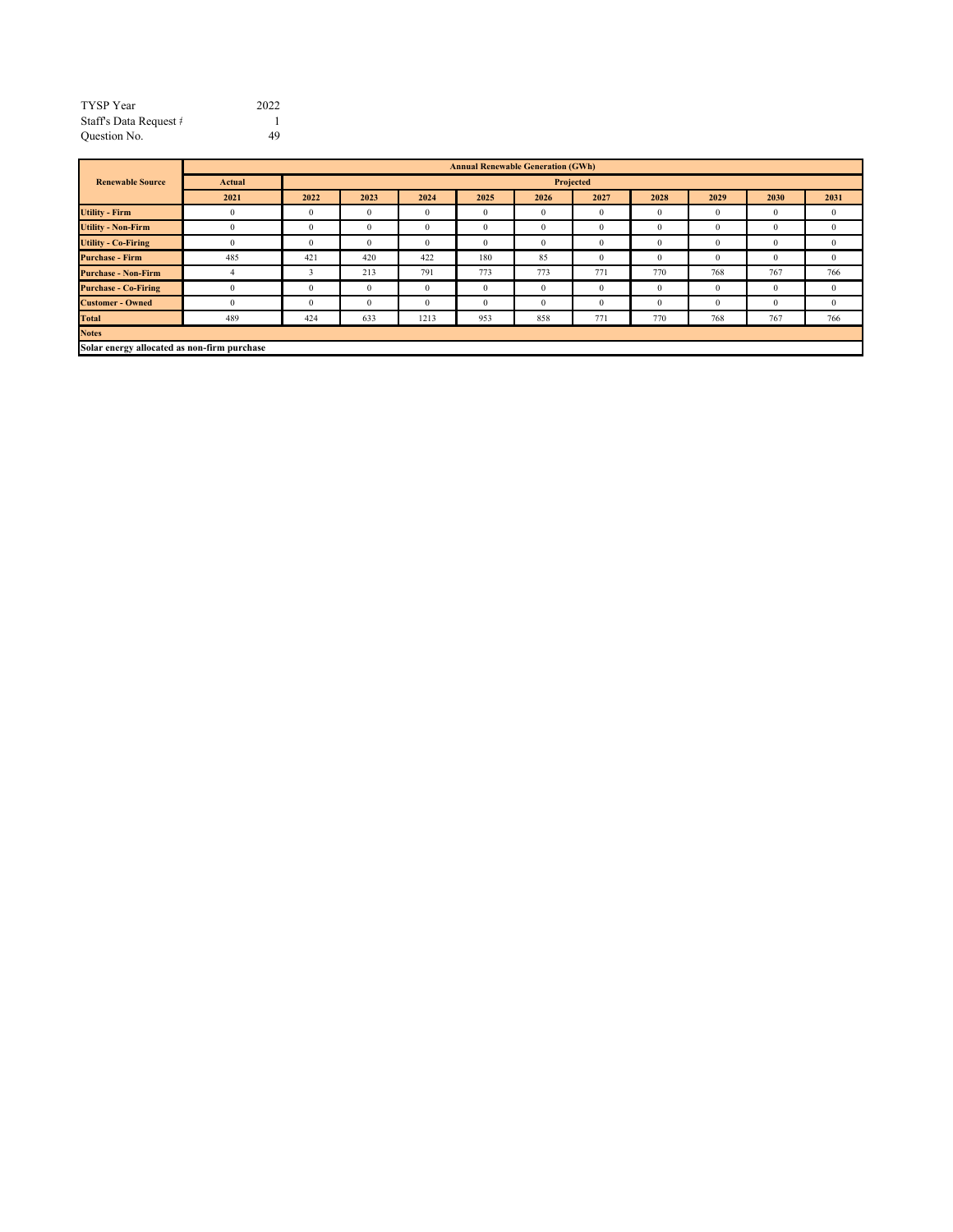| TYSP Year              | 2022 |
|------------------------|------|
| Staff's Data Request # |      |
| Question No.           | 50   |

| <b>Plant Name</b> | <b>Land Available</b><br>(Acres) | <b>Potential Installed</b><br><b>Net Capacity</b><br>(MW) | <b>Potential Obstacles to Installation</b> |
|-------------------|----------------------------------|-----------------------------------------------------------|--------------------------------------------|
|                   |                                  | Not Applicable                                            |                                            |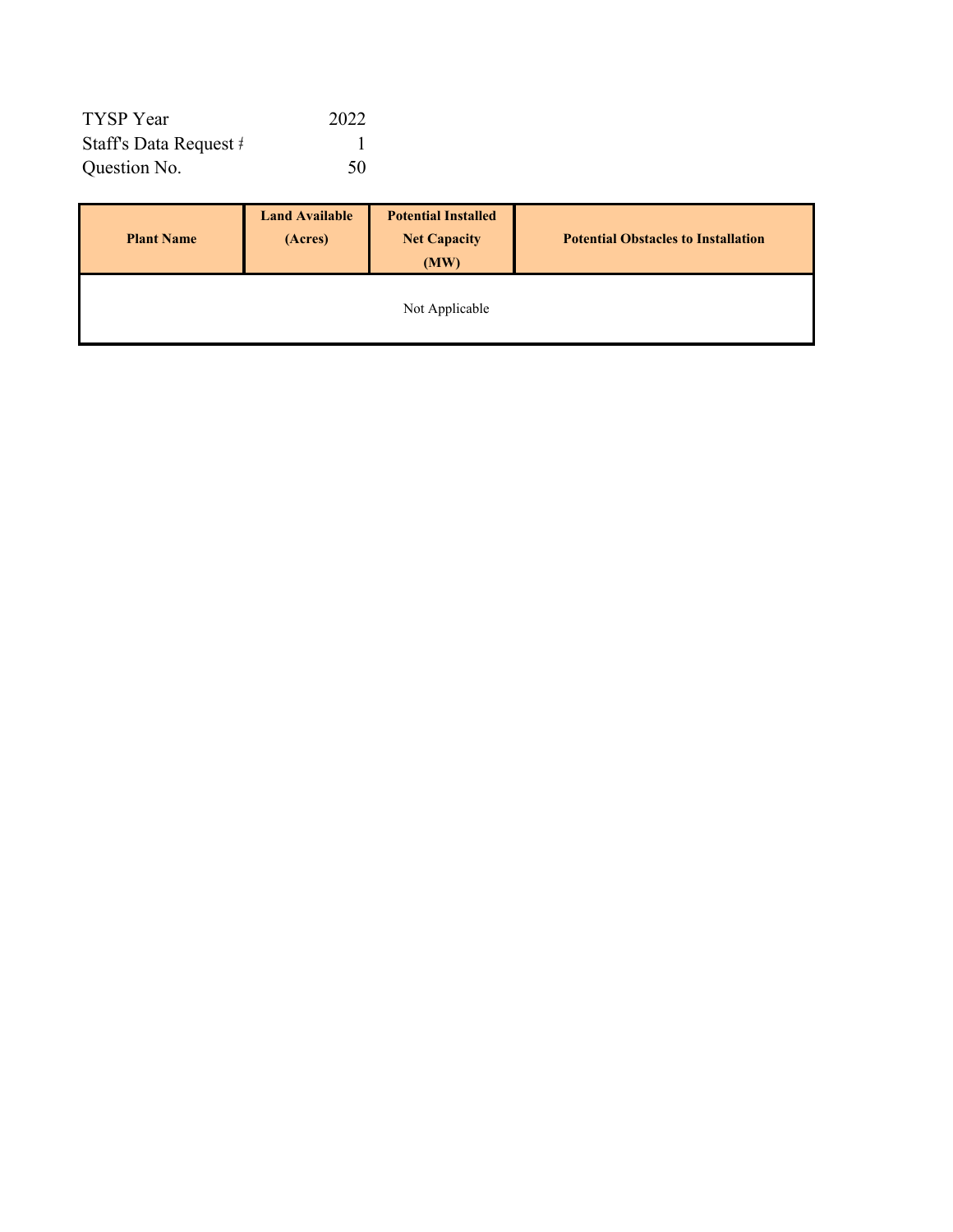| TYSP Year              | 2022 |
|------------------------|------|
| Staff's Data Request # |      |
| Question No.           | .58  |

| Project<br><b>Name</b> | <b>Pilot</b><br><b>Program</b><br>(Y/N) | In-Service/<br><b>Pilot Start Date</b><br>(MM/YY) | <b>Max Capacity</b><br><b>Output (MW)</b> | <b>Max Energy</b><br><b>Stored (MHh)</b> | <b>Conversion</b><br>Efficiency $(\%)$ |  |  |  |  |
|------------------------|-----------------------------------------|---------------------------------------------------|-------------------------------------------|------------------------------------------|----------------------------------------|--|--|--|--|
|                        |                                         |                                                   |                                           |                                          |                                        |  |  |  |  |
|                        | Not Applicable                          |                                                   |                                           |                                          |                                        |  |  |  |  |
|                        |                                         |                                                   |                                           |                                          |                                        |  |  |  |  |
| <b>Notes</b>           |                                         |                                                   |                                           |                                          |                                        |  |  |  |  |

(Include Notes Here)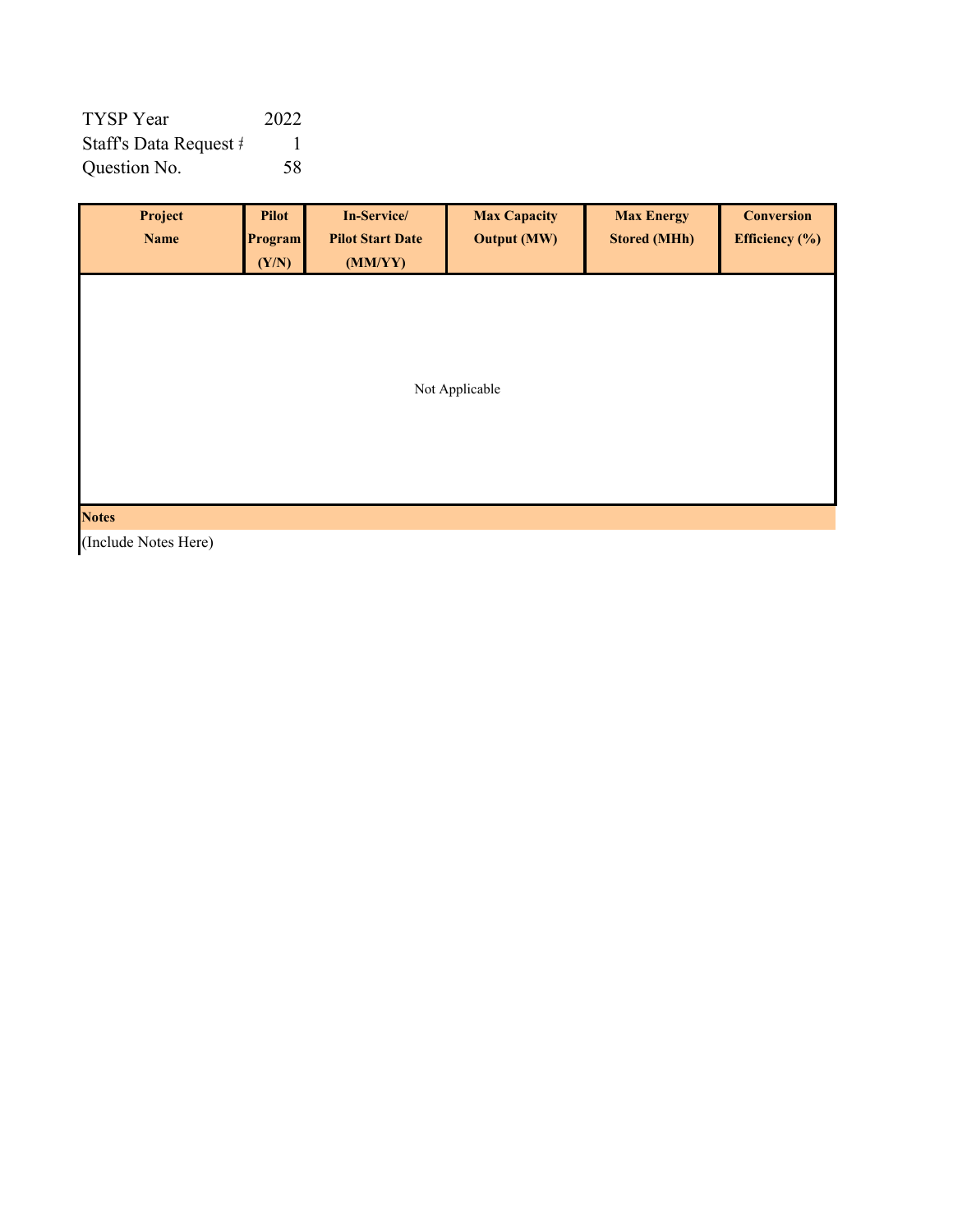| TYSP Year              | 2022 |
|------------------------|------|
| Staff's Data Request # |      |
| Question No.           | .59  |

| Project        | <b>Pilot</b> | In-Service/             | Projected           | Projected           | Projected         |  |  |  |  |  |
|----------------|--------------|-------------------------|---------------------|---------------------|-------------------|--|--|--|--|--|
| Name           | Program      | <b>Pilot Start Date</b> | <b>Max Capacity</b> | <b>Max Energy</b>   | <b>Conversion</b> |  |  |  |  |  |
|                | (Y/N)        | (MM/YY)                 | <b>Output (MW)</b>  | <b>Stored (MHh)</b> | Efficiency $(\%)$ |  |  |  |  |  |
|                |              |                         |                     |                     |                   |  |  |  |  |  |
|                |              |                         |                     |                     |                   |  |  |  |  |  |
|                |              |                         |                     |                     |                   |  |  |  |  |  |
|                |              |                         |                     |                     |                   |  |  |  |  |  |
| Not Applicable |              |                         |                     |                     |                   |  |  |  |  |  |
|                |              |                         |                     |                     |                   |  |  |  |  |  |
|                |              |                         |                     |                     |                   |  |  |  |  |  |
|                |              |                         |                     |                     |                   |  |  |  |  |  |
|                |              |                         |                     |                     |                   |  |  |  |  |  |
| <b>Notes</b>   |              |                         |                     |                     |                   |  |  |  |  |  |

Seminole currently has no energy storage technology as part of its system portfolio, but keeps abreast of industry trends for potential evaluation.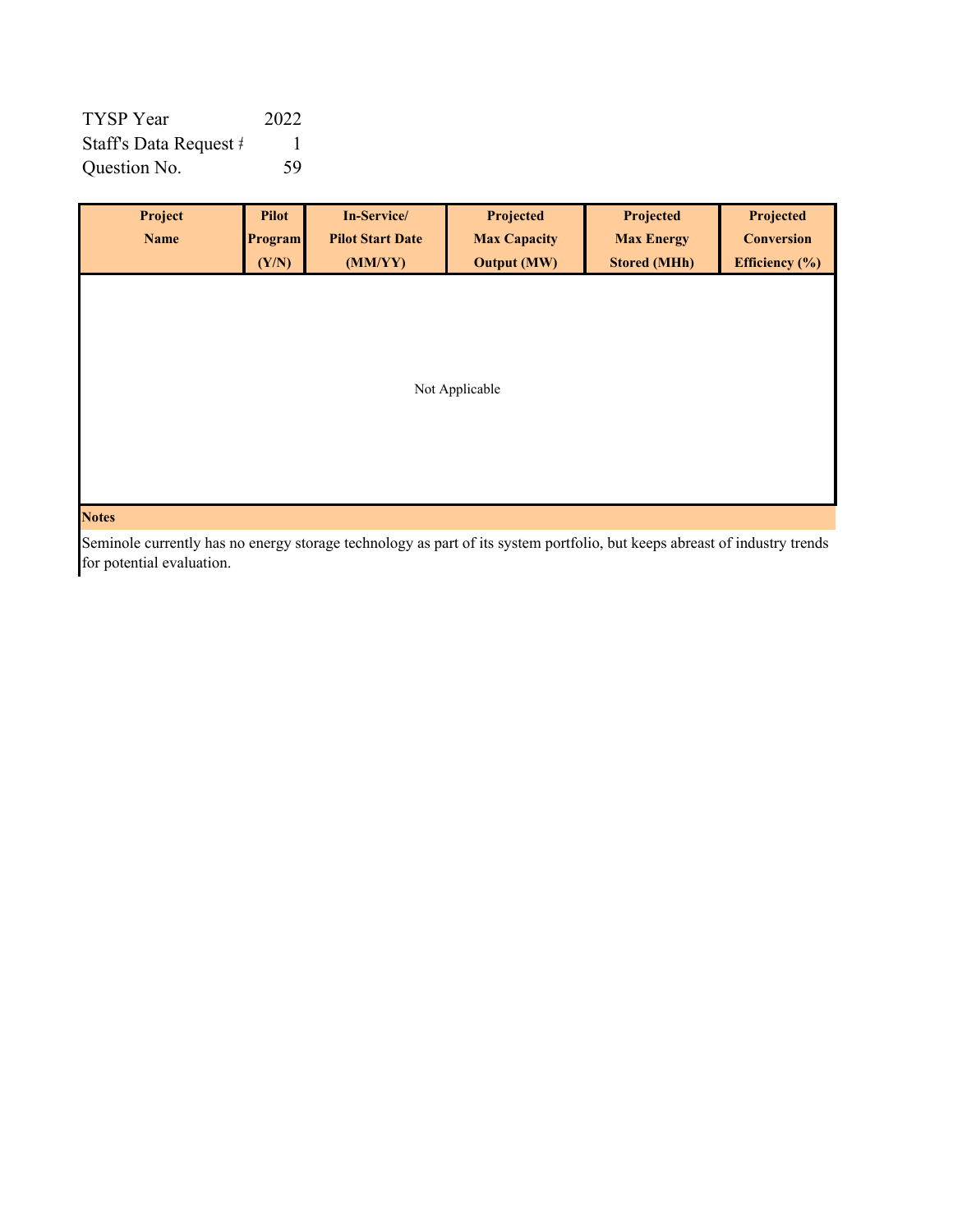| TYSP Year              | 2022 |
|------------------------|------|
| Staff's Data Request # |      |
| Question No.           | 64   |

|                      | <b>As-Available</b> | <b>On-Peak</b> | <b>Off-Peak</b> |         |  |  |  |  |  |
|----------------------|---------------------|----------------|-----------------|---------|--|--|--|--|--|
| Year                 |                     | <b>Energy</b>  | <b>Average</b>  | Average |  |  |  |  |  |
|                      | (S/MWh)             | (S/MWh)        | (S/MWh)         |         |  |  |  |  |  |
|                      | 2012                |                |                 |         |  |  |  |  |  |
|                      | 2013                |                |                 |         |  |  |  |  |  |
|                      | 2014                |                |                 |         |  |  |  |  |  |
|                      | 2015                |                |                 |         |  |  |  |  |  |
| <b>Actual</b>        | 2016                |                |                 |         |  |  |  |  |  |
|                      | 2017                |                |                 |         |  |  |  |  |  |
|                      | 2018                |                |                 |         |  |  |  |  |  |
|                      | 2019                |                |                 |         |  |  |  |  |  |
|                      | 2020                |                |                 |         |  |  |  |  |  |
|                      | 2021                |                | Not Applicable  |         |  |  |  |  |  |
|                      | 2022                |                |                 |         |  |  |  |  |  |
|                      | 2023                |                |                 |         |  |  |  |  |  |
|                      | 2024                |                |                 |         |  |  |  |  |  |
|                      | 2025                |                |                 |         |  |  |  |  |  |
|                      | 2026                |                |                 |         |  |  |  |  |  |
| Projected            | 2027                |                |                 |         |  |  |  |  |  |
|                      | 2028                |                |                 |         |  |  |  |  |  |
|                      | 2029                |                |                 |         |  |  |  |  |  |
|                      | 2030                |                |                 |         |  |  |  |  |  |
|                      | 2031                |                |                 |         |  |  |  |  |  |
| <b>Notes</b>         |                     |                |                 |         |  |  |  |  |  |
| (Include Notes Here) |                     |                |                 |         |  |  |  |  |  |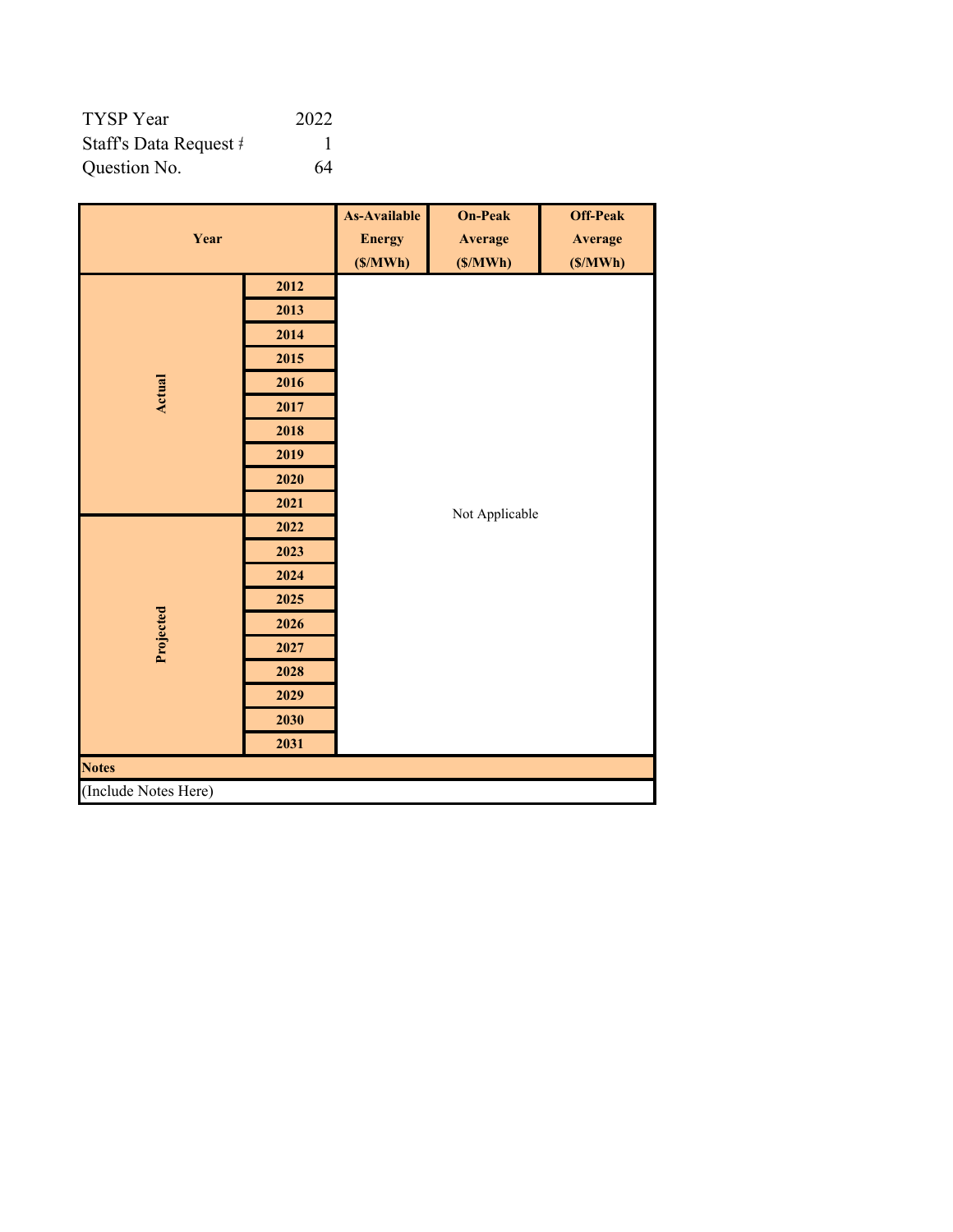| TYSP Year              | 2022 |
|------------------------|------|
| Staff's Data Request # |      |
| Question No.           | 65   |

|                                            | <b>Summer</b><br>Capacity                | <b>Certification Dates (if Applicable)</b> |                       | <b>In-Service</b><br>Date |  |  |  |
|--------------------------------------------|------------------------------------------|--------------------------------------------|-----------------------|---------------------------|--|--|--|
| <b>Generating Unit Name</b>                | (MW)                                     | <b>Need Approved</b><br>(Commission)       | <b>PPSA Certified</b> | (MM/YY)                   |  |  |  |
| <b>Nuclear Unit Additions</b>              |                                          |                                            |                       |                           |  |  |  |
|                                            |                                          |                                            |                       |                           |  |  |  |
|                                            | <b>Combustion Turbine Unit Additions</b> |                                            |                       |                           |  |  |  |
| Unnamed CT                                 | 317                                      | NA.                                        | NA.                   |                           |  |  |  |
|                                            |                                          | <b>Combined Cycle Unit Additions</b>       |                       |                           |  |  |  |
| Seminole Combined<br><b>Cycle Facility</b> | 1,099                                    | 05/18                                      | 07/18                 | Q4-2022                   |  |  |  |
| Unnamed CC                                 | 571                                      | NA.                                        | <b>NA</b>             | 12/27                     |  |  |  |
| <b>Notes</b>                               |                                          |                                            |                       |                           |  |  |  |
| (Include Notes Here)                       |                                          |                                            |                       |                           |  |  |  |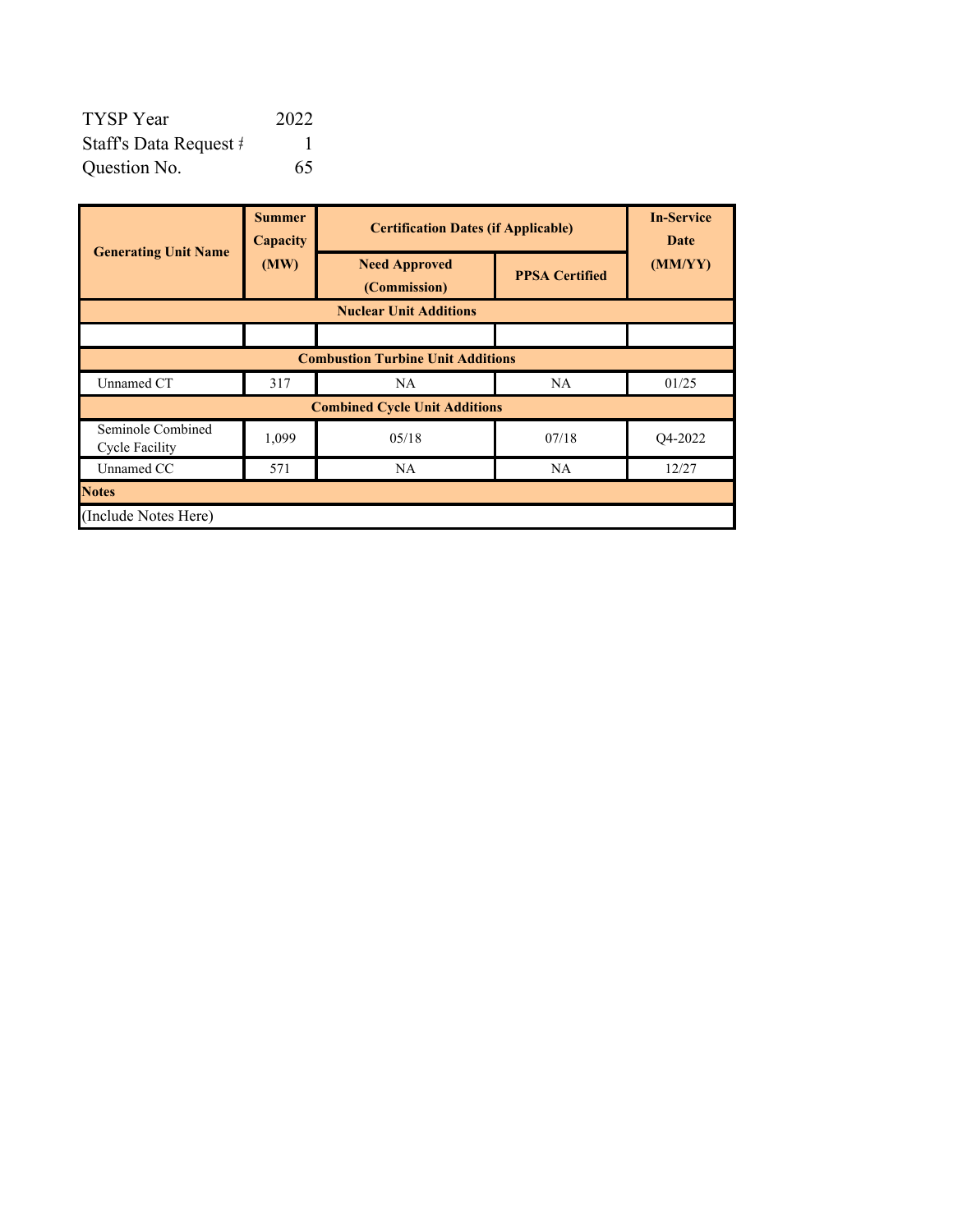| <b>TYSP</b> Year       | 2022 |
|------------------------|------|
| Staff's Data Request # |      |
| Question No.           | 67   |

|                                                                                                                                                            | Unit           | Unit        | Fuel        |            | <b>Capacity Factor (%)</b> |            |            |            |            |            |            |            |            |            |
|------------------------------------------------------------------------------------------------------------------------------------------------------------|----------------|-------------|-------------|------------|----------------------------|------------|------------|------------|------------|------------|------------|------------|------------|------------|
| Plant                                                                                                                                                      | No.            | <b>Type</b> | <b>Type</b> | Actual     | Projected                  |            |            |            |            |            |            |            |            |            |
|                                                                                                                                                            |                |             |             | 2021       | 2022                       | 2023       | 2024       | 2025       | 2026       | 2027       | 2028       | 2029       | 2030       | 2031       |
| SGS                                                                                                                                                        | 1              | <b>ST</b>   | <b>BIT</b>  | 65.0%      | 53.6%                      | NI Service | NI Service | NI Service | NI Service | NI Service | NI Service | NI Service | NI Service | NI Service |
| SGS                                                                                                                                                        | $\overline{2}$ | <b>ST</b>   | <b>BIT</b>  | 58.7%      | 60.4%                      | 46.0%      | 33.4%      | 27.2%      | 27.1%      | 27.1%      | 35.5%      | 28.4%      | 30.0%      | 29.5%      |
| MGS CC                                                                                                                                                     | Plant          | cc          | NG          | 85.3%      | 73.6%                      | 65.5%      | 74.0%      | 67.0%      | 67.4%      | 64.1%      | 66.7%      | 65.9%      | 70.7%      | 69.2%      |
| MGS PW CT                                                                                                                                                  | $\overline{a}$ | <b>CT</b>   | NG          | 3.6%       | 4.9%                       | 6.4%       | 3.6%       | 1.7%       | 2.3%       | 2.8%       | 2.5%       | 2.0%       | 1.9%       | 2.0%       |
| MGS PW CT                                                                                                                                                  | 5              | <b>CT</b>   | NG          | 3.3%       | 4.3%                       | 5.8%       | 2.8%       | 1.5%       | 2.4%       | 2.2%       | 2.8%       | 1.8%       | 2.0%       | 1.7%       |
| MGS PW CT                                                                                                                                                  | 6              | <b>CT</b>   | NG          | 5.2%       | 1.8%                       | 2.5%       | 1.6%       | 0.9%       | 1.4%       | 0.9%       | 2.0%       | 0.9%       | 0.9%       | 0.9%       |
| MGS PW CT                                                                                                                                                  | п,             | <b>CT</b>   | NG          | 5.9%       | 0.0%                       | 0.1%       | 0.1%       | 0.1%       | 0.1%       | 0.1%       | 0.1%       | 0.1%       | 0.1%       | 0.1%       |
| MGS PW CT                                                                                                                                                  | 8              | <b>CT</b>   | NG          | 3.5%       | 0.0%                       | 0.0%       | 0.0%       | 0.0%       | 0.0%       | 0.0%       | 0.0%       | 0.0%       | 0.0%       | 0.0%       |
| SCCF                                                                                                                                                       | Plant          | cc          | NG          | NI Service | 15.3%                      | 80.6%      | 82.5%      | 78.3%      | 78.4%      | 82.9%      | 75.9%      | 82.3%      | 77.9%      | 80.4%      |
| Generic CC                                                                                                                                                 | Plant          | cc          | NG          | NI Service | NI Service                 | NI Service | NI Service | 49.1%      | 52.8%      | 53.3%      | 55.0%      | 58.6%      | 64.0%      | 64.2%      |
| Generic CT                                                                                                                                                 | Plant          | cc          | NG          | NI Service | NI Service                 | NI Service | NI Service | NI Service | NI Service | 0.1%       | 9.4%       | 7.8%       | 9.8%       | 9.8%       |
| <b>Notes</b>                                                                                                                                               |                |             |             |            |                            |            |            |            |            |            |            |            |            |            |
| MGS PW CTs $7 & 8$ are withheld in the long-term forecast for contingency reserves.<br>SCCF online Q4-2022.<br>One coal unit removed from service in 2023. |                |             |             |            |                            |            |            |            |            |            |            |            |            |            |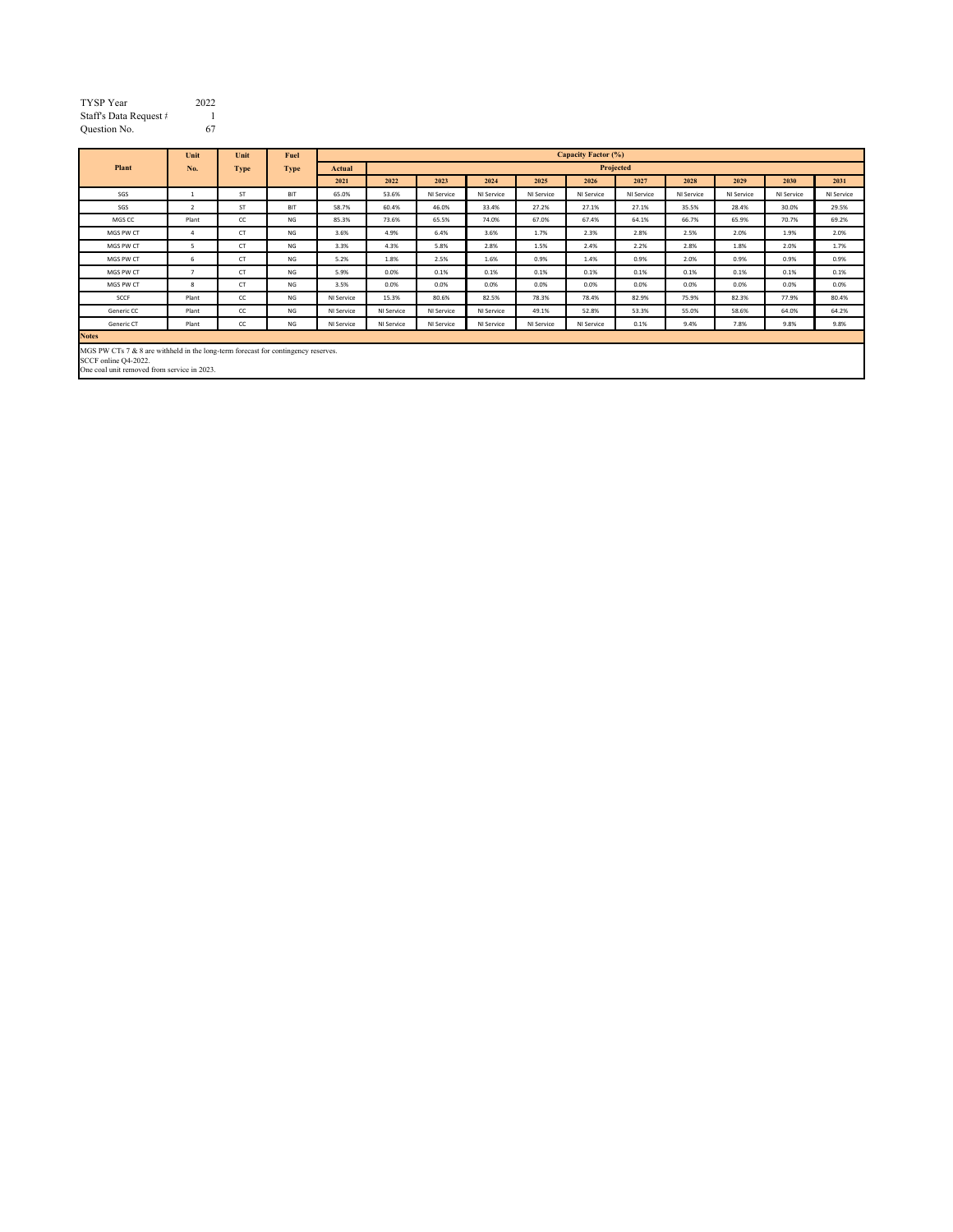| TYSP Year              | 2022 |
|------------------------|------|
| Staff's Data Request # |      |
| Question No.           | 69   |

| <b>Plant Name</b>                                       | <b>Fuel</b><br><b>Type</b> | <b>Summer</b><br>Capacity<br>(MW) | <b>In-Service</b><br>Date<br>(MM/YYY) | <b>Potential</b><br><b>Conversion</b> | <b>Potential Issues</b> |  |  |  |
|---------------------------------------------------------|----------------------------|-----------------------------------|---------------------------------------|---------------------------------------|-------------------------|--|--|--|
| No SGS unit is a candidate for repowering as a CC unit. |                            |                                   |                                       |                                       |                         |  |  |  |
| <b>Notes</b>                                            |                            |                                   |                                       |                                       |                         |  |  |  |
| (Include Notes Here)                                    |                            |                                   |                                       |                                       |                         |  |  |  |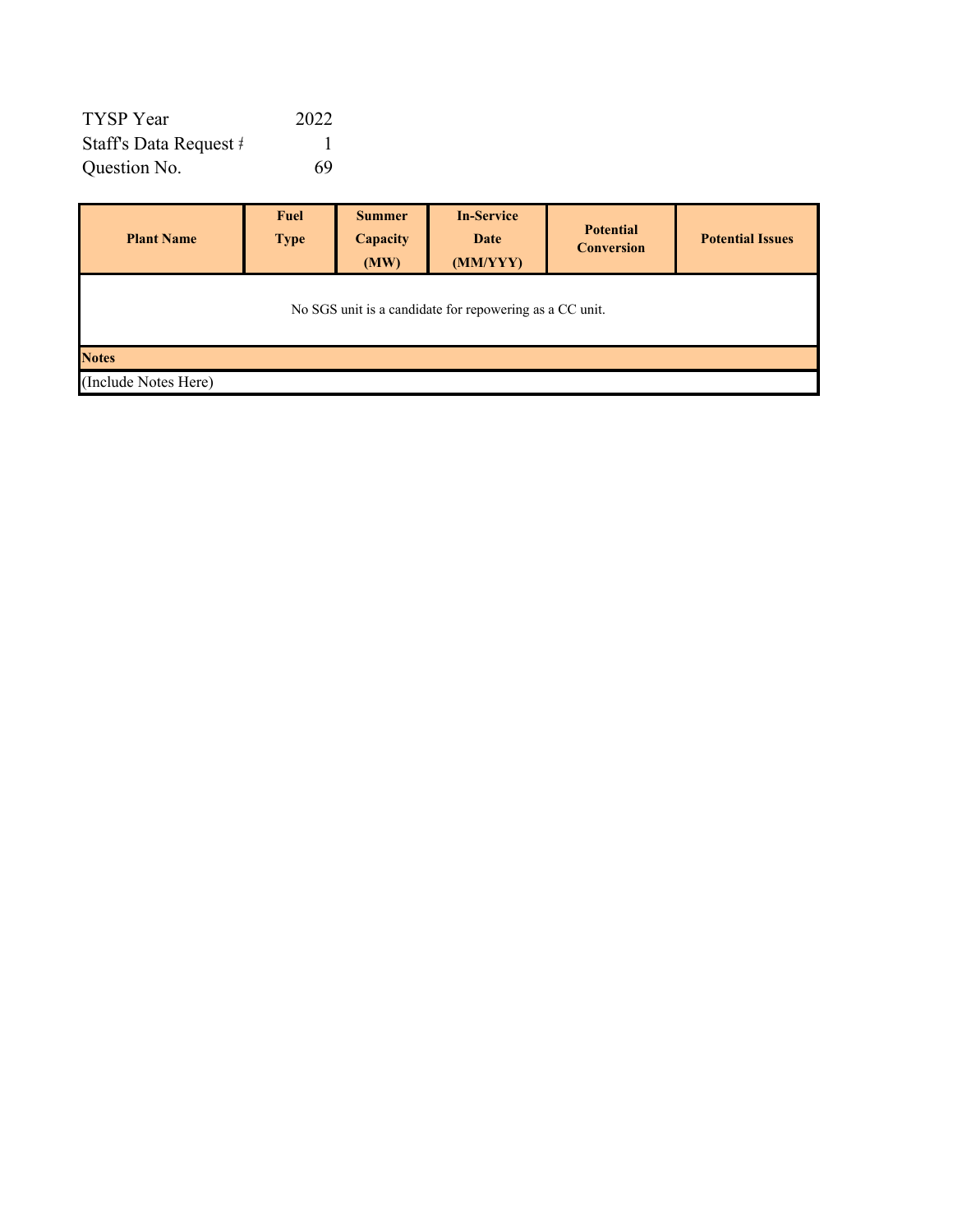| TYSP Year              | 2022 |
|------------------------|------|
| Staff's Data Request # |      |
| Question No.           | 70   |

| <b>Plant Name</b>                                                                                                                                                                                                                      | <b>Fuel</b><br><b>Type</b> | <b>Summer</b><br>Capacity<br>(MW) | <b>In-Service</b><br>Date<br>(MM/YYY) | <b>Potential</b><br><b>Conversion</b> | <b>Potential</b><br><b>Issues</b> |  |  |  |  |
|----------------------------------------------------------------------------------------------------------------------------------------------------------------------------------------------------------------------------------------|----------------------------|-----------------------------------|---------------------------------------|---------------------------------------|-----------------------------------|--|--|--|--|
| Upon commercial operations of SCCF, one SGS unit will be removed from service. The remaining SGS<br>unit could potentially convert to dual fire with coal & natural gas however the cost to convert exceeds the<br>associated savings. |                            |                                   |                                       |                                       |                                   |  |  |  |  |
| <b>Notes</b>                                                                                                                                                                                                                           |                            |                                   |                                       |                                       |                                   |  |  |  |  |
| (Include Notes Here)                                                                                                                                                                                                                   |                            |                                   |                                       |                                       |                                   |  |  |  |  |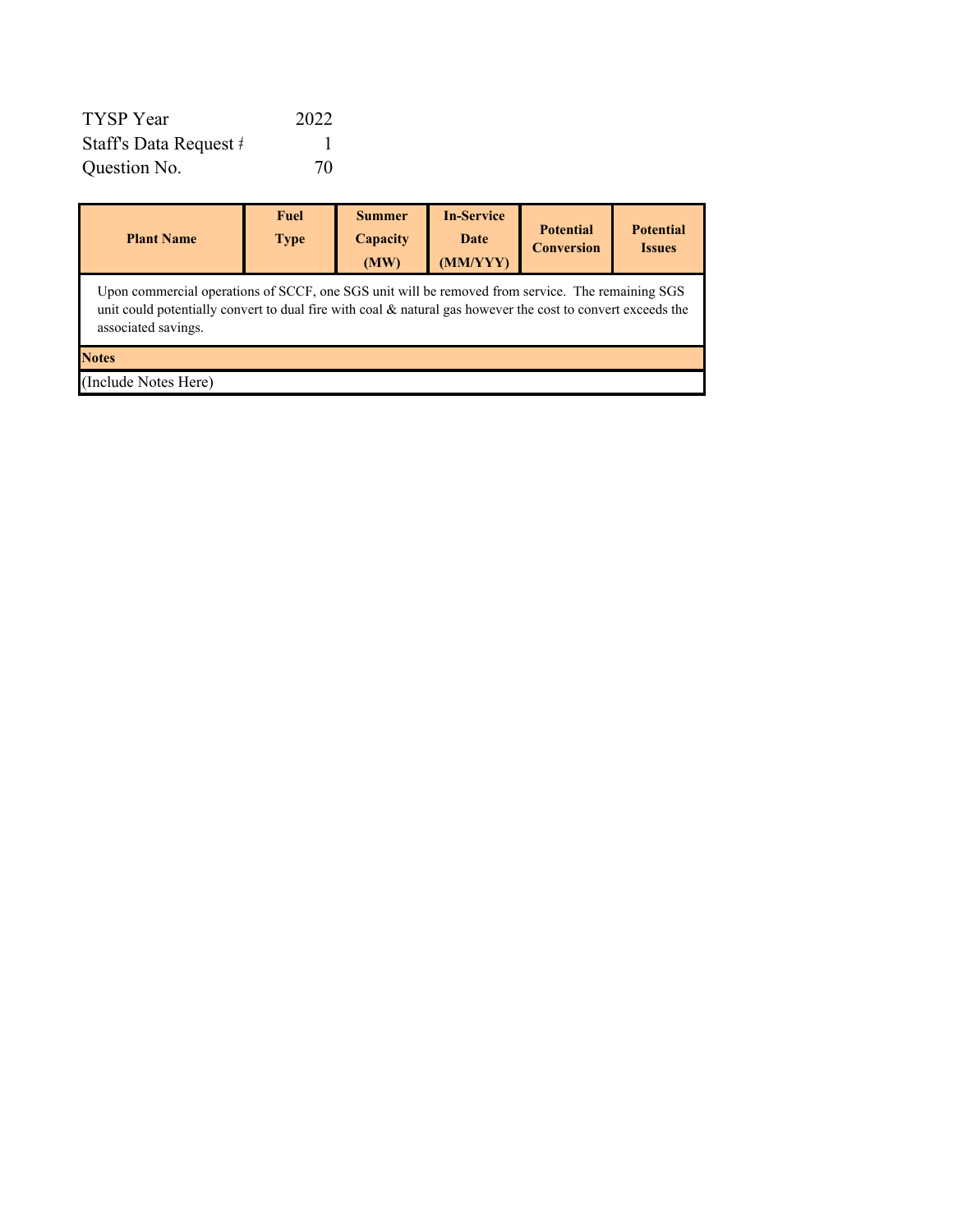| TYSP Year                       | 2022 |
|---------------------------------|------|
| Staff's Data Request $\ddagger$ |      |
| Question No.                    | 71   |

|                                                                             | Line    | <b>Nominal</b> | Date            | Date             | <b>In-Service</b> |  |  |  |  |  |
|-----------------------------------------------------------------------------|---------|----------------|-----------------|------------------|-------------------|--|--|--|--|--|
| <b>Transmission Line</b>                                                    | Length  | <b>Voltage</b> | <b>Need</b>     | <b>TLSA</b>      | Date              |  |  |  |  |  |
|                                                                             | (Miles) | (kV)           | <b>Approved</b> | <b>Certified</b> |                   |  |  |  |  |  |
| Seminole's long-term forecast does not include proposed transmission lines. |         |                |                 |                  |                   |  |  |  |  |  |
| <b>Notes</b>                                                                |         |                |                 |                  |                   |  |  |  |  |  |
| (Include Notes Here)                                                        |         |                |                 |                  |                   |  |  |  |  |  |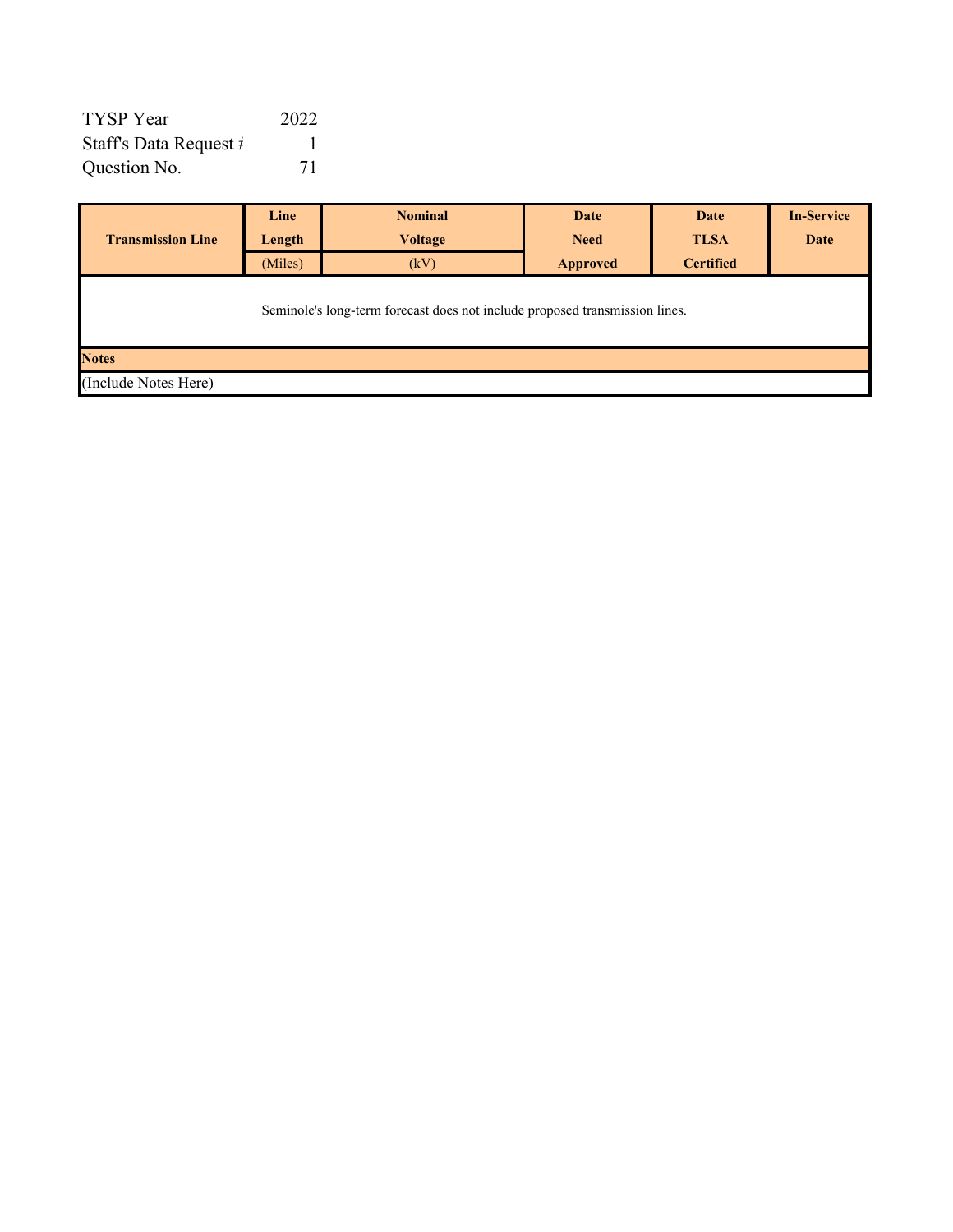| TYSP Year              | 2022 |
|------------------------|------|
| Staff's Data Request # |      |
| Question No.           | 74   |

| Year                 | <b>Estimated Cost of Standards of Performance for Greenhouse Gas</b><br><b>Emissions Rule for New Sources Impacts (Present-Year \$ millions)</b> |                      |                   |                    |  |  |  |  |  |
|----------------------|--------------------------------------------------------------------------------------------------------------------------------------------------|----------------------|-------------------|--------------------|--|--|--|--|--|
|                      | <b>Capital Costs</b>                                                                                                                             | <b>O&amp;M</b> Costs | <b>Fuel Costs</b> | <b>Total Costs</b> |  |  |  |  |  |
| 2021                 | \$                                                                                                                                               | \$                   | \$                | \$                 |  |  |  |  |  |
| 2022                 | \$                                                                                                                                               | \$                   | \$                | \$                 |  |  |  |  |  |
| 2023                 | \$                                                                                                                                               | \$                   | \$                | \$                 |  |  |  |  |  |
| 2024                 | \$                                                                                                                                               | \$                   | \$                | \$                 |  |  |  |  |  |
| 2025                 | \$                                                                                                                                               | \$                   | \$                | \$                 |  |  |  |  |  |
| 2026                 | \$                                                                                                                                               | \$                   | \$                | \$                 |  |  |  |  |  |
| 2027                 | \$                                                                                                                                               | \$                   | \$                | \$                 |  |  |  |  |  |
| 2028                 | \$                                                                                                                                               | \$                   | \$                | \$                 |  |  |  |  |  |
| 2029                 | \$                                                                                                                                               | \$                   | \$                | \$                 |  |  |  |  |  |
| 2030                 | \$                                                                                                                                               | \$                   | \$                | \$                 |  |  |  |  |  |
| <b>Notes</b>         |                                                                                                                                                  |                      |                   |                    |  |  |  |  |  |
| (Include Notes Here) |                                                                                                                                                  |                      |                   |                    |  |  |  |  |  |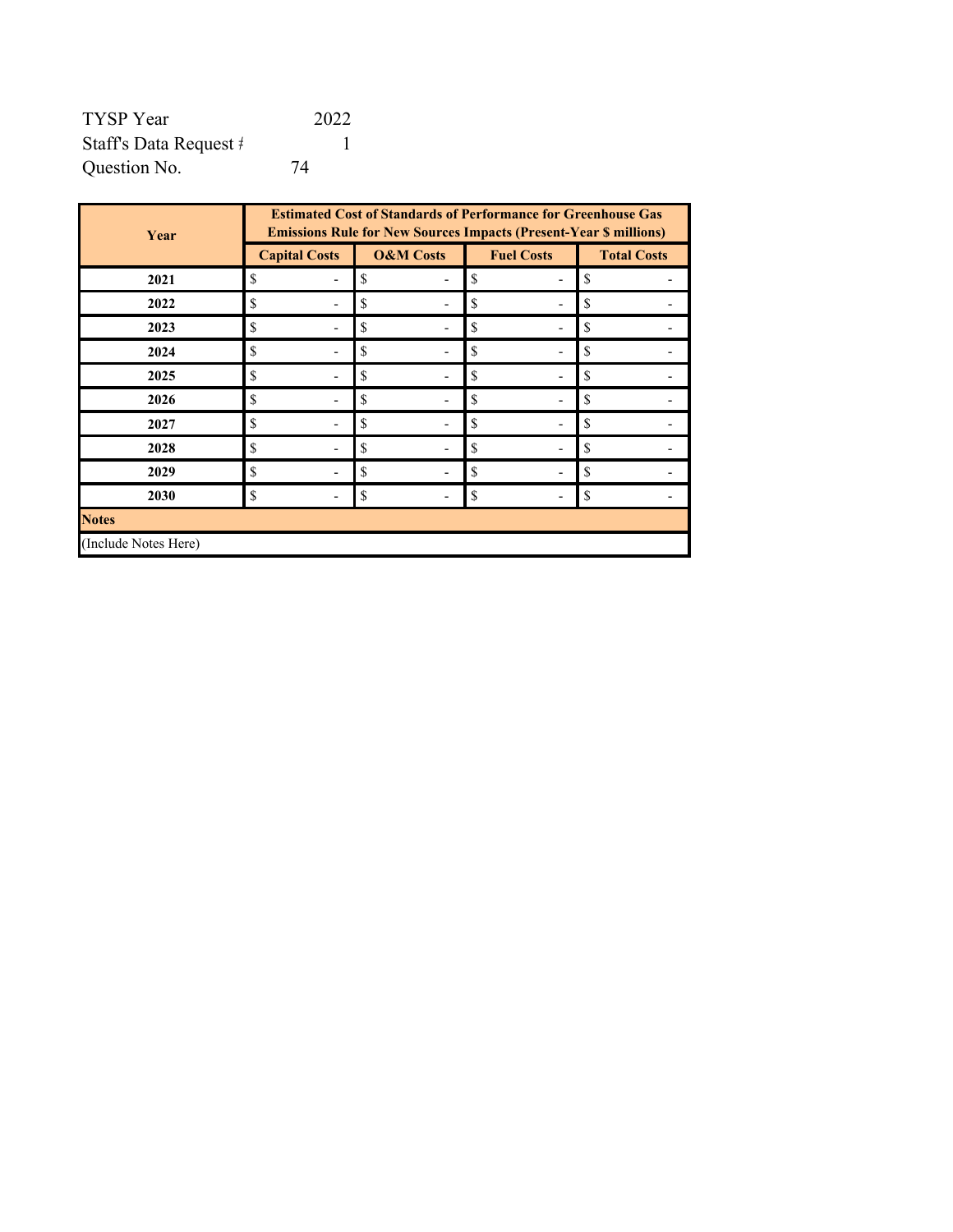| <b>TYSP</b> Year       | 2022 |
|------------------------|------|
| Staff's Data Request # |      |
| Question No.           | 76   |

|                     | Unit                                      | Fuel                            | <b>Net Summer</b> | <b>Estimated EPA Rule Impacts: Operational Effects</b> |               |             |               |             |                      |                |  |  |
|---------------------|-------------------------------------------|---------------------------------|-------------------|--------------------------------------------------------|---------------|-------------|---------------|-------------|----------------------|----------------|--|--|
| Unit                | <b>Type</b>                               | <b>Type</b>                     | Capacity          |                                                        | <b>ACE</b> or |             | <b>CSAPR/</b> |             |                      | <b>CCR</b>     |  |  |
|                     |                                           |                                 | (MW)              | <b>ELGS</b>                                            | replacement   | <b>MATS</b> | <b>CAIR</b>   | <b>CWIS</b> | <b>Non-Hazardous</b> | <b>Special</b> |  |  |
|                     | Wall fired boiler                         | Coal                            |                   |                                                        |               |             |               |             | Waste                | Waste          |  |  |
| SGS Unit 1          |                                           |                                 | 626               |                                                        |               |             |               |             |                      |                |  |  |
| SGS Unit 2          | Wall fired boiler                         | Coal                            | 634               |                                                        |               |             |               |             |                      |                |  |  |
| <b>SCCF</b>         | Combined Cycle<br>Combustion Turbine      | Natural Gas                     | 1099.4            |                                                        |               |             |               |             |                      |                |  |  |
| MGS Unit 1          | Combined Cycle<br>Combustion Turbine      | Natural Gas /<br>Distillate Oil | 252               |                                                        |               |             |               |             |                      |                |  |  |
| MGS Unit 2          | Combined Cycle<br>Combustion Turbine      | Natural Gas /<br>Distillate Oil | 252               |                                                        |               |             |               |             |                      |                |  |  |
| MGS Unit 4A/4B      | Simple Cycle<br>Combustion Turbine        | Natural Gas /<br>Distillate Oil | 54                |                                                        |               |             |               |             |                      |                |  |  |
| MGS Unit 5A/5B      | Simple Cycle<br>Combustion Turbine        | Natural Gas /<br>Distillate Oil | 54                |                                                        |               |             |               |             |                      |                |  |  |
| MGS Unit 6A/6B      | Simple Cycle<br>Combustion Turbine        | Natural Gas /<br>Distillate Oil | 54                |                                                        |               |             |               |             |                      |                |  |  |
| MGS Unit 7A/7B      | Simple Cycle<br>Combustion Turbine        | Natural Gas /<br>Distillate Oil | 54                |                                                        |               |             |               |             |                      |                |  |  |
| MGS Unit 8A/8B      | Simple Cycle<br><b>Combustion Turbine</b> | Natural Gas /<br>Distillate Oil | 54                |                                                        |               |             |               |             |                      |                |  |  |
| <b>Notes</b>        |                                           |                                 |                   |                                                        |               |             |               |             |                      |                |  |  |
| Include Notes Here) |                                           |                                 |                   |                                                        |               |             |               |             |                      |                |  |  |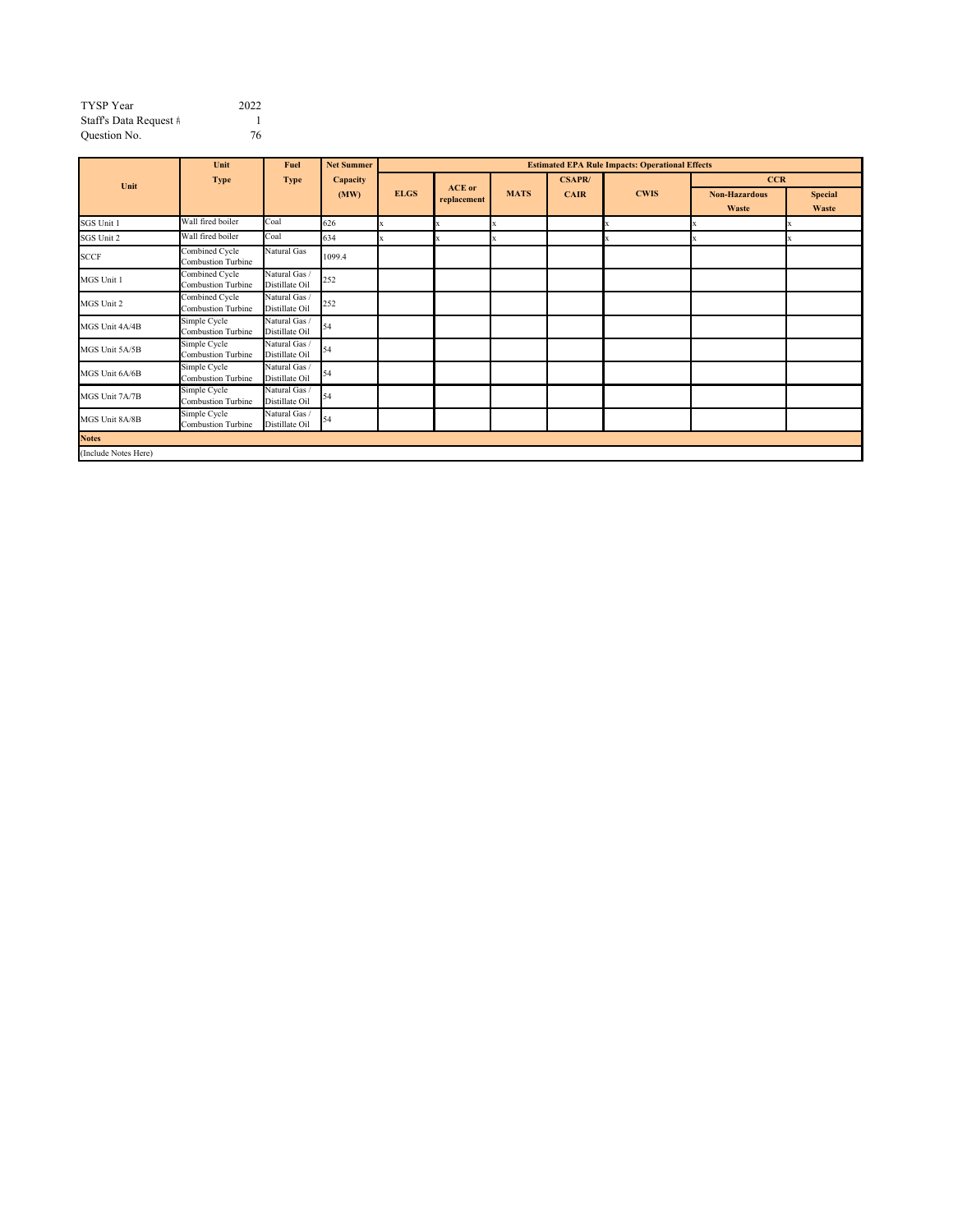| TYSP Year              | 2022 |
|------------------------|------|
| Staff's Data Request # |      |
| Question No.           | 77   |

|                      | Unit                                       | Fuel                            | <b>Net Summer</b> | <b>Estimated EPA Rule Impacts: Cost Effects</b><br>(CPVRR \$ millions) |                              |                   |               |                   |                                   |                                |
|----------------------|--------------------------------------------|---------------------------------|-------------------|------------------------------------------------------------------------|------------------------------|-------------------|---------------|-------------------|-----------------------------------|--------------------------------|
| Unit                 | <b>Type</b>                                | <b>Type</b>                     | Capacity          |                                                                        |                              |                   | <b>CSAPR/</b> |                   | <b>CCR</b>                        |                                |
|                      |                                            |                                 | (MW)              | <b>ELGS</b>                                                            | <b>ACE</b> or<br>replacement | <b>MATS</b>       | <b>CAIR</b>   | <b>CWIS</b>       | Non-<br><b>Hazardous</b><br>Waste | <b>Special</b><br><b>Waste</b> |
| SGS Unit 1           | Wall<br>fired<br>boiler                    | Coal                            | 626               |                                                                        | Unknown                      | $<$ 125 $k$ /year |               | $<$ 100k/year     | <75k/year                         |                                |
| SGS Unit 2           | Wall fired<br>boiler                       | Coal                            | 634               |                                                                        | Unknown                      | $<$ 125 $k$ /year |               | $<$ 100 $k$ /year | <75k/year                         |                                |
| <b>SCCF</b>          | Combined<br>Cycle<br>Combustion<br>Turbine | Natural Gas                     | 1099.4            |                                                                        |                              |                   |               |                   |                                   |                                |
| MGS Unit 1           | Combined<br>Cycle<br>Combustion<br>Turbine | Natural Gas/<br>Distillate Oil  | 252               |                                                                        |                              |                   |               |                   |                                   |                                |
| MGS Unit 2           | Combined<br>Cycle<br>Combustion<br>Turbine | Natural Gas /<br>Distillate Oil | 252               |                                                                        |                              |                   |               |                   |                                   |                                |
| MGS Unit 4A/4B       | Simple Cycle<br>Combustion<br>Turbine      | Natural Gas /<br>Distillate Oil | 54                |                                                                        |                              |                   |               |                   |                                   |                                |
| MGS Unit 5A/5B       | Simple Cycle<br>Combustion<br>Turbine      | Natural Gas /<br>Distillate Oil | 54                |                                                                        |                              |                   |               |                   |                                   |                                |
| MGS Unit 6A/6B       | Simple Cycle<br>Combustion<br>Turbine      | Natural Gas /<br>Distillate Oil | 54                |                                                                        |                              |                   |               |                   |                                   |                                |
| MGS Unit 7A/7B       | Simple Cycle<br>Combustion<br>Turbine      | Natural Gas /<br>Distillate Oil | 54                |                                                                        |                              |                   |               |                   |                                   |                                |
| MGS Unit 8A/8B       | Simple Cycle<br>Combustion<br>Turbine      | Natural Gas /<br>Distillate Oil | 54                |                                                                        |                              |                   |               |                   |                                   |                                |
| <b>Notes</b>         |                                            |                                 |                   |                                                                        |                              |                   |               |                   |                                   |                                |
| (Include Notes Here) |                                            |                                 |                   |                                                                        |                              |                   |               |                   |                                   |                                |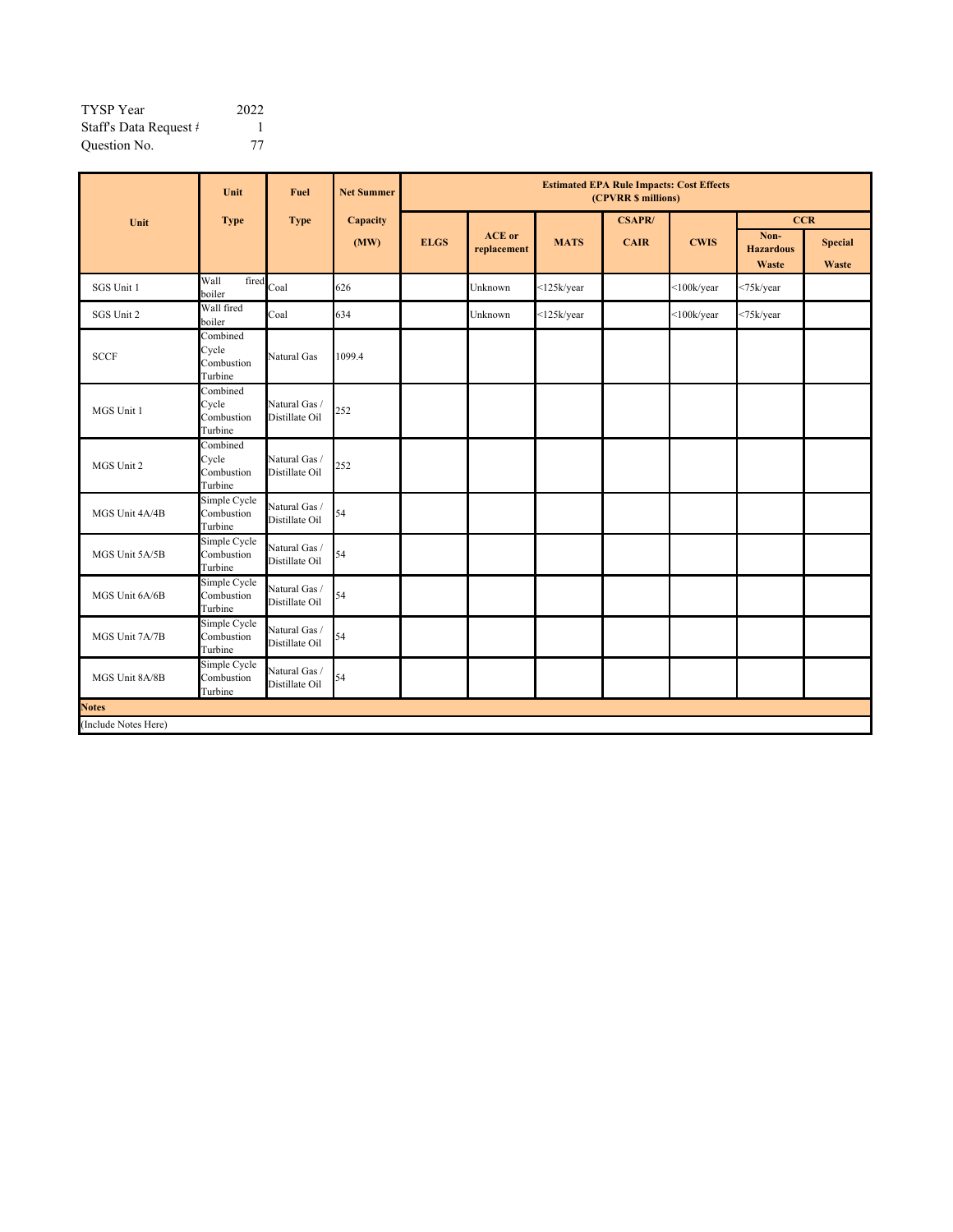| <b>TYSP</b> Year       | 2022 |
|------------------------|------|
| Staff's Data Request # |      |
| Question No.           | 78   |

|                      | Unit                                       | <b>Fuel</b>                     | <b>Net Summer</b> | <b>Estimated EPA Rule Impacts: Unit Availability</b><br>(Month/Year - Duration) |                              |             |               |             |                                   |                         |
|----------------------|--------------------------------------------|---------------------------------|-------------------|---------------------------------------------------------------------------------|------------------------------|-------------|---------------|-------------|-----------------------------------|-------------------------|
| Unit                 | <b>Type</b>                                | <b>Type</b>                     | Capacity          |                                                                                 |                              |             | <b>CSAPR/</b> |             |                                   | <b>CCR</b>              |
|                      |                                            |                                 | (MW)              | <b>ELGS</b>                                                                     | <b>ACE</b> or<br>replacement | <b>MATS</b> | <b>CAIR</b>   | <b>CWIS</b> | Non-<br><b>Hazardous</b><br>Waste | <b>Special</b><br>Waste |
| SGS Unit 1           | fired<br>Wall<br>boiler                    | Coal                            | 626               | N/A                                                                             | N/A                          | N/A         | N/A           | N/A         | N/A                               | N/A                     |
| SGS Unit 2           | Wall fired<br>boiler                       | Coal                            | 634               | N/A                                                                             | N/A                          | N/A         | N/A           | N/A         | N/A                               | N/A                     |
| <b>SCCF</b>          | Combined<br>Cycle<br>Combustion<br>Turbine | Natural Gas                     | 1099.4            | N/A                                                                             | N/A                          | N/A         | N/A           | N/A         | N/A                               | N/A                     |
| MGS Unit 1           | Combined<br>Cycle<br>Combustion<br>Turbine | Natural Gas/<br>Distillate Oil  | 252               | N/A                                                                             | N/A                          | N/A         | N/A           | N/A         | N/A                               | N/A                     |
| MGS Unit 2           | Combined<br>Cycle<br>Combustion<br>Turbine | Natural Gas /<br>Distillate Oil | 252               | N/A                                                                             | N/A                          | N/A         | N/A           | N/A         | N/A                               | N/A                     |
| MGS Unit 4A/4B       | Simple Cycle<br>Combustion<br>Turbine      | Natural Gas /<br>Distillate Oil | 54                | N/A                                                                             | N/A                          | N/A         | N/A           | N/A         | N/A                               | N/A                     |
| MGS Unit 5A/5B       | Simple Cycle<br>Combustion<br>Turbine      | Natural Gas /<br>Distillate Oil | 54                | N/A                                                                             | N/A                          | N/A         | N/A           | N/A         | N/A                               | N/A                     |
| MGS Unit 6A/6B       | Simple Cycle<br>Combustion<br>Turbine      | Natural Gas /<br>Distillate Oil | 54                | N/A                                                                             | N/A                          | N/A         | N/A           | N/A         | N/A                               | N/A                     |
| MGS Unit 7A/7B       | Simple Cycle<br>Combustion<br>Turbine      | Natural Gas<br>Distillate Oil   | 54                | N/A                                                                             | N/A                          | N/A         | N/A           | N/A         | N/A                               | N/A                     |
| MGS Unit 8A/8B       | Simple Cycle<br>Combustion<br>Turbine      | Natural Gas /<br>Distillate Oil | 54                | N/A                                                                             | N/A                          | N/A         | N/A           | N/A         | N/A                               | N/A                     |
| <b>Notes</b>         |                                            |                                 |                   |                                                                                 |                              |             |               |             |                                   |                         |
| (Include Notes Here) |                                            |                                 |                   |                                                                                 |                              |             |               |             |                                   |                         |